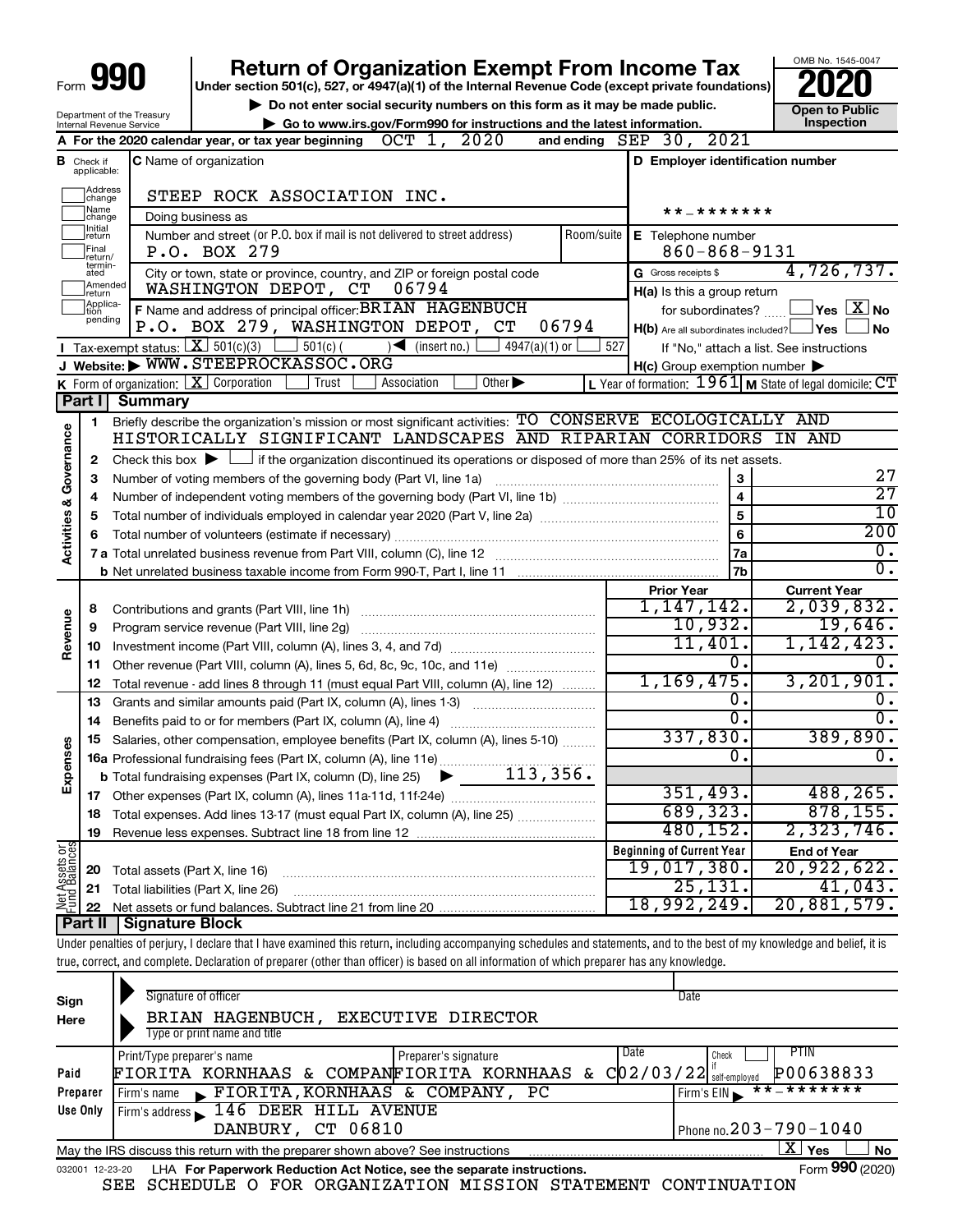|              | STEEP ROCK ASSOCIATION INC.<br>Form 990 (2020)                                                                                                 | **_*******<br>Page 2     |
|--------------|------------------------------------------------------------------------------------------------------------------------------------------------|--------------------------|
|              | Part III   Statement of Program Service Accomplishments                                                                                        |                          |
|              |                                                                                                                                                | $\overline{\mathbf{x}}$  |
| 1            | Briefly describe the organization's mission:                                                                                                   |                          |
|              | STEEP ROCK ASSOCIATION IS A NATIONALLY ACCREDITED LAND TRUST WHOSE                                                                             |                          |
|              | MISSION IS TO CONSERVE ECOLOGICALLY AND HISTORICALLY SIGNIFICANT                                                                               |                          |
|              | LANDSCAPES AND RIPARIAN CORRIDORS IN AND AROUND WASHINGTON, CT, AND TO                                                                         |                          |
|              | ENHANCE THE COMMUNITY'S CONNECTION TO NATURE THROUGH OUTREACH,                                                                                 |                          |
| $\mathbf{2}$ | Did the organization undertake any significant program services during the year which were not listed on the                                   |                          |
|              | prior Form 990 or 990-EZ?                                                                                                                      | $Yes \  \  \boxed{X} No$ |
|              | If "Yes," describe these new services on Schedule O.                                                                                           |                          |
| 3            | Did the organization cease conducting, or make significant changes in how it conducts, any program services?                                   | $Yes$ $X$ No             |
|              | If "Yes," describe these changes on Schedule O.                                                                                                |                          |
| 4            | Describe the organization's program service accomplishments for each of its three largest program services, as measured by expenses.           |                          |
|              | Section 501(c)(3) and 501(c)(4) organizations are required to report the amount of grants and allocations to others, the total expenses, and   |                          |
|              | revenue, if any, for each program service reported.                                                                                            |                          |
| 4a           | $\overline{625}$ , $648$ $\overline{\phantom{0}}$ including grants of \$<br>(Code:<br>(Expenses \$                                             | 19,646.<br>) (Revenue \$ |
|              | IN PURSUING ITS MISSION, STEEP ROCK ASSOCIATION WILL:                                                                                          |                          |
|              | - USE BEST MANAGEMENT PRACTICES TO MAINTAIN AND MANAGE THE LANDS AND<br>IMPROVEMENTS ENTRUSTED TO IT FOR PASSIVE RECREATION, THE PROTECTION OF |                          |
|              | NATIVE FLORA AND FAUNA, AND TO SUPPORT SUSTAINABLE AGRIGULTURE.                                                                                |                          |
|              |                                                                                                                                                |                          |
|              | STRIVE TO RAISE ENVIRONMENTAL CONSCIOUSNESS BY ENHANCING THE                                                                                   |                          |
|              | COMMUNITY'S KNOWLEDGE AND APPRECIATION OF NATURE AND ITS AWARENESS OF                                                                          |                          |
|              | STEEP ROCK'S ON-GOING CONTRIBUTIONS TO THE CULTURE AND HISTORY OF THE                                                                          |                          |
|              | TOWN OF WASHINGTON.                                                                                                                            |                          |
|              |                                                                                                                                                |                          |
|              | - PURSUE LAND-BASED NON-COMMERCIAL ACTIVITIES THAT BENEFIT BOTH STEEP                                                                          |                          |
|              | ROCK AND THE COMMUNITY.                                                                                                                        |                          |
| 4b           | including grants of \$<br>(Expenses \$<br>(Code:                                                                                               | ) (Revenue \$            |
|              |                                                                                                                                                |                          |
|              |                                                                                                                                                |                          |
|              |                                                                                                                                                |                          |
|              |                                                                                                                                                |                          |
|              |                                                                                                                                                |                          |
|              |                                                                                                                                                |                          |
|              |                                                                                                                                                |                          |
|              |                                                                                                                                                |                          |
|              |                                                                                                                                                |                          |
|              |                                                                                                                                                |                          |
|              |                                                                                                                                                |                          |
|              |                                                                                                                                                |                          |
| 4с           | (Code:<br>) (Expenses \$<br>including grants of \$                                                                                             | ) (Revenue \$            |
|              |                                                                                                                                                |                          |
|              |                                                                                                                                                |                          |
|              |                                                                                                                                                |                          |
|              |                                                                                                                                                |                          |
|              |                                                                                                                                                |                          |
|              |                                                                                                                                                |                          |
|              |                                                                                                                                                |                          |
|              |                                                                                                                                                |                          |
|              |                                                                                                                                                |                          |
|              |                                                                                                                                                |                          |
|              |                                                                                                                                                |                          |
| 4d           | Other program services (Describe on Schedule O.)                                                                                               |                          |
|              | (Expenses \$<br>including grants of \$<br>(Revenue \$                                                                                          |                          |
| 4е           | 625,648.<br>Total program service expenses >                                                                                                   |                          |
|              |                                                                                                                                                | $Form$ 990 (2020)        |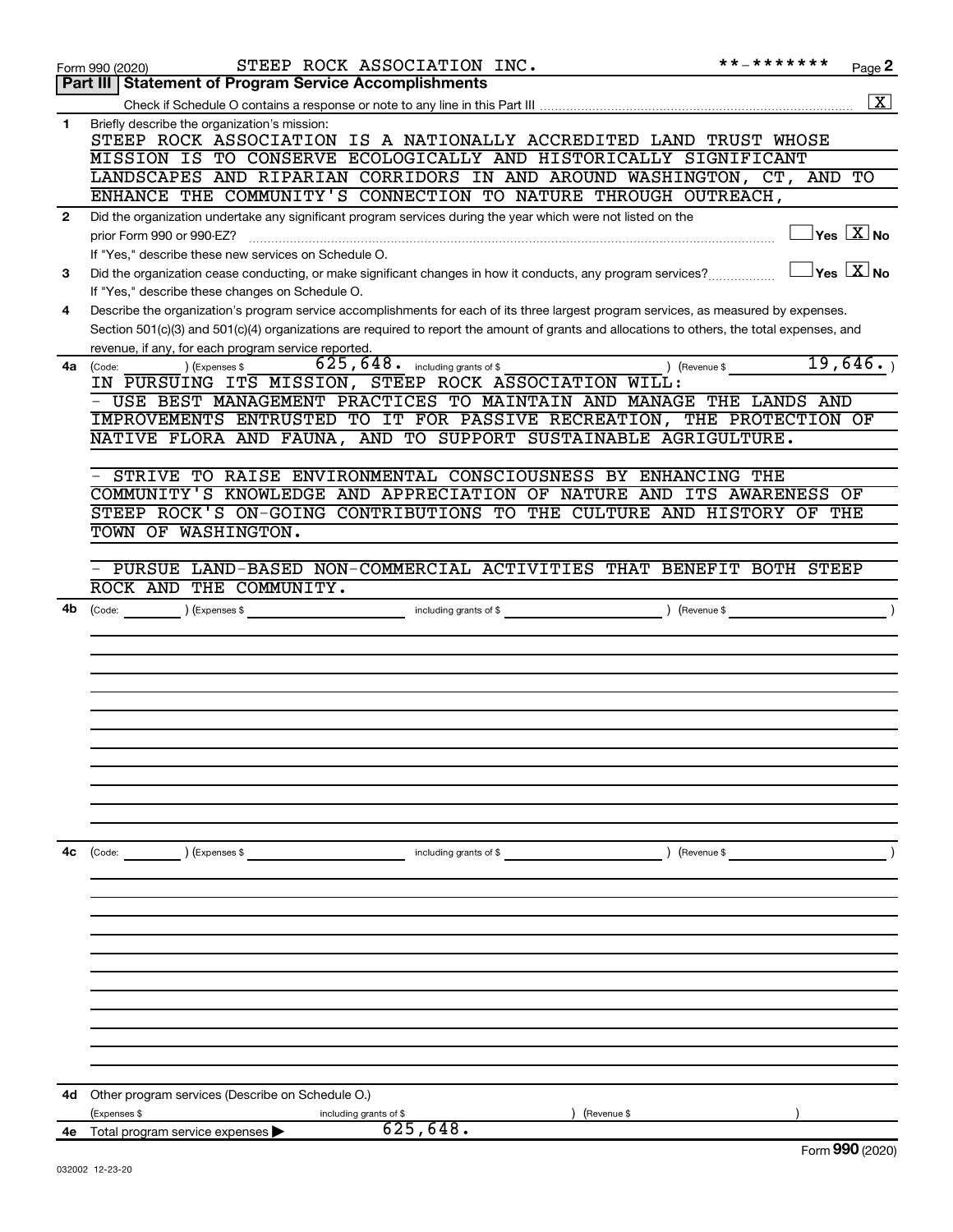|  | Form 990 (2020) |  |
|--|-----------------|--|

**Part IV Checklist of Required Schedules**

Form 990 (2020) Page STEEP ROCK ASSOCIATION INC. \*\*-\*\*\*\*\*\*\*

|     |                                                                                                                                                                       |                 | Yes                   | No                      |
|-----|-----------------------------------------------------------------------------------------------------------------------------------------------------------------------|-----------------|-----------------------|-------------------------|
| 1.  | Is the organization described in section $501(c)(3)$ or $4947(a)(1)$ (other than a private foundation)?                                                               |                 |                       |                         |
|     | If "Yes," complete Schedule A                                                                                                                                         | 1               | х                     |                         |
| 2   | Is the organization required to complete Schedule B, Schedule of Contributors? [111] [12] the organization required to complete Schedule B, Schedule of Contributors? | $\overline{2}$  | $\overline{\text{x}}$ |                         |
| 3   | Did the organization engage in direct or indirect political campaign activities on behalf of or in opposition to candidates for                                       |                 |                       |                         |
|     | public office? If "Yes," complete Schedule C, Part I                                                                                                                  | з               |                       | x                       |
| 4   | Section 501(c)(3) organizations. Did the organization engage in lobbying activities, or have a section 501(h) election in effect                                      |                 |                       | х                       |
|     |                                                                                                                                                                       | 4               |                       |                         |
| 5   | Is the organization a section 501(c)(4), 501(c)(5), or 501(c)(6) organization that receives membership dues, assessments, or                                          | 5               |                       | х                       |
| 6   | Did the organization maintain any donor advised funds or any similar funds or accounts for which donors have the right to                                             |                 |                       |                         |
|     | provide advice on the distribution or investment of amounts in such funds or accounts? If "Yes," complete Schedule D, Part I                                          | 6               |                       | X                       |
| 7   | Did the organization receive or hold a conservation easement, including easements to preserve open space,                                                             |                 |                       |                         |
|     |                                                                                                                                                                       | $\overline{7}$  | х                     |                         |
| 8   | Did the organization maintain collections of works of art, historical treasures, or other similar assets? If "Yes," complete                                          | 8               |                       | X                       |
| 9   | Did the organization report an amount in Part X, line 21, for escrow or custodial account liability, serve as a custodian for                                         |                 |                       |                         |
|     | amounts not listed in Part X; or provide credit counseling, debt management, credit repair, or debt negotiation services?                                             |                 |                       |                         |
|     | If "Yes," complete Schedule D, Part IV.                                                                                                                               | 9               |                       | х                       |
| 10  | Did the organization, directly or through a related organization, hold assets in donor-restricted endowments                                                          |                 |                       |                         |
|     |                                                                                                                                                                       | 10              |                       | x                       |
| 11  | If the organization's answer to any of the following questions is "Yes," then complete Schedule D, Parts VI, VII, VIII, IX, or X                                      |                 |                       |                         |
|     | as applicable.                                                                                                                                                        |                 |                       |                         |
|     | a Did the organization report an amount for land, buildings, and equipment in Part X, line 10? If "Yes," complete Schedule D,                                         |                 | х                     |                         |
|     | Part VI                                                                                                                                                               | 11a             |                       |                         |
|     | <b>b</b> Did the organization report an amount for investments - other securities in Part X, line 12, that is 5% or more of its total                                 | 11b             |                       | x                       |
|     | c Did the organization report an amount for investments - program related in Part X, line 13, that is 5% or more of its total                                         |                 |                       |                         |
|     |                                                                                                                                                                       | 11с             |                       | x                       |
|     | d Did the organization report an amount for other assets in Part X, line 15, that is 5% or more of its total assets reported in                                       |                 |                       |                         |
|     |                                                                                                                                                                       | 11d             |                       | х                       |
|     |                                                                                                                                                                       | 11e             |                       | $\overline{\text{X}}$   |
| f   | Did the organization's separate or consolidated financial statements for the tax year include a footnote that addresses                                               |                 |                       |                         |
|     | the organization's liability for uncertain tax positions under FIN 48 (ASC 740)? If "Yes," complete Schedule D, Part X                                                | 11f             |                       | х                       |
|     | 12a Did the organization obtain separate, independent audited financial statements for the tax year? If "Yes," complete<br>Schedule D, Parts XI and XII               | 12a             | x                     |                         |
|     | <b>b</b> Was the organization included in consolidated, independent audited financial statements for the tax year?                                                    |                 |                       |                         |
|     | If "Yes," and if the organization answered "No" to line 12a, then completing Schedule D, Parts XI and XII is optional www.                                            | 12b             |                       | ∡⊾                      |
| 13  | Is the organization a school described in section $170(b)(1)(A)(ii)$ ? If "Yes," complete Schedule E                                                                  | 13              |                       | $\overline{\mathbf{X}}$ |
| 14a | Did the organization maintain an office, employees, or agents outside of the United States?                                                                           | 14a             |                       | X                       |
|     | <b>b</b> Did the organization have aggregate revenues or expenses of more than \$10,000 from grantmaking, fundraising, business,                                      |                 |                       |                         |
|     | investment, and program service activities outside the United States, or aggregate foreign investments valued at \$100,000                                            |                 |                       |                         |
|     |                                                                                                                                                                       | 14b             |                       | х                       |
| 15  | Did the organization report on Part IX, column (A), line 3, more than \$5,000 of grants or other assistance to or for any                                             |                 |                       | x                       |
| 16  | Did the organization report on Part IX, column (A), line 3, more than \$5,000 of aggregate grants or other assistance to                                              | 15              |                       |                         |
|     |                                                                                                                                                                       | 16              |                       | x                       |
| 17  | Did the organization report a total of more than \$15,000 of expenses for professional fundraising services on Part IX,                                               |                 |                       |                         |
|     |                                                                                                                                                                       | 17              |                       | х                       |
| 18  | Did the organization report more than \$15,000 total of fundraising event gross income and contributions on Part VIII, lines                                          |                 |                       |                         |
|     |                                                                                                                                                                       | 18              |                       | х                       |
| 19  | Did the organization report more than \$15,000 of gross income from gaming activities on Part VIII, line 9a? If "Yes,"                                                |                 |                       |                         |
|     |                                                                                                                                                                       | 19              |                       | х                       |
| 20a |                                                                                                                                                                       | 20a             |                       | $\overline{\text{X}}$   |
|     |                                                                                                                                                                       | 20 <sub>b</sub> |                       |                         |
| 21  | Did the organization report more than \$5,000 of grants or other assistance to any domestic organization or                                                           |                 |                       |                         |
|     |                                                                                                                                                                       | 21              |                       | x                       |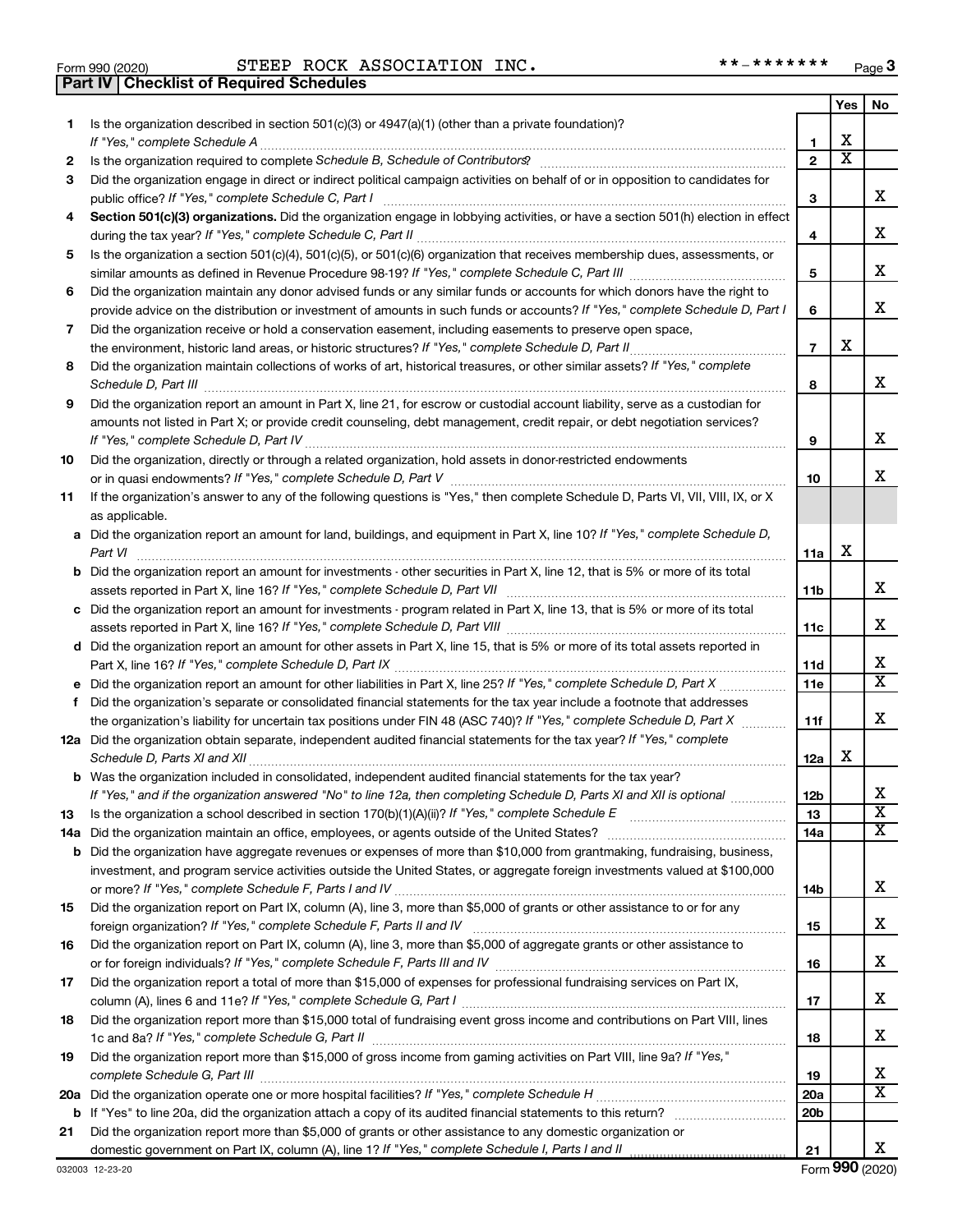Form 990 (2020) STEEP ROCK ASSOCIATION INC . \*\*\_\*\*\*\*\*\*\*\* Page

*(continued)* **Part IV Checklist of Required Schedules**

|               |                                                                                                                                                                    |                 | Yes | No                         |
|---------------|--------------------------------------------------------------------------------------------------------------------------------------------------------------------|-----------------|-----|----------------------------|
| 22            | Did the organization report more than \$5,000 of grants or other assistance to or for domestic individuals on                                                      |                 |     |                            |
|               |                                                                                                                                                                    | 22              |     | x                          |
| 23            | Did the organization answer "Yes" to Part VII, Section A, line 3, 4, or 5 about compensation of the organization's current                                         |                 |     |                            |
|               | and former officers, directors, trustees, key employees, and highest compensated employees? If "Yes," complete                                                     |                 |     |                            |
|               | Schedule J                                                                                                                                                         | 23              |     | х                          |
|               | 24a Did the organization have a tax-exempt bond issue with an outstanding principal amount of more than \$100,000 as of the                                        |                 |     |                            |
|               | last day of the year, that was issued after December 31, 2002? If "Yes," answer lines 24b through 24d and complete                                                 |                 |     |                            |
|               | Schedule K. If "No," go to line 25a                                                                                                                                | 24a             |     | х                          |
|               |                                                                                                                                                                    | 24 <sub>b</sub> |     |                            |
|               | c Did the organization maintain an escrow account other than a refunding escrow at any time during the year to defease                                             |                 |     |                            |
|               |                                                                                                                                                                    | 24c             |     |                            |
|               |                                                                                                                                                                    | 24d             |     |                            |
|               | 25a Section 501(c)(3), 501(c)(4), and 501(c)(29) organizations. Did the organization engage in an excess benefit                                                   |                 |     |                            |
|               |                                                                                                                                                                    | 25a             |     | x                          |
|               | b Is the organization aware that it engaged in an excess benefit transaction with a disqualified person in a prior year, and                                       |                 |     |                            |
|               | that the transaction has not been reported on any of the organization's prior Forms 990 or 990-EZ? If "Yes," complete                                              |                 |     |                            |
|               | Schedule L, Part I                                                                                                                                                 | 25 <sub>b</sub> |     | х                          |
| 26            | Did the organization report any amount on Part X, line 5 or 22, for receivables from or payables to any current                                                    |                 |     |                            |
|               | or former officer, director, trustee, key employee, creator or founder, substantial contributor, or 35%                                                            |                 |     |                            |
|               | controlled entity or family member of any of these persons? If "Yes," complete Schedule L, Part II                                                                 | 26              |     | X                          |
| 27            | Did the organization provide a grant or other assistance to any current or former officer, director, trustee, key employee,                                        |                 |     |                            |
|               | creator or founder, substantial contributor or employee thereof, a grant selection committee member, or to a 35% controlled                                        |                 |     |                            |
|               | entity (including an employee thereof) or family member of any of these persons? If "Yes," complete Schedule L, Part III                                           | 27              |     | х                          |
| 28            | Was the organization a party to a business transaction with one of the following parties (see Schedule L, Part IV                                                  |                 |     |                            |
|               | instructions, for applicable filing thresholds, conditions, and exceptions):                                                                                       |                 |     |                            |
| а             | A current or former officer, director, trustee, key employee, creator or founder, or substantial contributor? If                                                   |                 |     |                            |
|               |                                                                                                                                                                    | 28a             |     | х                          |
|               |                                                                                                                                                                    | 28 <sub>b</sub> |     | $\overline{\textbf{X}}$    |
|               | c A 35% controlled entity of one or more individuals and/or organizations described in lines 28a or 28b?If                                                         |                 |     |                            |
|               |                                                                                                                                                                    | 28c             |     | х                          |
| 29            |                                                                                                                                                                    | 29              | X   |                            |
| 30            | Did the organization receive contributions of art, historical treasures, or other similar assets, or qualified conservation                                        |                 |     |                            |
|               |                                                                                                                                                                    | 30              |     | х<br>$\overline{\text{x}}$ |
| 31            | Did the organization liquidate, terminate, or dissolve and cease operations? If "Yes," complete Schedule N, Part I                                                 | 31              |     |                            |
| 32            | Did the organization sell, exchange, dispose of, or transfer more than 25% of its net assets? If "Yes," complete                                                   |                 |     | х                          |
|               |                                                                                                                                                                    | 32              |     |                            |
| 33            | Did the organization own 100% of an entity disregarded as separate from the organization under Regulations                                                         |                 |     | х                          |
|               |                                                                                                                                                                    | 33              |     |                            |
| 34            | Was the organization related to any tax-exempt or taxable entity? If "Yes," complete Schedule R, Part II, III, or IV, and<br>Part V, line 1                        | 34              |     | х                          |
|               |                                                                                                                                                                    | 35a             |     | $\overline{\textbf{X}}$    |
|               |                                                                                                                                                                    |                 |     |                            |
|               | <b>b</b> If "Yes" to line 35a, did the organization receive any payment from or engage in any transaction with a controlled entity                                 | 35b             |     |                            |
| 36            | Section 501(c)(3) organizations. Did the organization make any transfers to an exempt non-charitable related organization?                                         |                 |     |                            |
|               |                                                                                                                                                                    | 36              |     | х                          |
| 37            | Did the organization conduct more than 5% of its activities through an entity that is not a related organization                                                   |                 |     |                            |
|               |                                                                                                                                                                    | 37              |     | х                          |
| 38            | Did the organization complete Schedule O and provide explanations in Schedule O for Part VI, lines 11b and 19?                                                     |                 |     |                            |
|               | Note: All Form 990 filers are required to complete Schedule O                                                                                                      | 38              | х   |                            |
| <b>Part V</b> | <b>Statements Regarding Other IRS Filings and Tax Compliance</b>                                                                                                   |                 |     |                            |
|               | Check if Schedule O contains a response or note to any line in this Part V [111] [12] contains according to contains a response or note to any line in this Part V |                 |     |                            |
|               |                                                                                                                                                                    |                 | Yes | No                         |
|               | 1a                                                                                                                                                                 |                 |     |                            |
| b             | Enter the number of Forms W-2G included in line 1a. Enter -0- if not applicable<br>1b                                                                              |                 |     |                            |
| с             | Did the organization comply with backup withholding rules for reportable payments to vendors and reportable gaming                                                 |                 |     |                            |
|               |                                                                                                                                                                    | 1c              | х   |                            |
|               |                                                                                                                                                                    |                 |     |                            |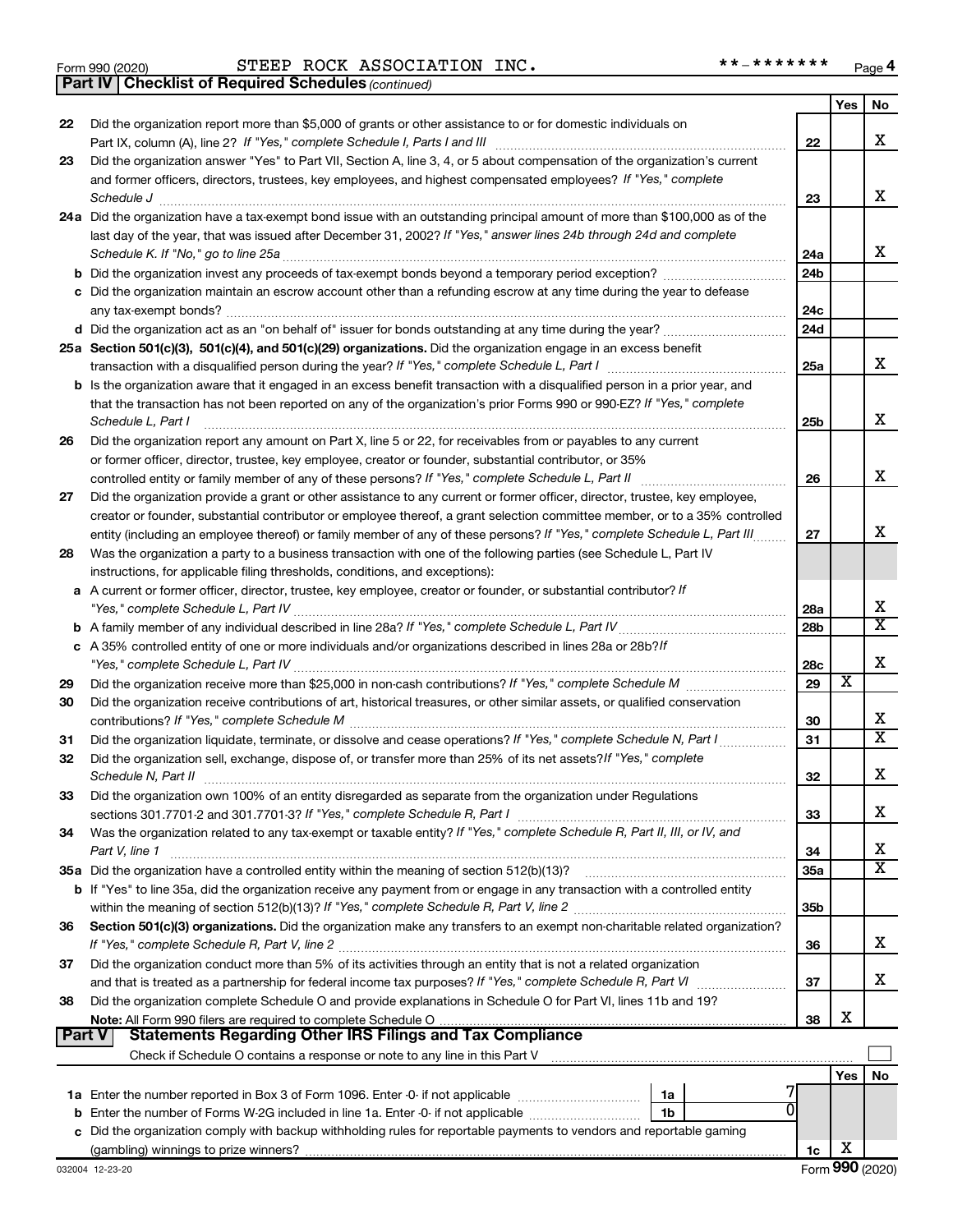|  | Form 990 (2020) |
|--|-----------------|

## Form 990 (2020) STEEP ROCK ASSOCIATION INC . \*\*\_\*\*\*\*\*\*\*\* Page

**Part V** Statements Regarding Other IRS Filings and Tax Compliance (continued)

|     |                                                                                                                                                 |     | Yes | No                      |  |
|-----|-------------------------------------------------------------------------------------------------------------------------------------------------|-----|-----|-------------------------|--|
|     | 2a Enter the number of employees reported on Form W-3, Transmittal of Wage and Tax Statements,                                                  |     |     |                         |  |
|     | 10<br>filed for the calendar year ending with or within the year covered by this return<br>2a                                                   |     |     |                         |  |
|     |                                                                                                                                                 | 2b  | х   |                         |  |
|     |                                                                                                                                                 |     |     |                         |  |
|     | 3a Did the organization have unrelated business gross income of \$1,000 or more during the year?                                                |     |     |                         |  |
|     |                                                                                                                                                 | 3b  |     |                         |  |
|     | 4a At any time during the calendar year, did the organization have an interest in, or a signature or other authority over, a                    |     |     |                         |  |
|     | financial account in a foreign country (such as a bank account, securities account, or other financial account)?                                | 4a  |     | x                       |  |
|     | <b>b</b> If "Yes," enter the name of the foreign country $\blacktriangleright$                                                                  |     |     |                         |  |
|     | See instructions for filing requirements for FinCEN Form 114, Report of Foreign Bank and Financial Accounts (FBAR).                             |     |     |                         |  |
|     |                                                                                                                                                 | 5a  |     | x                       |  |
|     |                                                                                                                                                 | 5b  |     | $\overline{\mathbf{X}}$ |  |
|     |                                                                                                                                                 | 5c  |     |                         |  |
|     | 6a Does the organization have annual gross receipts that are normally greater than \$100,000, and did the organization solicit                  |     |     |                         |  |
|     |                                                                                                                                                 | 6a  |     | x                       |  |
|     | <b>b</b> If "Yes," did the organization include with every solicitation an express statement that such contributions or gifts                   |     |     |                         |  |
|     |                                                                                                                                                 | 6b  |     |                         |  |
| 7   | Organizations that may receive deductible contributions under section 170(c).                                                                   |     |     |                         |  |
| a   | Did the organization receive a payment in excess of \$75 made partly as a contribution and partly for goods and services provided to the payor? | 7a  |     | x                       |  |
|     |                                                                                                                                                 | 7b  |     |                         |  |
|     | c Did the organization sell, exchange, or otherwise dispose of tangible personal property for which it was required                             |     |     |                         |  |
|     |                                                                                                                                                 | 7c  |     | x                       |  |
|     | 7d<br>d If "Yes," indicate the number of Forms 8282 filed during the year <i>manumeranomanomanomanomanomanomanoman</i> omano                    |     |     |                         |  |
| е   | Did the organization receive any funds, directly or indirectly, to pay premiums on a personal benefit contract?                                 | 7е  |     | x                       |  |
| Ť.  |                                                                                                                                                 | 7f  |     | $\overline{\mathtt{x}}$ |  |
| g   | If the organization received a contribution of qualified intellectual property, did the organization file Form 8899 as required?                | 7g  |     |                         |  |
|     | h If the organization received a contribution of cars, boats, airplanes, or other vehicles, did the organization file a Form 1098-C?            | 7h  |     |                         |  |
| 8   | Sponsoring organizations maintaining donor advised funds. Did a donor advised fund maintained by the                                            |     |     |                         |  |
|     |                                                                                                                                                 | 8   |     |                         |  |
| 9   | Sponsoring organizations maintaining donor advised funds.                                                                                       |     |     |                         |  |
| а   | Did the sponsoring organization make any taxable distributions under section 4966?                                                              | 9а  |     |                         |  |
| b   | Did the sponsoring organization make a distribution to a donor, donor advisor, or related person?                                               | 9b  |     |                         |  |
| 10  | Section 501(c)(7) organizations. Enter:                                                                                                         |     |     |                         |  |
|     | 10a                                                                                                                                             |     |     |                         |  |
|     | b Gross receipts, included on Form 990, Part VIII, line 12, for public use of club facilities<br>10 <sub>b</sub>                                |     |     |                         |  |
| 11. | Section 501(c)(12) organizations. Enter:<br>11a                                                                                                 |     |     |                         |  |
|     | b Gross income from other sources (Do not net amounts due or paid to other sources against                                                      |     |     |                         |  |
|     |                                                                                                                                                 |     |     |                         |  |
|     | 11b<br>12a Section 4947(a)(1) non-exempt charitable trusts. Is the organization filing Form 990 in lieu of Form 1041?                           | 12a |     |                         |  |
|     | 12b<br><b>b</b> If "Yes," enter the amount of tax-exempt interest received or accrued during the year                                           |     |     |                         |  |
| 13  | Section 501(c)(29) qualified nonprofit health insurance issuers.                                                                                |     |     |                         |  |
|     | a Is the organization licensed to issue qualified health plans in more than one state?                                                          | 1За |     |                         |  |
|     | Note: See the instructions for additional information the organization must report on Schedule O.                                               |     |     |                         |  |
|     | <b>b</b> Enter the amount of reserves the organization is required to maintain by the states in which the                                       |     |     |                         |  |
|     | 13 <sub>b</sub>                                                                                                                                 |     |     |                         |  |
|     | 13c                                                                                                                                             |     |     |                         |  |
|     | 14a Did the organization receive any payments for indoor tanning services during the tax year?                                                  | 14a |     | $\overline{\text{X}}$   |  |
|     | <b>b</b> If "Yes," has it filed a Form 720 to report these payments? If "No," provide an explanation on Schedule O                              | 14b |     |                         |  |
| 15  | Is the organization subject to the section 4960 tax on payment(s) of more than \$1,000,000 in remuneration or                                   |     |     |                         |  |
|     |                                                                                                                                                 | 15  |     | x                       |  |
|     | If "Yes," see instructions and file Form 4720, Schedule N.                                                                                      |     |     |                         |  |
| 16  | Is the organization an educational institution subject to the section 4968 excise tax on net investment income?                                 | 16  |     | x                       |  |
|     | If "Yes," complete Form 4720, Schedule O.                                                                                                       |     |     |                         |  |
|     |                                                                                                                                                 |     |     |                         |  |

Form (2020) **990**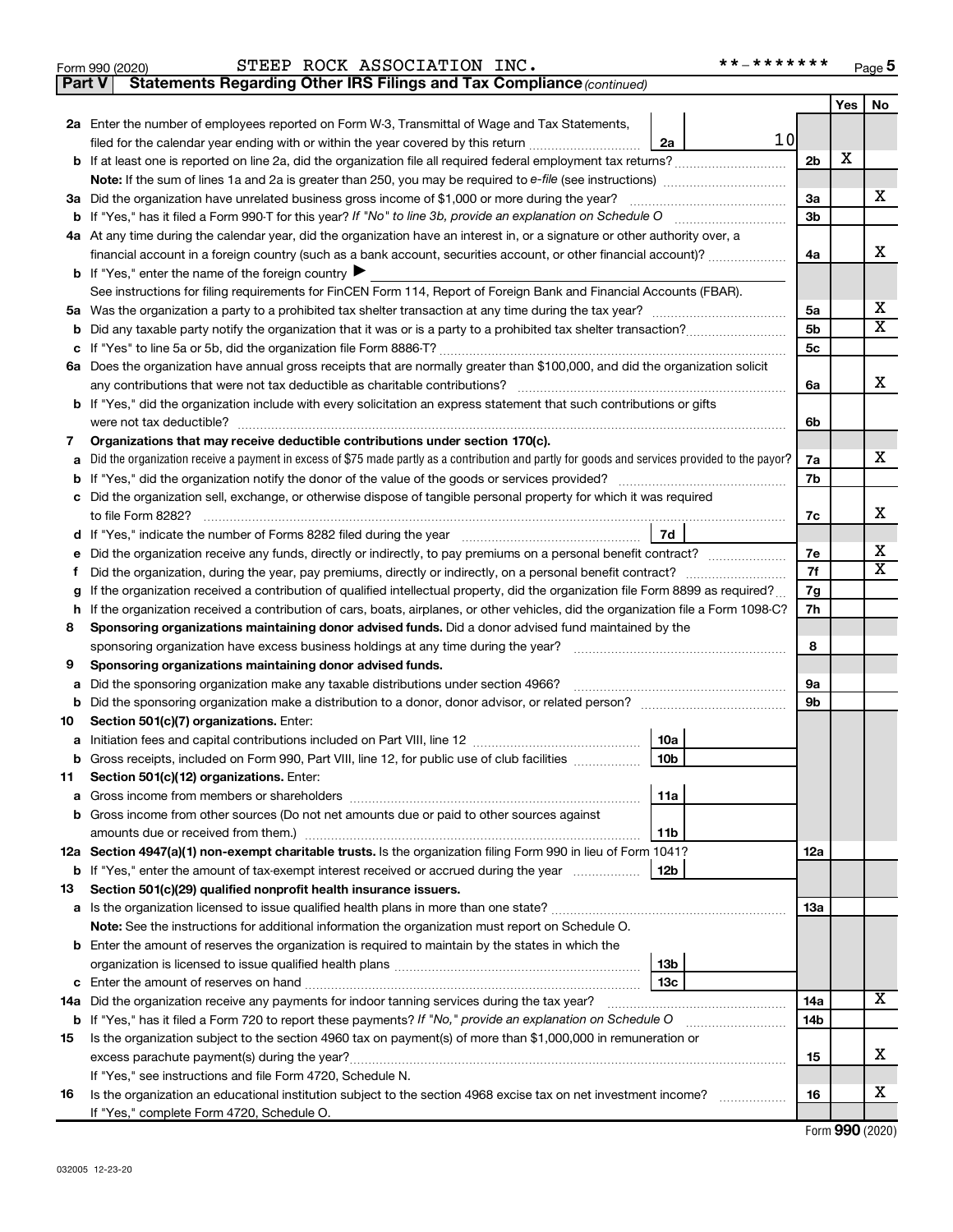|    |                                                                                     |                                   | <b>10</b> OCCUOLI OTOH TCQUIICS ALLOI QUIILLAUOLI IOTHANG ILS TOLITIS TOLO (TOLH OF TOLH AT ADDIICADIC), 330, AHU 330°T (OCCUOLI JO |
|----|-------------------------------------------------------------------------------------|-----------------------------------|-------------------------------------------------------------------------------------------------------------------------------------|
|    | for public inspection. Indicate how you made these available. Check all that apply. |                                   |                                                                                                                                     |
|    | $\boxed{\textbf{X}}$ Own website $\boxed{\textbf{X}}$ Another's website             | $\boxed{\textbf{X}}$ Upon request | Other (explain on Schedule O)                                                                                                       |
| 19 |                                                                                     |                                   | Describe on Schedule O whether (and if so, how) the organization made its governing documents, conflict of interest polic           |
|    | statements available to the public during the tax year.                             |                                   |                                                                                                                                     |

| <u>a san sa sa sa san any sanatana ny kaodim-paositra 2008–2014. Ilay kaominina dia kaominina mpikambana amin'ny fivondronan-</u> |  |                                                                                                                   |
|-----------------------------------------------------------------------------------------------------------------------------------|--|-------------------------------------------------------------------------------------------------------------------|
|                                                                                                                                   |  | 20 State the name, address, and telephone number of the person who possesses the organization's books and records |
| BRIAN HAGENBUCH - 860-868-9131                                                                                                    |  |                                                                                                                   |
| 116 CHRISTIAN STREET, NEW PRESTON, CT 06777                                                                                       |  |                                                                                                                   |

| Form 990 (2020) |  |
|-----------------|--|
|-----------------|--|

|     | <b>Section A. Governing Body and Management</b>                                                                                                                                                                                       |    |    |                 |     |                         |
|-----|---------------------------------------------------------------------------------------------------------------------------------------------------------------------------------------------------------------------------------------|----|----|-----------------|-----|-------------------------|
|     |                                                                                                                                                                                                                                       |    |    |                 | Yes | No                      |
|     | 1a Enter the number of voting members of the governing body at the end of the tax year                                                                                                                                                | 1a | 27 |                 |     |                         |
|     | If there are material differences in voting rights among members of the governing body, or if the governing                                                                                                                           |    |    |                 |     |                         |
|     | body delegated broad authority to an executive committee or similar committee, explain on Schedule O.                                                                                                                                 |    |    |                 |     |                         |
|     | Enter the number of voting members included on line 1a, above, who are independent                                                                                                                                                    | 1b | 27 |                 |     |                         |
| 2   | Did any officer, director, trustee, or key employee have a family relationship or a business relationship with any other                                                                                                              |    |    |                 |     |                         |
|     | officer, director, trustee, or key employee?                                                                                                                                                                                          |    |    | $\mathbf{2}$    |     | x                       |
| 3   | Did the organization delegate control over management duties customarily performed by or under the direct supervision                                                                                                                 |    |    |                 |     |                         |
|     |                                                                                                                                                                                                                                       |    |    | 3               |     | х                       |
| 4   | Did the organization make any significant changes to its governing documents since the prior Form 990 was filed?                                                                                                                      |    |    | 4               |     | $\overline{\mathtt{x}}$ |
| 5   |                                                                                                                                                                                                                                       |    |    | 5               |     | $\overline{\textbf{x}}$ |
| 6   |                                                                                                                                                                                                                                       |    |    | 6               |     | $\overline{\mathbf{x}}$ |
| 7a  | Did the organization have members, stockholders, or other persons who had the power to elect or appoint one or                                                                                                                        |    |    |                 |     |                         |
|     |                                                                                                                                                                                                                                       |    |    | 7a              |     | х                       |
|     | <b>b</b> Are any governance decisions of the organization reserved to (or subject to approval by) members, stockholders, or                                                                                                           |    |    |                 |     |                         |
|     | persons other than the governing body?                                                                                                                                                                                                |    |    | 7b              |     | х                       |
| 8   | Did the organization contemporaneously document the meetings held or written actions undertaken during the year by the following:                                                                                                     |    |    |                 |     |                         |
| a   |                                                                                                                                                                                                                                       |    |    | 8а              | х   |                         |
| b   |                                                                                                                                                                                                                                       |    |    | 8b              | х   |                         |
| 9   | Is there any officer, director, trustee, or key employee listed in Part VII, Section A, who cannot be reached at the                                                                                                                  |    |    |                 |     |                         |
|     |                                                                                                                                                                                                                                       |    |    | 9               |     | x                       |
|     | <b>Section B. Policies</b> (This Section B requests information about policies not required by the Internal Revenue Code.)                                                                                                            |    |    |                 |     |                         |
|     |                                                                                                                                                                                                                                       |    |    |                 | Yes | No                      |
|     |                                                                                                                                                                                                                                       |    |    | 10a             |     | $\overline{\mathbf{X}}$ |
|     | <b>b</b> If "Yes," did the organization have written policies and procedures governing the activities of such chapters, affiliates,                                                                                                   |    |    |                 |     |                         |
|     |                                                                                                                                                                                                                                       |    |    | 10 <sub>b</sub> |     |                         |
|     | 11a Has the organization provided a complete copy of this Form 990 to all members of its governing body before filing the form?                                                                                                       |    |    | 11a             | х   |                         |
|     | <b>b</b> Describe in Schedule O the process, if any, used by the organization to review this Form 990.                                                                                                                                |    |    |                 |     |                         |
| 12a |                                                                                                                                                                                                                                       |    |    | 12a             | х   |                         |
| b   |                                                                                                                                                                                                                                       |    |    | 12 <sub>b</sub> | х   |                         |
| c   | Did the organization regularly and consistently monitor and enforce compliance with the policy? If "Yes," describe                                                                                                                    |    |    |                 |     |                         |
|     | in Schedule O how this was done                                                                                                                                                                                                       |    |    | 12c             | х   |                         |
| 13  |                                                                                                                                                                                                                                       |    |    | 13              | х   |                         |
| 14  |                                                                                                                                                                                                                                       |    |    | 14              | х   |                         |
| 15  | Did the process for determining compensation of the following persons include a review and approval by independent                                                                                                                    |    |    |                 |     |                         |
|     | persons, comparability data, and contemporaneous substantiation of the deliberation and decision?                                                                                                                                     |    |    |                 |     |                         |
|     | The organization's CEO, Executive Director, or top management official manufactured contains and contained and the organization's CEO, and the Director, or top management official manufactured and the organization's CEO, a        |    |    | 15a             |     | Χ                       |
|     | <b>b</b> Other officers or key employees of the organization                                                                                                                                                                          |    |    | 15b             |     | $\overline{\text{x}}$   |
|     | If "Yes" to line 15a or 15b, describe the process in Schedule O (see instructions).                                                                                                                                                   |    |    |                 |     |                         |
|     | 16a Did the organization invest in, contribute assets to, or participate in a joint venture or similar arrangement with a                                                                                                             |    |    |                 |     |                         |
|     | taxable entity during the year?                                                                                                                                                                                                       |    |    | 16a             |     | х                       |
|     | b If "Yes," did the organization follow a written policy or procedure requiring the organization to evaluate its participation                                                                                                        |    |    |                 |     |                         |
|     | in joint venture arrangements under applicable federal tax law, and take steps to safequard the organization's                                                                                                                        |    |    |                 |     |                         |
|     | exempt status with respect to such arrangements?                                                                                                                                                                                      |    |    | 16b             |     |                         |
|     | <b>Section C. Disclosure</b>                                                                                                                                                                                                          |    |    |                 |     |                         |
| 17  | List the states with which a copy of this Form 990 is required to be filed $\blacktriangleright$ CT                                                                                                                                   |    |    |                 |     |                         |
| 18  | Section 6104 requires an organization to make its Forms 1023 (1024 or 1024-A, if applicable), 990, and 990-T (Section 501(c)(3)s only) available                                                                                      |    |    |                 |     |                         |
|     |                                                                                                                                                                                                                                       |    |    |                 |     |                         |
|     | for public inspection. Indicate how you made these available. Check all that apply.<br>$\lfloor x \rfloor$ Another's website<br><b>X</b> Own website<br>$\lfloor \underline{X} \rfloor$ Upon request<br>Other (explain on Schedule O) |    |    |                 |     |                         |
|     |                                                                                                                                                                                                                                       |    |    |                 |     |                         |
| 19  | Describe on Schedule O whether (and if so, how) the organization made its governing documents, conflict of interest policy, and financial                                                                                             |    |    |                 |     |                         |
|     | statements available to the public during the tax year.                                                                                                                                                                               |    |    |                 |     |                         |
| 20  | State the name, address, and telephone number of the person who possesses the organization's books and records                                                                                                                        |    |    |                 |     |                         |

 $\boxed{\text{X}}$ 

|  | Part VI   Governance, Management, and Disclosure For each "Yes" response to lines 2 through 7b below, and for a "No" response |
|--|-------------------------------------------------------------------------------------------------------------------------------|
|  | to line 8a, 8b, or 10b below, describe the circumstances, processes, or changes on Schedule O. See instructions.              |

Check if Schedule O contains a response or note to any line in this Part VI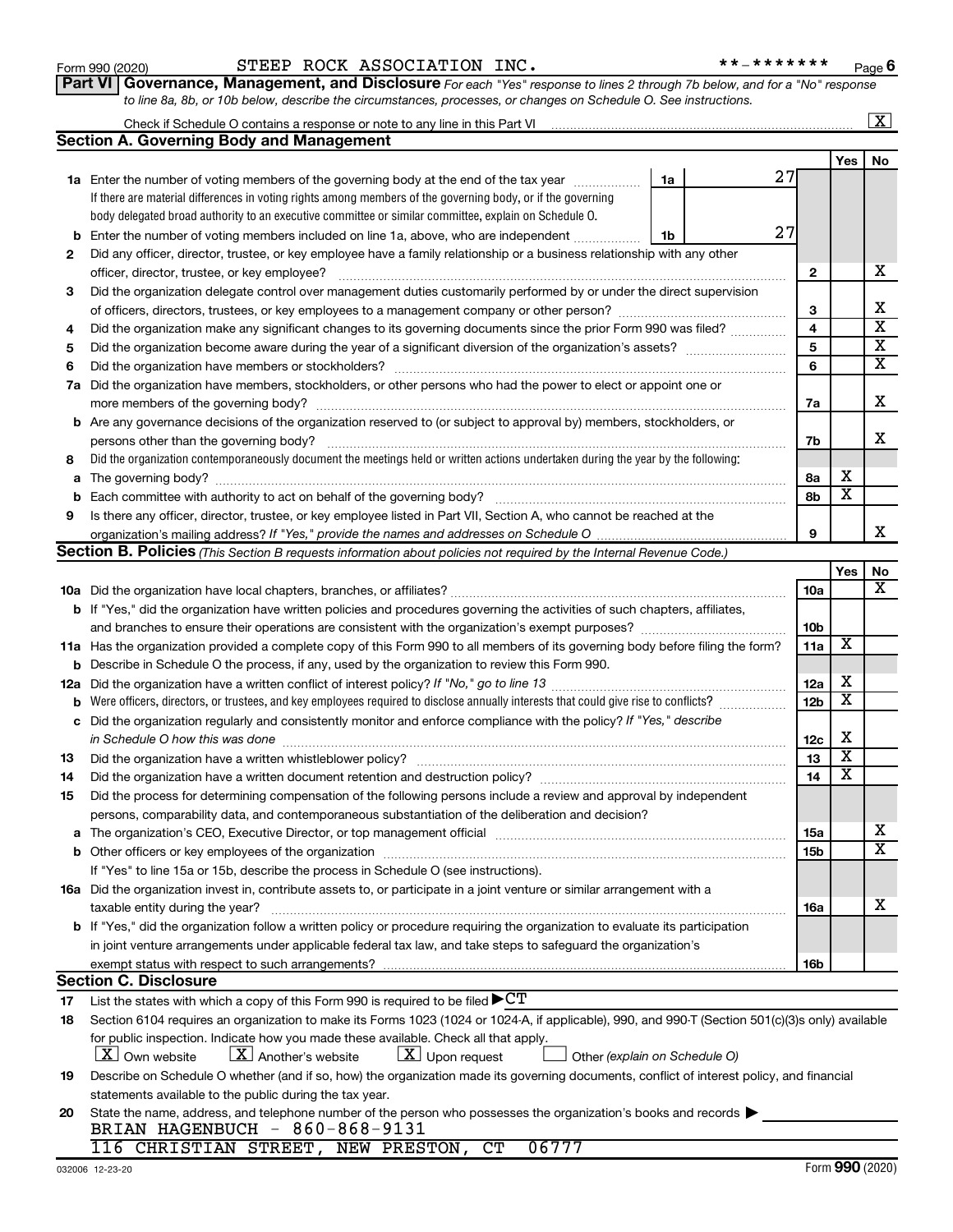$\Box$ 

## **Part VII Compensation of Officers, Directors, Trustees, Key Employees, Highest Compensated Employees, and Independent Contractors**

Check if Schedule O contains a response or note to any line in this Part VII

**Section A. Officers, Directors, Trustees, Key Employees, and Highest Compensated Employees**

**1a**  Complete this table for all persons required to be listed. Report compensation for the calendar year ending with or within the organization's tax year.  $\bullet$  List all of the organization's current officers, directors, trustees (whether individuals or organizations), regardless of amount of compensation.

Enter -0- in columns (D), (E), and (F) if no compensation was paid.

**•** List all of the organization's current key employees, if any. See instructions for definition of "key employee."

• List the organization's five *current* highest compensated employees (other than an officer, director, trustee, or key employee) who received reportable compensation (Box 5 of Form W-2 and/or Box 7 of Form 1099-MISC) of more than \$100,000 from the organization and any related organizations.

 $\bullet$  List all of the organization's former officers, key employees, and highest compensated employees who received more than \$100,000 of reportable compensation from the organization and any related organizations.

**•** List all of the organization's former directors or trustees that received, in the capacity as a former director or trustee of the organization, more than \$10,000 of reportable compensation from the organization and any related organizations.

See instructions for the order in which to list the persons above.

 $\boxed{\textbf{X}}$  Check this box if neither the organization nor any related organization compensated any current officer, director, or trustee.

| (A)                            | (B)                    | (C)                                     |                                                                  |             |              |                                   |        | (D)             | (E)                              | (F)                      |  |  |
|--------------------------------|------------------------|-----------------------------------------|------------------------------------------------------------------|-------------|--------------|-----------------------------------|--------|-----------------|----------------------------------|--------------------------|--|--|
| Name and title                 | Average                | Position<br>(do not check more than one |                                                                  |             |              |                                   |        | Reportable      | Reportable                       | Estimated                |  |  |
|                                | hours per              |                                         | box, unless person is both an<br>officer and a director/trustee) |             |              |                                   |        | compensation    | compensation                     | amount of                |  |  |
|                                | week                   |                                         |                                                                  |             |              |                                   |        | from<br>the     | from related                     | other                    |  |  |
|                                | (list any<br>hours for |                                         |                                                                  |             |              |                                   |        | organization    | organizations<br>(W-2/1099-MISC) | compensation<br>from the |  |  |
|                                | related                |                                         | trustee                                                          |             |              |                                   |        | (W-2/1099-MISC) |                                  | organization             |  |  |
|                                | organizations          |                                         |                                                                  |             |              |                                   |        |                 |                                  | and related              |  |  |
|                                | below                  | Individual trustee or director          | Institutional t                                                  |             | Key employee |                                   |        |                 |                                  | organizations            |  |  |
|                                | line)                  |                                         |                                                                  | Officer     |              | Highest compensated<br>  employee | Former |                 |                                  |                          |  |  |
| (1)<br>THOMAS M RICKART        | 4.00                   |                                         |                                                                  |             |              |                                   |        |                 |                                  |                          |  |  |
| PRESIDENT                      |                        | $\mathbf x$                             |                                                                  | $\mathbf X$ |              |                                   |        | 0.              | $\mathbf 0$ .                    | $\mathbf 0$ .            |  |  |
| (2)<br>PEARY STAFFORD          | 4.00                   |                                         |                                                                  |             |              |                                   |        |                 |                                  |                          |  |  |
| <b>SECRETARY</b>               |                        | $\mathbf x$                             |                                                                  | X           |              |                                   |        | $\mathbf 0$ .   | $\mathbf 0$ .                    | $\mathbf 0$ .            |  |  |
| JOHN SANTOLERI<br>(3)          | 4.00                   |                                         |                                                                  |             |              |                                   |        |                 |                                  |                          |  |  |
| <b>TREASURER</b>               |                        | $\mathbf X$                             |                                                                  | $\mathbf X$ |              |                                   |        | $\mathbf 0$ .   | $\mathbf 0$ .                    | $\mathbf 0$ .            |  |  |
| HOWARD BARNET JR.<br>(4)       | 2.00                   |                                         |                                                                  |             |              |                                   |        |                 |                                  |                          |  |  |
| <b>TRUSTEE</b>                 |                        | $\mathbf x$                             |                                                                  |             |              |                                   |        | $\mathbf 0$ .   | $\mathbf 0$ .                    | $\mathbf 0$ .            |  |  |
| JIM BRINTON, EX-OFFICIO<br>(5) | 2.00                   |                                         |                                                                  |             |              |                                   |        |                 |                                  |                          |  |  |
| <b>TRUSTEE</b>                 |                        | $\mathbf X$                             |                                                                  |             |              |                                   |        | $\mathbf 0$ .   | $\mathbf 0$ .                    | $\mathbf 0$ .            |  |  |
| (6)<br>SARA CARTER             | 2.00                   |                                         |                                                                  |             |              |                                   |        |                 |                                  |                          |  |  |
| TRUSTEE                        |                        | $\mathbf X$                             |                                                                  |             |              |                                   |        | $\mathbf 0$ .   | $\mathbf 0$ .                    | $\mathbf 0$ .            |  |  |
| (7)<br>WILLIAM COLEMAN         | 2.00                   |                                         |                                                                  |             |              |                                   |        |                 |                                  |                          |  |  |
| <b>TRUSTEE</b>                 |                        | $\mathbf X$                             |                                                                  |             |              |                                   |        | $\mathbf 0$ .   | $\mathbf 0$ .                    | $0$ .                    |  |  |
| (8)<br>SALLY CORNELL           | 2.00                   |                                         |                                                                  |             |              |                                   |        |                 |                                  |                          |  |  |
| TRUSTEE                        |                        | $\overline{\mathbf{X}}$                 |                                                                  |             |              |                                   |        | $\mathbf 0$ .   | $\mathbf 0$ .                    | $\mathbf 0$ .            |  |  |
| (9) KRISTEN FELDMAN            | 2.00                   |                                         |                                                                  |             |              |                                   |        |                 |                                  |                          |  |  |
| TRUSTEE                        |                        | $\mathbf X$                             |                                                                  |             |              |                                   |        | $\mathbf 0$ .   | $\mathbf 0$ .                    | 0.                       |  |  |
| (10) KATHY GUTTMAN             | 2.00                   |                                         |                                                                  |             |              |                                   |        |                 |                                  |                          |  |  |
| TRUSTEE                        |                        | X                                       |                                                                  |             |              |                                   |        | 0               | $\mathbf 0$                      | 0.                       |  |  |
| (11) JOSEPH J. HANGGI, JR.     | 2.00                   |                                         |                                                                  |             |              |                                   |        |                 |                                  |                          |  |  |
| <b>TRUSTEE</b>                 |                        | $\mathbf X$                             |                                                                  |             |              |                                   |        | $\mathbf 0$ .   | 0.                               | $\mathbf 0$ .            |  |  |
| (12) JOHN HERRMANN JR.         | 2.00                   |                                         |                                                                  |             |              |                                   |        |                 |                                  |                          |  |  |
| <b>TRUSTEE</b>                 |                        | $\mathbf X$                             |                                                                  |             |              |                                   |        | $\mathbf 0$ .   | $\mathbf 0$ .                    | $0$ .                    |  |  |
| (13) GREGORY HEYMAN            | 2.00                   |                                         |                                                                  |             |              |                                   |        |                 |                                  |                          |  |  |
| TRUSTEE                        |                        | $\mathbf X$                             |                                                                  |             |              |                                   |        | 0.              | $\mathbf 0$ .                    | $\boldsymbol{0}$ .       |  |  |
| (14) RACHEL JACOBELLIS         | 2.00                   |                                         |                                                                  |             |              |                                   |        |                 |                                  |                          |  |  |
| TRUSTEE                        |                        | $\mathbf X$                             |                                                                  |             |              |                                   |        | $\mathbf 0$ .   | $\mathbf 0$ .                    | 0.                       |  |  |
| (15) ELIOT JOHNSON             | 2.00                   |                                         |                                                                  |             |              |                                   |        |                 |                                  |                          |  |  |
| <b>TRUSTEE</b>                 |                        | $\mathbf X$                             |                                                                  |             |              |                                   |        | 0.              | $\mathbf 0$ .                    | $\mathbf 0$ .            |  |  |
| (16) MICHAEL LLOYD             | 2.00                   |                                         |                                                                  |             |              |                                   |        |                 |                                  |                          |  |  |
| TRUSTEE                        |                        | $\mathbf x$                             |                                                                  |             |              |                                   |        | 0.              | $\mathbf 0$ .                    | 0.                       |  |  |
| (17) ROBERT MICHELETTO         | 2.00                   |                                         |                                                                  |             |              |                                   |        |                 |                                  |                          |  |  |
| TRUSTEE                        |                        | $\mathbf X$                             |                                                                  |             |              |                                   |        | $\mathbf 0$ .   | $\mathbf 0$ .                    | $\mathbf 0$ .            |  |  |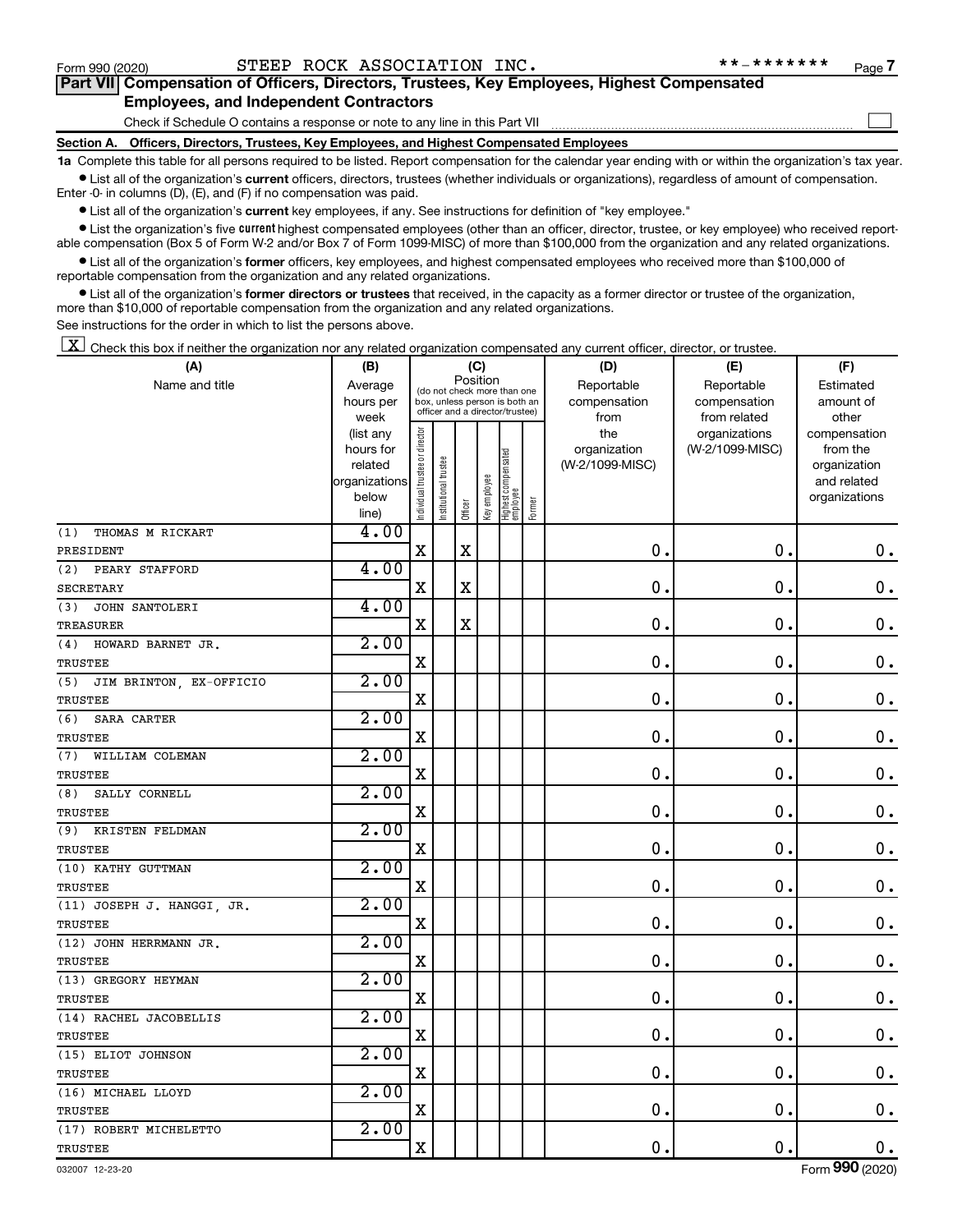| STEEP ROCK ASSOCIATION INC.<br>Form 990 (2020)                                                                                                                                                                                  |                                                                      |                                |                       |                                                                                                                    |              |                                   |        |                                           | **_*******                                        |     | Page 8                                                                   |
|---------------------------------------------------------------------------------------------------------------------------------------------------------------------------------------------------------------------------------|----------------------------------------------------------------------|--------------------------------|-----------------------|--------------------------------------------------------------------------------------------------------------------|--------------|-----------------------------------|--------|-------------------------------------------|---------------------------------------------------|-----|--------------------------------------------------------------------------|
| Part VII Section A. Officers, Directors, Trustees, Key Employees, and Highest Compensated Employees (continued)                                                                                                                 |                                                                      |                                |                       |                                                                                                                    |              |                                   |        |                                           |                                                   |     |                                                                          |
| (A)<br>Name and title                                                                                                                                                                                                           | (B)<br>Average<br>hours per<br>week                                  |                                |                       | (C)<br>Position<br>(do not check more than one<br>box, unless person is both an<br>officer and a director/trustee) |              |                                   |        | (D)<br>Reportable<br>compensation<br>from | (E)<br>Reportable<br>compensation<br>from related |     | (F)<br>Estimated<br>amount of<br>other                                   |
|                                                                                                                                                                                                                                 | (list any<br>hours for<br>related<br>organizations<br>below<br>line) | Individual trustee or director | Institutional trustee | Officer                                                                                                            | Key employee | Highest compensated<br>  employee | Former | the<br>organization<br>(W-2/1099-MISC)    | organizations<br>(W-2/1099-MISC)                  |     | compensation<br>from the<br>organization<br>and related<br>organizations |
| (18) ALAN MNUCHIN<br>TRUSTEE                                                                                                                                                                                                    | 2.00                                                                 | X                              |                       |                                                                                                                    |              |                                   |        | 0.                                        | 0.                                                |     | $0$ .                                                                    |
| (19) REESE OWENS                                                                                                                                                                                                                | 2.00                                                                 |                                |                       |                                                                                                                    |              |                                   |        |                                           |                                                   |     |                                                                          |
| TRUSTEE                                                                                                                                                                                                                         | 2.00                                                                 | х                              |                       |                                                                                                                    |              |                                   |        | $\mathbf 0$ .                             | 0.                                                |     | 0.                                                                       |
| (20) RAYMOND REICH<br>TRUSTEE                                                                                                                                                                                                   |                                                                      | х                              |                       |                                                                                                                    |              |                                   |        | $\mathbf 0$ .                             | 0.                                                |     | 0.                                                                       |
| (21) JODI SCHWARTZ<br><b>TRUSTEE</b>                                                                                                                                                                                            | 2.00                                                                 | х                              |                       |                                                                                                                    |              |                                   |        | $\mathbf 0$ .                             | 0.                                                |     | 0.                                                                       |
| (22) MARIE SCHWARTZ                                                                                                                                                                                                             | 2.00                                                                 |                                |                       |                                                                                                                    |              |                                   |        |                                           |                                                   |     |                                                                          |
| TRUSTEE<br>(23) JOANNA SEITZ                                                                                                                                                                                                    | 2.00                                                                 | х                              |                       |                                                                                                                    |              |                                   |        | $\mathbf 0$ .                             | 0.                                                |     | 0.                                                                       |
| TRUSTEE                                                                                                                                                                                                                         |                                                                      | х                              |                       |                                                                                                                    |              |                                   |        | $\mathbf 0$ .                             | 0.                                                |     | 0.                                                                       |
| (24) KASIA SMITH<br>TRUSTEE                                                                                                                                                                                                     | 2.00                                                                 | х                              |                       |                                                                                                                    |              |                                   |        | 0.                                        | 0.                                                |     | 0.                                                                       |
| (25) STEPHEN SOLLEY                                                                                                                                                                                                             | 2.00                                                                 |                                |                       |                                                                                                                    |              |                                   |        | 0.                                        |                                                   |     |                                                                          |
| TRUSTEE<br>(26) LESLIE RUBLER WARNER                                                                                                                                                                                            | 2.00                                                                 | х                              |                       |                                                                                                                    |              |                                   |        |                                           | 0.                                                |     | 0.                                                                       |
| TRUSTEE                                                                                                                                                                                                                         |                                                                      | X                              |                       |                                                                                                                    |              |                                   |        | 0.                                        | 0.                                                |     | 0.                                                                       |
|                                                                                                                                                                                                                                 |                                                                      |                                |                       |                                                                                                                    |              |                                   |        | σ.<br>σ.                                  | σ.<br>σ.                                          |     | $\overline{0}$ .<br>$\overline{0}$ .                                     |
|                                                                                                                                                                                                                                 |                                                                      |                                |                       |                                                                                                                    |              |                                   |        | О.                                        | σ.                                                |     | $\overline{0}$ .                                                         |
| Total number of individuals (including but not limited to those listed above) who received more than \$100,000 of reportable<br>2                                                                                               |                                                                      |                                |                       |                                                                                                                    |              |                                   |        |                                           |                                                   |     |                                                                          |
| compensation from the organization $\blacktriangleright$                                                                                                                                                                        |                                                                      |                                |                       |                                                                                                                    |              |                                   |        |                                           |                                                   |     | 0                                                                        |
| 3<br>Did the organization list any former officer, director, trustee, key employee, or highest compensated employee on                                                                                                          |                                                                      |                                |                       |                                                                                                                    |              |                                   |        |                                           |                                                   |     | Yes<br>No                                                                |
| line 1a? If "Yes," complete Schedule J for such individual manufacture content to the set of the set of the schedule J for such individual                                                                                      |                                                                      |                                |                       |                                                                                                                    |              |                                   |        |                                           |                                                   | 3   | х                                                                        |
| For any individual listed on line 1a, is the sum of reportable compensation and other compensation from the organization<br>and related organizations greater than \$150,000? If "Yes," complete Schedule J for such individual |                                                                      |                                |                       |                                                                                                                    |              |                                   |        |                                           |                                                   | 4   | х                                                                        |
| Did any person listed on line 1a receive or accrue compensation from any unrelated organization or individual for services<br>5                                                                                                 |                                                                      |                                |                       |                                                                                                                    |              |                                   |        |                                           |                                                   |     | х                                                                        |
| <b>Section B. Independent Contractors</b>                                                                                                                                                                                       |                                                                      |                                |                       |                                                                                                                    |              |                                   |        |                                           |                                                   | 5   |                                                                          |
| Complete this table for your five highest compensated independent contractors that received more than \$100,000 of compensation from<br>1                                                                                       |                                                                      |                                |                       |                                                                                                                    |              |                                   |        |                                           |                                                   |     |                                                                          |
| the organization. Report compensation for the calendar year ending with or within the organization's tax year.<br>(A)                                                                                                           |                                                                      |                                |                       |                                                                                                                    |              |                                   |        | (B)                                       |                                                   | (C) |                                                                          |
| Name and business address                                                                                                                                                                                                       |                                                                      |                                | <b>NONE</b>           |                                                                                                                    |              |                                   |        | Description of services                   |                                                   |     | Compensation                                                             |
|                                                                                                                                                                                                                                 |                                                                      |                                |                       |                                                                                                                    |              |                                   |        |                                           |                                                   |     |                                                                          |
|                                                                                                                                                                                                                                 |                                                                      |                                |                       |                                                                                                                    |              |                                   |        |                                           |                                                   |     |                                                                          |
|                                                                                                                                                                                                                                 |                                                                      |                                |                       |                                                                                                                    |              |                                   |        |                                           |                                                   |     |                                                                          |
|                                                                                                                                                                                                                                 |                                                                      |                                |                       |                                                                                                                    |              |                                   |        |                                           |                                                   |     |                                                                          |
|                                                                                                                                                                                                                                 |                                                                      |                                |                       |                                                                                                                    |              |                                   |        |                                           |                                                   |     |                                                                          |
|                                                                                                                                                                                                                                 |                                                                      |                                |                       |                                                                                                                    |              |                                   |        |                                           |                                                   |     |                                                                          |
| Total number of independent contractors (including but not limited to those listed above) who received more than<br>2<br>\$100,000 of compensation from the organization                                                        |                                                                      |                                |                       |                                                                                                                    |              | 0                                 |        |                                           |                                                   |     |                                                                          |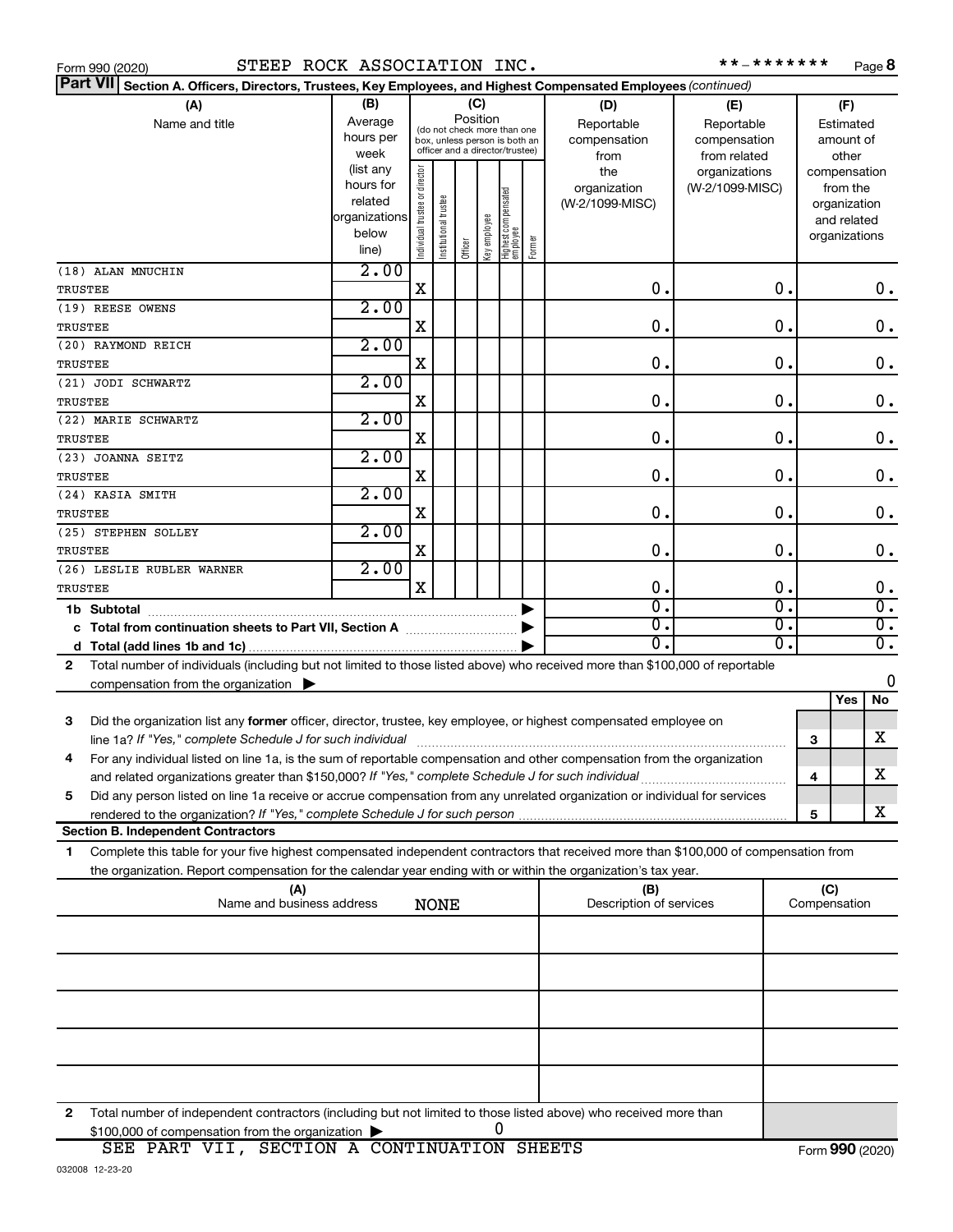| STEEP ROCK ASSOCIATION INC.<br>Form 990                                                                         |                                                                                     |                                |                                           |         |              |                              |        |                                                | **_*******                                       |                                                                                   |
|-----------------------------------------------------------------------------------------------------------------|-------------------------------------------------------------------------------------|--------------------------------|-------------------------------------------|---------|--------------|------------------------------|--------|------------------------------------------------|--------------------------------------------------|-----------------------------------------------------------------------------------|
| Part VII Section A. Officers, Directors, Trustees, Key Employees, and Highest Compensated Employees (continued) |                                                                                     |                                |                                           |         |              |                              |        |                                                |                                                  |                                                                                   |
| (A)<br>Name and title                                                                                           | (B)<br>Average<br>hours                                                             |                                | (C)<br>Position<br>(check all that apply) |         |              |                              |        | (D)<br>Reportable<br>compensation              | (E)<br>Reportable<br>compensation                | (F)<br>Estimated<br>amount of                                                     |
|                                                                                                                 | per<br>week<br>(list any<br>hours for<br>related<br>organizations<br>below<br>line) | Individual trustee or director | Institutional trustee                     | Officer | Key employee | Highest compensated employee | Former | from<br>the<br>organization<br>(W-2/1099-MISC) | from related<br>organizations<br>(W-2/1099-MISC) | other<br>compensation<br>from the<br>organization<br>and related<br>organizations |
| (27) LYNN WERNER                                                                                                | 2.00                                                                                |                                |                                           |         |              |                              |        |                                                |                                                  |                                                                                   |
| TRUSTEE                                                                                                         |                                                                                     | $\mathbf X$                    |                                           |         |              |                              |        | $0$ .                                          | $0$ .                                            | 0.                                                                                |
|                                                                                                                 |                                                                                     |                                |                                           |         |              |                              |        |                                                |                                                  |                                                                                   |
|                                                                                                                 |                                                                                     |                                |                                           |         |              |                              |        |                                                |                                                  |                                                                                   |
|                                                                                                                 |                                                                                     |                                |                                           |         |              |                              |        |                                                |                                                  |                                                                                   |
|                                                                                                                 |                                                                                     |                                |                                           |         |              |                              |        |                                                |                                                  |                                                                                   |
|                                                                                                                 |                                                                                     |                                |                                           |         |              |                              |        |                                                |                                                  |                                                                                   |
|                                                                                                                 |                                                                                     |                                |                                           |         |              |                              |        |                                                |                                                  |                                                                                   |
|                                                                                                                 |                                                                                     |                                |                                           |         |              |                              |        |                                                |                                                  |                                                                                   |
|                                                                                                                 |                                                                                     |                                |                                           |         |              |                              |        |                                                |                                                  |                                                                                   |
|                                                                                                                 |                                                                                     |                                |                                           |         |              |                              |        |                                                |                                                  |                                                                                   |
|                                                                                                                 |                                                                                     |                                |                                           |         |              |                              |        |                                                |                                                  |                                                                                   |
|                                                                                                                 |                                                                                     |                                |                                           |         |              |                              |        |                                                |                                                  |                                                                                   |
|                                                                                                                 |                                                                                     |                                |                                           |         |              |                              |        |                                                |                                                  |                                                                                   |
|                                                                                                                 |                                                                                     |                                |                                           |         |              |                              |        |                                                |                                                  |                                                                                   |
|                                                                                                                 |                                                                                     |                                |                                           |         |              |                              |        |                                                |                                                  |                                                                                   |
|                                                                                                                 |                                                                                     |                                |                                           |         |              |                              |        |                                                |                                                  |                                                                                   |
|                                                                                                                 |                                                                                     |                                |                                           |         |              |                              |        |                                                |                                                  |                                                                                   |
|                                                                                                                 |                                                                                     |                                |                                           |         |              |                              |        |                                                |                                                  |                                                                                   |
|                                                                                                                 |                                                                                     |                                |                                           |         |              |                              |        |                                                |                                                  |                                                                                   |
|                                                                                                                 |                                                                                     |                                |                                           |         |              |                              |        |                                                |                                                  |                                                                                   |
|                                                                                                                 |                                                                                     |                                |                                           |         |              |                              |        |                                                |                                                  |                                                                                   |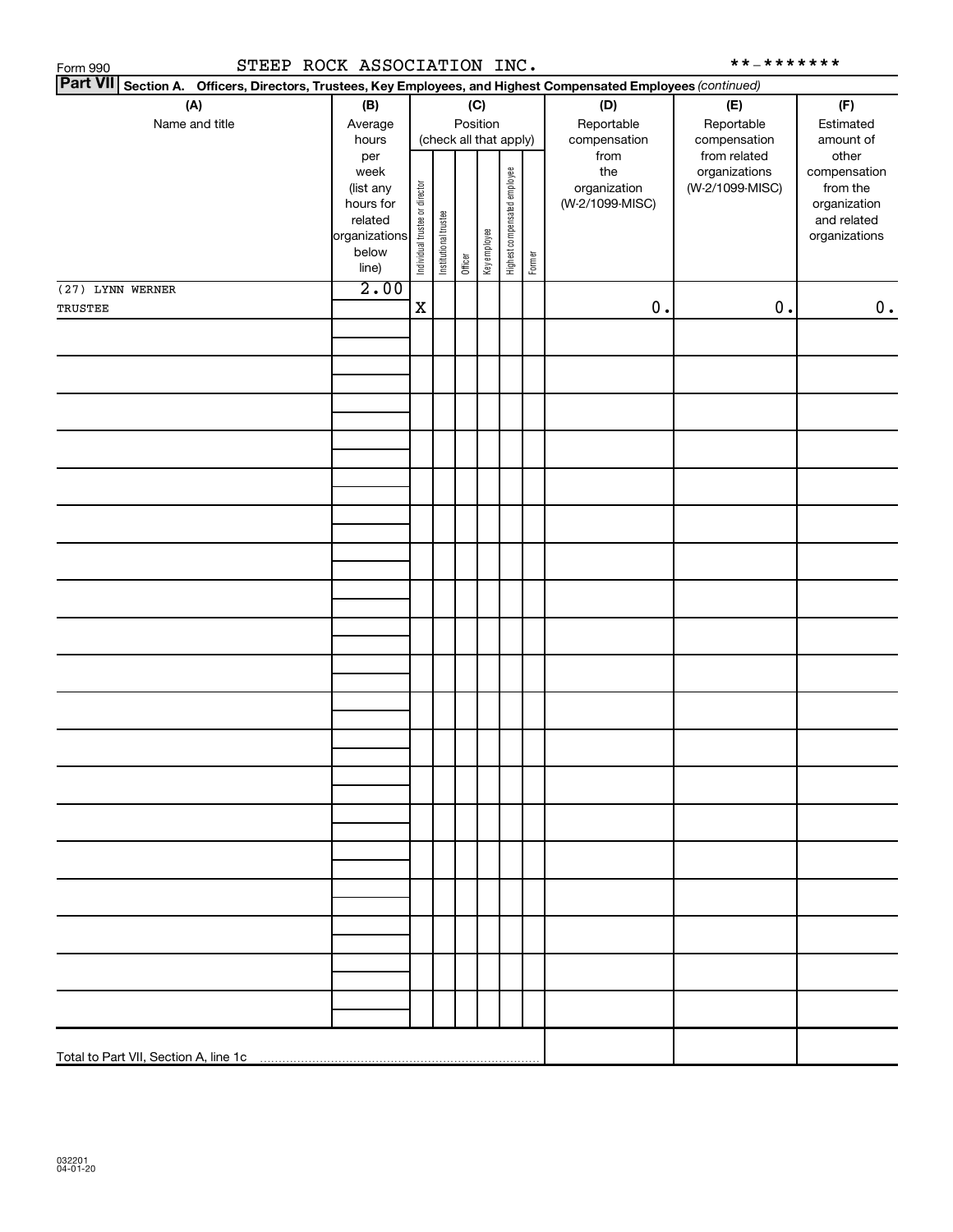|                                                           | <b>Part VIII</b> |                                                    | <b>Statement of Revenue</b>                                                                                    |    |                      |          |                      |                      |                                                        |                |                                                                 |
|-----------------------------------------------------------|------------------|----------------------------------------------------|----------------------------------------------------------------------------------------------------------------|----|----------------------|----------|----------------------|----------------------|--------------------------------------------------------|----------------|-----------------------------------------------------------------|
|                                                           |                  |                                                    |                                                                                                                |    |                      |          |                      |                      | (B)                                                    | $\overline{C}$ |                                                                 |
|                                                           |                  |                                                    |                                                                                                                |    |                      |          |                      | (A)<br>Total revenue | Related or exempt<br>function revenue business revenue | Unrelated      | (D)<br>Revenue excluded<br>from tax under<br>sections 512 - 514 |
| Contributions, Gifts, Grants<br>and Other Similar Amounts |                  |                                                    | 1 a Federated campaigns                                                                                        |    | 1a                   |          |                      |                      |                                                        |                |                                                                 |
|                                                           |                  |                                                    | <b>b</b> Membership dues                                                                                       |    | 1 <sub>b</sub>       |          |                      |                      |                                                        |                |                                                                 |
|                                                           |                  |                                                    | c Fundraising events                                                                                           |    | 1 <sub>c</sub>       |          |                      |                      |                                                        |                |                                                                 |
|                                                           |                  |                                                    | d Related organizations                                                                                        |    | 1 <sub>d</sub><br>1e |          | 701,290.             |                      |                                                        |                |                                                                 |
|                                                           |                  |                                                    | e Government grants (contributions)<br>f All other contributions, gifts, grants, and                           |    |                      |          |                      |                      |                                                        |                |                                                                 |
|                                                           |                  |                                                    | similar amounts not included above                                                                             |    | 1f                   |          | 1,338,542.           |                      |                                                        |                |                                                                 |
|                                                           |                  |                                                    | Noncash contributions included in lines 1a-1f                                                                  |    | $1g$ \$              |          | 39,405.              |                      |                                                        |                |                                                                 |
|                                                           |                  |                                                    |                                                                                                                |    |                      |          |                      | 2,039,832.           |                                                        |                |                                                                 |
|                                                           |                  |                                                    |                                                                                                                |    |                      |          | <b>Business Code</b> |                      |                                                        |                |                                                                 |
|                                                           | 2a               |                                                    | OTHER FEES AND INCOME                                                                                          |    |                      |          | 813312               | 18,095.              | 18,095.                                                |                |                                                                 |
|                                                           |                  | b                                                  | MAP SALES                                                                                                      |    |                      |          | 813312               | 1,551,               | 1,551.                                                 |                |                                                                 |
|                                                           |                  | с                                                  | the control of the control of the control of the control of                                                    |    |                      |          |                      |                      |                                                        |                |                                                                 |
|                                                           |                  | d                                                  | the control of the control of the control of the control of                                                    |    |                      |          |                      |                      |                                                        |                |                                                                 |
| Program Service<br>Revenue                                |                  | е                                                  |                                                                                                                |    |                      |          |                      |                      |                                                        |                |                                                                 |
|                                                           |                  |                                                    | f All other program service revenue                                                                            |    |                      |          |                      |                      |                                                        |                |                                                                 |
|                                                           |                  |                                                    |                                                                                                                |    |                      |          | ►                    | 19,646.              |                                                        |                |                                                                 |
|                                                           | 3                |                                                    | Investment income (including dividends, interest, and                                                          |    |                      |          |                      |                      |                                                        |                |                                                                 |
|                                                           |                  |                                                    |                                                                                                                |    |                      |          |                      | 69,059.              |                                                        |                | 69,059.                                                         |
|                                                           | 4                | Income from investment of tax-exempt bond proceeds |                                                                                                                |    |                      |          |                      |                      |                                                        |                |                                                                 |
|                                                           | 5                |                                                    |                                                                                                                |    |                      |          |                      |                      |                                                        |                |                                                                 |
|                                                           |                  |                                                    |                                                                                                                |    | (i) Real             |          | (ii) Personal        |                      |                                                        |                |                                                                 |
|                                                           |                  |                                                    | 6 a Gross rents<br>$\overline{\phantom{a}}$                                                                    | 6a |                      |          |                      |                      |                                                        |                |                                                                 |
|                                                           |                  |                                                    | <b>b</b> Less: rental expenses $\ldots$                                                                        | 6b |                      |          |                      |                      |                                                        |                |                                                                 |
|                                                           |                  |                                                    | c Rental income or (loss)                                                                                      | 6с |                      |          |                      |                      |                                                        |                |                                                                 |
|                                                           |                  |                                                    | d Net rental income or (loss)<br>7 a Gross amount from sales of                                                |    | (i) Securities       |          | (ii) Other           |                      |                                                        |                |                                                                 |
|                                                           |                  |                                                    | assets other than inventory                                                                                    | 7a | 2,598,200.           |          |                      |                      |                                                        |                |                                                                 |
|                                                           |                  |                                                    | <b>b</b> Less: cost or other basis                                                                             |    |                      |          |                      |                      |                                                        |                |                                                                 |
|                                                           |                  |                                                    | and sales expenses                                                                                             |    | $ 7b $ 1, 524, 836.  |          |                      |                      |                                                        |                |                                                                 |
| Revenue                                                   |                  |                                                    | c Gain or (loss)                                                                                               |    | $ 7c $ 1, 073, 364.  |          |                      |                      |                                                        |                |                                                                 |
|                                                           |                  |                                                    |                                                                                                                |    |                      |          | ▶                    | 1,073,364.           |                                                        |                | 1,073,364.                                                      |
|                                                           |                  |                                                    | 8 a Gross income from fundraising events (not                                                                  |    |                      |          |                      |                      |                                                        |                |                                                                 |
| š                                                         |                  |                                                    | including \$<br><u> 1990 - Johann Barbara, martin a</u>                                                        |    | of                   |          |                      |                      |                                                        |                |                                                                 |
|                                                           |                  |                                                    | contributions reported on line 1c). See                                                                        |    |                      |          |                      |                      |                                                        |                |                                                                 |
|                                                           |                  |                                                    |                                                                                                                |    |                      | l 8a     |                      |                      |                                                        |                |                                                                 |
|                                                           |                  |                                                    | <b>b</b> Less: direct expenses                                                                                 |    |                      | 8b       |                      |                      |                                                        |                |                                                                 |
|                                                           |                  |                                                    | c Net income or (loss) from fundraising events                                                                 |    |                      |          |                      |                      |                                                        |                |                                                                 |
|                                                           |                  |                                                    | 9 a Gross income from gaming activities. See                                                                   |    |                      |          |                      |                      |                                                        |                |                                                                 |
|                                                           |                  |                                                    |                                                                                                                |    |                      | 9a<br>9b |                      |                      |                                                        |                |                                                                 |
|                                                           |                  |                                                    | c Net income or (loss) from gaming activities                                                                  |    |                      |          |                      |                      |                                                        |                |                                                                 |
|                                                           |                  |                                                    | 10 a Gross sales of inventory, less returns                                                                    |    |                      |          |                      |                      |                                                        |                |                                                                 |
|                                                           |                  |                                                    |                                                                                                                |    |                      |          |                      |                      |                                                        |                |                                                                 |
|                                                           |                  |                                                    | <b>b</b> Less: cost of goods sold                                                                              |    |                      | l10bl    |                      |                      |                                                        |                |                                                                 |
|                                                           |                  |                                                    | c Net income or (loss) from sales of inventory                                                                 |    |                      |          |                      |                      |                                                        |                |                                                                 |
|                                                           |                  |                                                    |                                                                                                                |    |                      |          | <b>Business Code</b> |                      |                                                        |                |                                                                 |
|                                                           | 11 a             |                                                    | the contract of the contract of the contract of the contract of the                                            |    |                      |          |                      |                      |                                                        |                |                                                                 |
| Revenue                                                   |                  | b                                                  | the control of the control of the control of the control of the control of                                     |    |                      |          |                      |                      |                                                        |                |                                                                 |
|                                                           |                  | с                                                  | <u> 1989 - Johann Barbara, martin a</u>                                                                        |    |                      |          |                      |                      |                                                        |                |                                                                 |
| Miscellaneous                                             |                  |                                                    |                                                                                                                |    |                      |          |                      |                      |                                                        |                |                                                                 |
|                                                           |                  |                                                    |                                                                                                                |    |                      |          |                      |                      |                                                        |                |                                                                 |
|                                                           | 12               |                                                    | Total revenue. See instructions [1001] [1001] [1001] [1001] [1001] [1001] [1001] [1001] [1001] [1001] [1001] [ |    |                      |          | ▶                    | 3,201,901.           | 19,646.                                                | 0.1            | 1, 142, 423.                                                    |

Form 990 (2020) Page

STEEP ROCK ASSOCIATION INC. \*\*-\*\*\*\*\*\*\*

**9**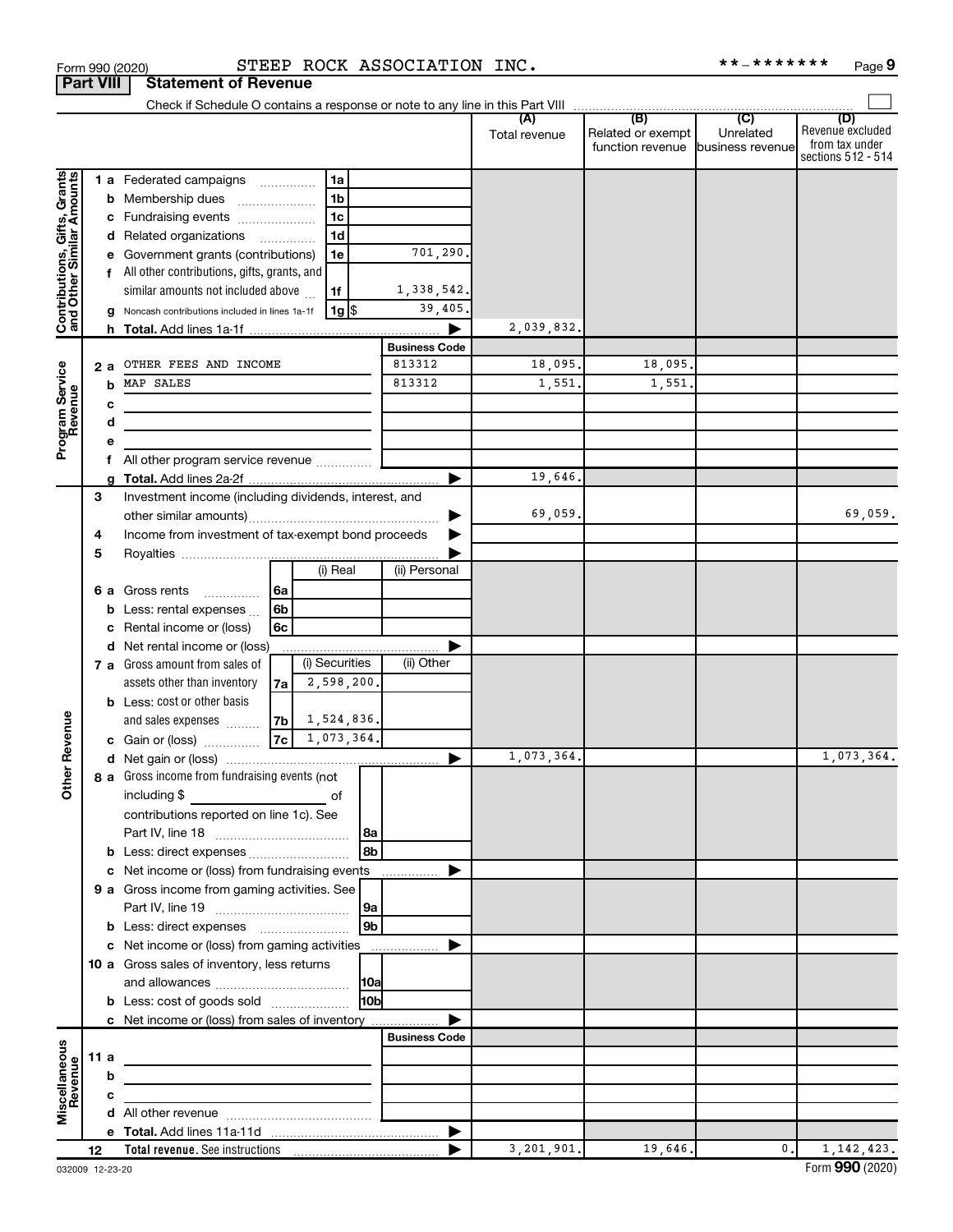Form 990 (2020) Page STEEP ROCK ASSOCIATION INC. \*\*-\*\*\*\*\*\*\* **Part IX Statement of Functional Expenses**

|              | Section 501(c)(3) and 501(c)(4) organizations must complete all columns. All other organizations must complete column (A).                                                                                 |                        |                                    |                                           |                                |
|--------------|------------------------------------------------------------------------------------------------------------------------------------------------------------------------------------------------------------|------------------------|------------------------------------|-------------------------------------------|--------------------------------|
|              | Check if Schedule O contains a response or note to any line in this Part IX                                                                                                                                |                        |                                    |                                           | X                              |
|              | Do not include amounts reported on lines 6b,<br>7b, 8b, 9b, and 10b of Part VIII.                                                                                                                          | (A)<br>Total expenses  | (B)<br>Program service<br>expenses | (C)<br>Management and<br>general expenses | (D)<br>Fundraising<br>expenses |
| 1            | Grants and other assistance to domestic organizations                                                                                                                                                      |                        |                                    |                                           |                                |
|              | and domestic governments. See Part IV, line 21                                                                                                                                                             |                        |                                    |                                           |                                |
| $\mathbf{2}$ | Grants and other assistance to domestic                                                                                                                                                                    |                        |                                    |                                           |                                |
|              | individuals. See Part IV, line 22                                                                                                                                                                          |                        |                                    |                                           |                                |
| 3            | Grants and other assistance to foreign                                                                                                                                                                     |                        |                                    |                                           |                                |
|              | organizations, foreign governments, and foreign                                                                                                                                                            |                        |                                    |                                           |                                |
|              | individuals. See Part IV, lines 15 and 16                                                                                                                                                                  |                        |                                    |                                           |                                |
| 4            | Benefits paid to or for members                                                                                                                                                                            |                        |                                    |                                           |                                |
| 5            | Compensation of current officers, directors,                                                                                                                                                               |                        |                                    |                                           |                                |
|              | trustees, and key employees                                                                                                                                                                                |                        |                                    |                                           |                                |
| 6            | Compensation not included above to disqualified                                                                                                                                                            |                        |                                    |                                           |                                |
|              | persons (as defined under section 4958(f)(1)) and                                                                                                                                                          |                        |                                    |                                           |                                |
|              | persons described in section 4958(c)(3)(B)                                                                                                                                                                 |                        |                                    |                                           |                                |
| 7            | Other salaries and wages                                                                                                                                                                                   | 320, 256.              | 270, 705.                          | 14,860.                                   | 34,691.                        |
| 8            | Pension plan accruals and contributions (include                                                                                                                                                           |                        |                                    |                                           |                                |
|              | section 401(k) and 403(b) employer contributions)                                                                                                                                                          | $\frac{7,615}{31,111}$ | $\frac{6,438}{26,297}$             | 352.                                      | $\frac{825}{3,370}$ .          |
| 9            |                                                                                                                                                                                                            |                        |                                    | 1,444.                                    |                                |
| 10           |                                                                                                                                                                                                            | 30,908.                | 26, 126.                           | 1,434.                                    | 3,348.                         |
| 11           | Fees for services (nonemployees):                                                                                                                                                                          |                        |                                    |                                           |                                |
|              |                                                                                                                                                                                                            |                        |                                    |                                           |                                |
|              |                                                                                                                                                                                                            | 665.                   |                                    | 665.                                      |                                |
|              |                                                                                                                                                                                                            | 16, 260.               |                                    | 16, 260.                                  |                                |
|              |                                                                                                                                                                                                            |                        |                                    |                                           |                                |
|              | Professional fundraising services. See Part IV, line 17                                                                                                                                                    |                        |                                    |                                           |                                |
|              | Investment management fees                                                                                                                                                                                 | 27,944.                |                                    | 27,944.                                   |                                |
|              | g Other. (If line 11g amount exceeds 10% of line 25,                                                                                                                                                       |                        |                                    |                                           |                                |
|              | column (A) amount, list line 11g expenses on Sch O.)                                                                                                                                                       | 89,130.                | 87,332.                            | 1,798.                                    |                                |
| 12           |                                                                                                                                                                                                            |                        |                                    |                                           |                                |
| 13           |                                                                                                                                                                                                            |                        |                                    |                                           |                                |
| 14           |                                                                                                                                                                                                            | 20,680.                |                                    | 20,680.                                   |                                |
| 15           |                                                                                                                                                                                                            |                        |                                    |                                           |                                |
| 16           |                                                                                                                                                                                                            | 30,943.                | 26, 268.                           | 1,533.                                    | 3,142.                         |
| 17           |                                                                                                                                                                                                            |                        |                                    |                                           |                                |
| 18           | Payments of travel or entertainment expenses                                                                                                                                                               |                        |                                    |                                           |                                |
|              | for any federal, state, or local public officials                                                                                                                                                          |                        |                                    |                                           |                                |
| 19           | Conferences, conventions, and meetings                                                                                                                                                                     |                        |                                    |                                           |                                |
| 20           | Interest                                                                                                                                                                                                   |                        |                                    |                                           |                                |
| 21           |                                                                                                                                                                                                            |                        |                                    |                                           |                                |
| 22           | Depreciation, depletion, and amortization                                                                                                                                                                  | 59,680.                | 58,015.                            | 629.                                      | 1,036.                         |
| 23           | Insurance                                                                                                                                                                                                  | 35, 353.               | 31,274.                            | 1,225.                                    | 2,854.                         |
| 24           | Other expenses. Itemize expenses not covered<br>above (List miscellaneous expenses on line 24e. If<br>line 24e amount exceeds 10% of line 25, column (A)<br>amount, list line 24e expenses on Schedule O.) |                        |                                    |                                           |                                |
| a            | SUPPLIES & OTHER OPERAT                                                                                                                                                                                    | 193,122.               | 80, 815.                           | 48,368.                                   | 63,939.                        |
|              | MAINTENANCE, REPAIR AND                                                                                                                                                                                    | 13,091.                | 11,197.                            | 1,894.                                    | 0.                             |
|              | PROFESSIONAL DEVELOPMEN                                                                                                                                                                                    | 1,397.                 | 1,181.                             | 65.                                       | 151.                           |
| d            |                                                                                                                                                                                                            |                        |                                    |                                           |                                |
|              | e All other expenses                                                                                                                                                                                       |                        |                                    |                                           |                                |
| 25           | Total functional expenses. Add lines 1 through 24e                                                                                                                                                         | 878, 155.              | 625, 648.                          | 139, 151.                                 | 113,356.                       |
| 26           | Joint costs. Complete this line only if the organization                                                                                                                                                   |                        |                                    |                                           |                                |
|              | reported in column (B) joint costs from a combined                                                                                                                                                         |                        |                                    |                                           |                                |
|              | educational campaign and fundraising solicitation.                                                                                                                                                         |                        |                                    |                                           |                                |

Check here

Check here  $\begin{array}{c} \begin{array}{|c} \hline \end{array} \end{array}$  if following SOP 98-2 (ASC 958-720)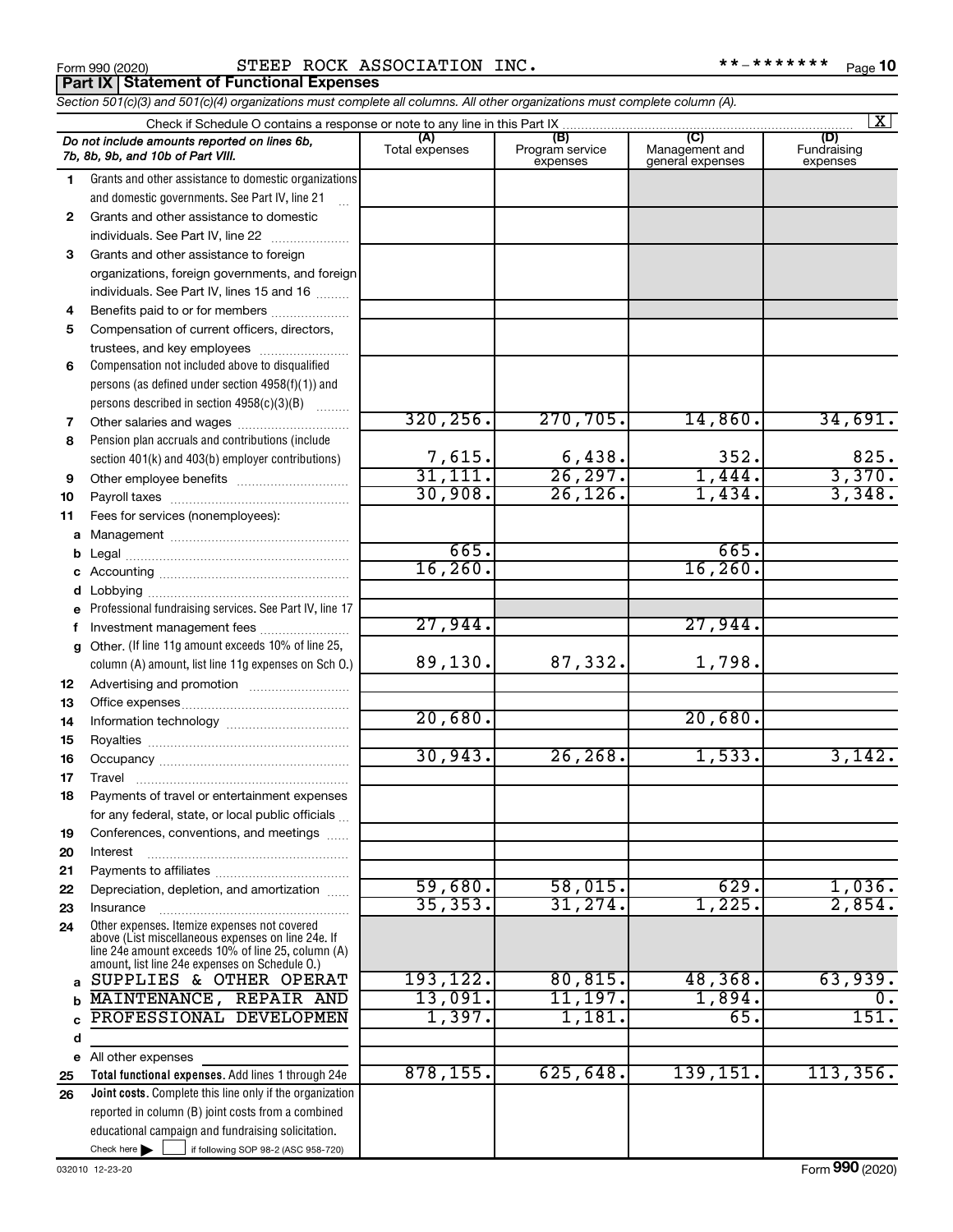| STEEP ROCK ASSOCIATION INC.<br>**_*******<br>Form 990 (2020) | Page |  |
|--------------------------------------------------------------|------|--|
|--------------------------------------------------------------|------|--|

**5** Loans and other receivables from any current or former officer, director,

trustee, key employee, creator or founder, substantial contributor, or 35% controlled entity or family member of any of these persons ~~~~~~~~~ Loans and other receivables from other disqualified persons (as defined

Cash - non-interest-bearing ~~~~~~~~~~~~~~~~~~~~~~~~~ Savings and temporary cash investments ~~~~~~~~~~~~~~~~~~ Pledges and grants receivable, net ~~~~~~~~~~~~~~~~~~~~~ Accounts receivable, net ~~~~~~~~~~~~~~~~~~~~~~~~~~

450,799. 407,909. 454,161. 183,032.

**5**

**(A) (B)**

 $\perp$ 

| Balance Sheet                                                              |                   |             |
|----------------------------------------------------------------------------|-------------------|-------------|
| Check if Schedule O contains a response or note to any line in this Part X |                   |             |
|                                                                            |                   |             |
|                                                                            | Beginning of year | End of year |

|                             |    | under section 4958(f)(1)), and persons described in section 4958(c)(3)(B)                                                                                                                                                     |  |             |             | 6               |                 |
|-----------------------------|----|-------------------------------------------------------------------------------------------------------------------------------------------------------------------------------------------------------------------------------|--|-------------|-------------|-----------------|-----------------|
|                             | 7  |                                                                                                                                                                                                                               |  |             |             | $\overline{7}$  |                 |
| Assets                      | 8  |                                                                                                                                                                                                                               |  |             |             | 8               |                 |
|                             | 9  | Prepaid expenses and deferred charges [11] [11] Prepaid expenses and deferred charges [11] [11] Martin Marian Marian Marian Marian Marian Marian Marian Marian Marian Marian Marian Marian Marian Marian Marian Marian Marian |  |             | 5,683.      | 9               | 3,777.          |
|                             |    | 10a Land, buildings, and equipment: cost or other                                                                                                                                                                             |  |             |             |                 |                 |
|                             |    | basis. Complete Part VI of Schedule D  10a                                                                                                                                                                                    |  | 16,637,219. |             |                 |                 |
|                             |    |                                                                                                                                                                                                                               |  | 435,066.    | 15,071,178. | 10 <sub>c</sub> | 16, 202, 153.   |
|                             | 11 |                                                                                                                                                                                                                               |  |             | 2,977,175.  | 11              | 4, 114, 974.    |
|                             | 12 |                                                                                                                                                                                                                               |  |             |             | 12              |                 |
|                             | 13 |                                                                                                                                                                                                                               |  |             | 13          |                 |                 |
|                             | 14 |                                                                                                                                                                                                                               |  |             |             | 14              |                 |
|                             | 15 |                                                                                                                                                                                                                               |  |             | 58,384.     | 15              | 10,777.         |
|                             | 16 |                                                                                                                                                                                                                               |  |             | 19,017,380. | 16              | 20,922,622.     |
|                             | 17 |                                                                                                                                                                                                                               |  | 25, 131.    | 17          | 41,043.         |                 |
|                             | 18 |                                                                                                                                                                                                                               |  |             |             | 18              |                 |
|                             | 19 |                                                                                                                                                                                                                               |  |             |             | 19              |                 |
|                             | 20 |                                                                                                                                                                                                                               |  |             | 20          |                 |                 |
|                             | 21 | Escrow or custodial account liability. Complete Part IV of Schedule D                                                                                                                                                         |  |             |             | 21              |                 |
|                             | 22 | Loans and other payables to any current or former officer, director,                                                                                                                                                          |  |             |             |                 |                 |
|                             |    | trustee, key employee, creator or founder, substantial contributor, or 35%                                                                                                                                                    |  |             |             |                 |                 |
| Liabilities                 |    |                                                                                                                                                                                                                               |  |             | 22          |                 |                 |
|                             | 23 | Secured mortgages and notes payable to unrelated third parties                                                                                                                                                                |  |             |             | 23              |                 |
|                             | 24 | Unsecured notes and loans payable to unrelated third parties                                                                                                                                                                  |  |             |             | 24              |                 |
|                             | 25 | Other liabilities (including federal income tax, payables to related third                                                                                                                                                    |  |             |             |                 |                 |
|                             |    | parties, and other liabilities not included on lines 17-24). Complete Part X                                                                                                                                                  |  |             |             |                 |                 |
|                             |    | of Schedule D                                                                                                                                                                                                                 |  |             | 25          |                 |                 |
|                             | 26 |                                                                                                                                                                                                                               |  |             | 25,131      | 26              | 41,043.         |
|                             |    | Organizations that follow FASB ASC 958, check here $\blacktriangleright \lfloor X \rfloor$                                                                                                                                    |  |             |             |                 |                 |
|                             |    | and complete lines 27, 28, 32, and 33.                                                                                                                                                                                        |  |             |             |                 |                 |
|                             | 27 |                                                                                                                                                                                                                               |  |             | 18,562,605. | 27              | 20,309,446.     |
|                             | 28 |                                                                                                                                                                                                                               |  |             | 429,644.    | 28              | 572, 133.       |
|                             |    | Organizations that do not follow FASB ASC 958, check here $\blacktriangleright \perp$                                                                                                                                         |  |             |             |                 |                 |
|                             |    | and complete lines 29 through 33.                                                                                                                                                                                             |  |             |             |                 |                 |
|                             | 29 |                                                                                                                                                                                                                               |  |             | 29          |                 |                 |
|                             | 30 | Paid-in or capital surplus, or land, building, or equipment fund                                                                                                                                                              |  |             |             | 30              |                 |
| Net Assets or Fund Balances | 31 | Retained earnings, endowment, accumulated income, or other funds                                                                                                                                                              |  |             |             | 31              |                 |
|                             | 32 |                                                                                                                                                                                                                               |  |             | 18,992,249. | 32              | 20,881,579.     |
|                             | 33 |                                                                                                                                                                                                                               |  |             | 19,017,380. | 33              | 20,922,622.     |
|                             |    |                                                                                                                                                                                                                               |  |             |             |                 | Form 990 (2020) |

## **Part X** | Bal

| Form 990 (2020) |
|-----------------|
|-----------------|

**6**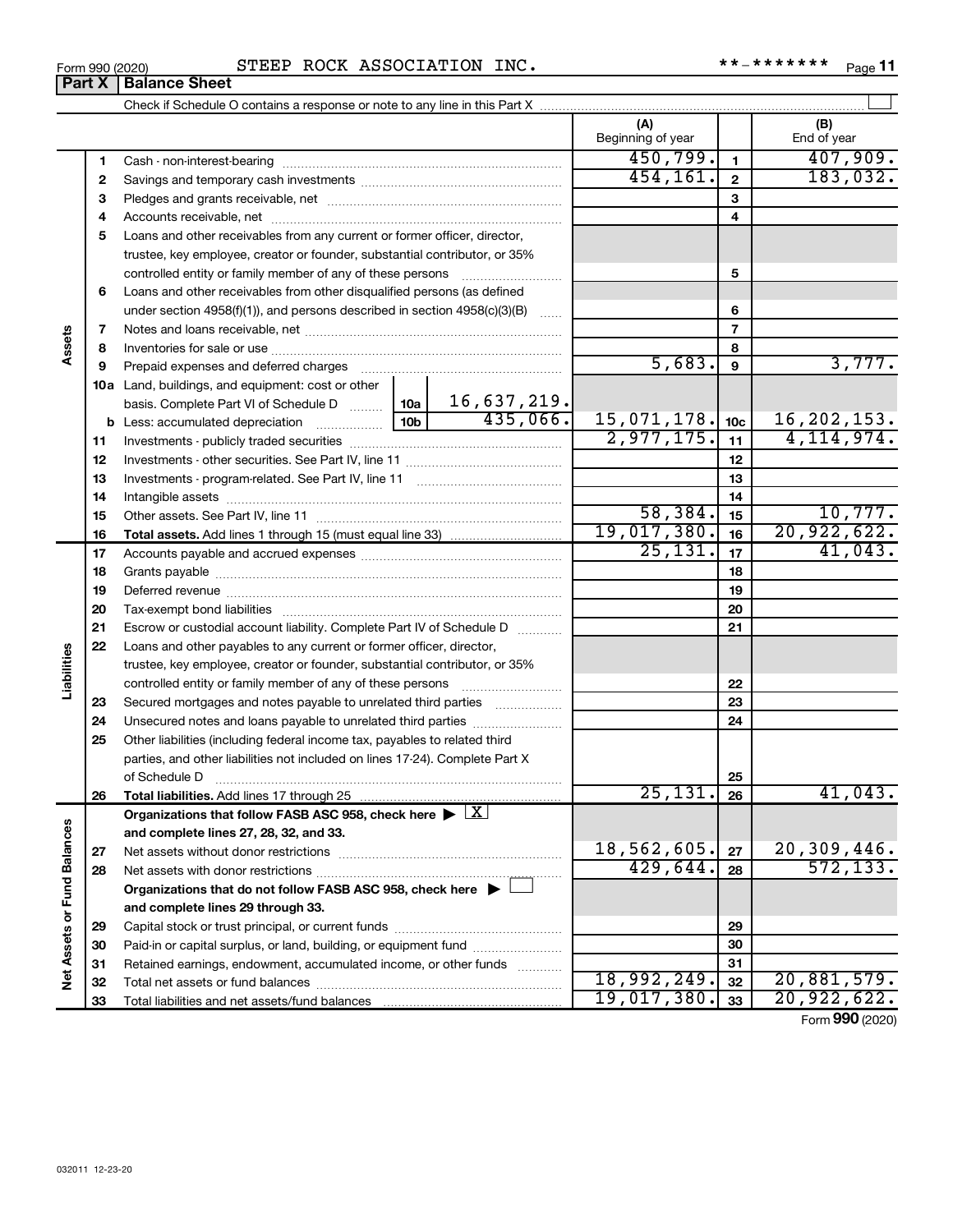|    | STEEP ROCK ASSOCIATION INC.<br>Form 990 (2020)                                                                                                                                                                                 |                         | **_*******  |                |            | Page 12          |
|----|--------------------------------------------------------------------------------------------------------------------------------------------------------------------------------------------------------------------------------|-------------------------|-------------|----------------|------------|------------------|
|    | Part XI   Reconciliation of Net Assets                                                                                                                                                                                         |                         |             |                |            |                  |
|    |                                                                                                                                                                                                                                |                         |             |                |            |                  |
|    |                                                                                                                                                                                                                                |                         |             |                |            |                  |
| 1  |                                                                                                                                                                                                                                | $\mathbf{1}$            |             |                |            | 3,201,901.       |
| 2  |                                                                                                                                                                                                                                | $\overline{2}$          |             |                |            | 878, 155.        |
| 3  |                                                                                                                                                                                                                                | 3                       |             |                |            | 2,323,746.       |
| 4  |                                                                                                                                                                                                                                | $\overline{\mathbf{4}}$ | 18,992,249. |                |            |                  |
| 5  | Net unrealized gains (losses) on investments [11] matter in the contract of the state of the state of the state of the state of the state of the state of the state of the state of the state of the state of the state of the | 5                       |             |                |            | $-499, 416.$     |
| 6  |                                                                                                                                                                                                                                | 6                       |             |                |            | 65,000.          |
| 7  |                                                                                                                                                                                                                                | $\overline{7}$          |             |                |            |                  |
| 8  |                                                                                                                                                                                                                                | 8                       |             |                |            |                  |
| 9  | Other changes in net assets or fund balances (explain on Schedule O)                                                                                                                                                           | $\overline{9}$          |             |                |            | $\overline{0}$ . |
| 10 | Net assets or fund balances at end of year. Combine lines 3 through 9 (must equal Part X, line 32,                                                                                                                             |                         |             |                |            |                  |
|    |                                                                                                                                                                                                                                | 10                      | 20,881,579. |                |            |                  |
|    | Part XII Financial Statements and Reporting                                                                                                                                                                                    |                         |             |                |            |                  |
|    |                                                                                                                                                                                                                                |                         |             |                |            |                  |
|    |                                                                                                                                                                                                                                |                         |             |                | <b>Yes</b> | No               |
| 1  | Accounting method used to prepare the Form 990: $\Box$ Cash $X$ Accrual<br>Other                                                                                                                                               |                         |             |                |            |                  |
|    | If the organization changed its method of accounting from a prior year or checked "Other," explain in Schedule O.                                                                                                              |                         |             |                |            |                  |
|    |                                                                                                                                                                                                                                |                         |             | 2a             |            | X                |
|    | If "Yes," check a box below to indicate whether the financial statements for the year were compiled or reviewed on a                                                                                                           |                         |             |                |            |                  |
|    | separate basis, consolidated basis, or both:                                                                                                                                                                                   |                         |             |                |            |                  |
|    | Consolidated basis<br>Separate basis<br>$\Box$ Both consolidated and separate basis                                                                                                                                            |                         |             |                |            |                  |
|    |                                                                                                                                                                                                                                |                         |             | 2 <sub>b</sub> | х          |                  |
|    | If "Yes," check a box below to indicate whether the financial statements for the year were audited on a separate basis,                                                                                                        |                         |             |                |            |                  |
|    | consolidated basis, or both:                                                                                                                                                                                                   |                         |             |                |            |                  |
|    | $\boxed{\textbf{X}}$ Separate basis<br>Consolidated basis<br>Both consolidated and separate basis                                                                                                                              |                         |             |                |            |                  |
|    | c If "Yes" to line 2a or 2b, does the organization have a committee that assumes responsibility for oversight of the audit,                                                                                                    |                         |             |                |            |                  |
|    |                                                                                                                                                                                                                                |                         |             | 2c             | x          |                  |
|    | If the organization changed either its oversight process or selection process during the tax year, explain on Schedule O.                                                                                                      |                         |             |                |            |                  |
|    | 3a As a result of a federal award, was the organization required to undergo an audit or audits as set forth in the Single Audit                                                                                                |                         |             |                |            |                  |
|    |                                                                                                                                                                                                                                |                         |             | 3a             |            | х                |
|    | <b>b</b> If "Yes," did the organization undergo the required audit or audits? If the organization did not undergo the required audit                                                                                           |                         |             |                |            |                  |
|    |                                                                                                                                                                                                                                |                         |             | 3 <sub>b</sub> |            |                  |
|    |                                                                                                                                                                                                                                |                         |             |                |            | Form 990 (2020)  |
|    |                                                                                                                                                                                                                                |                         |             |                |            |                  |
|    |                                                                                                                                                                                                                                |                         |             |                |            |                  |
|    |                                                                                                                                                                                                                                |                         |             |                |            |                  |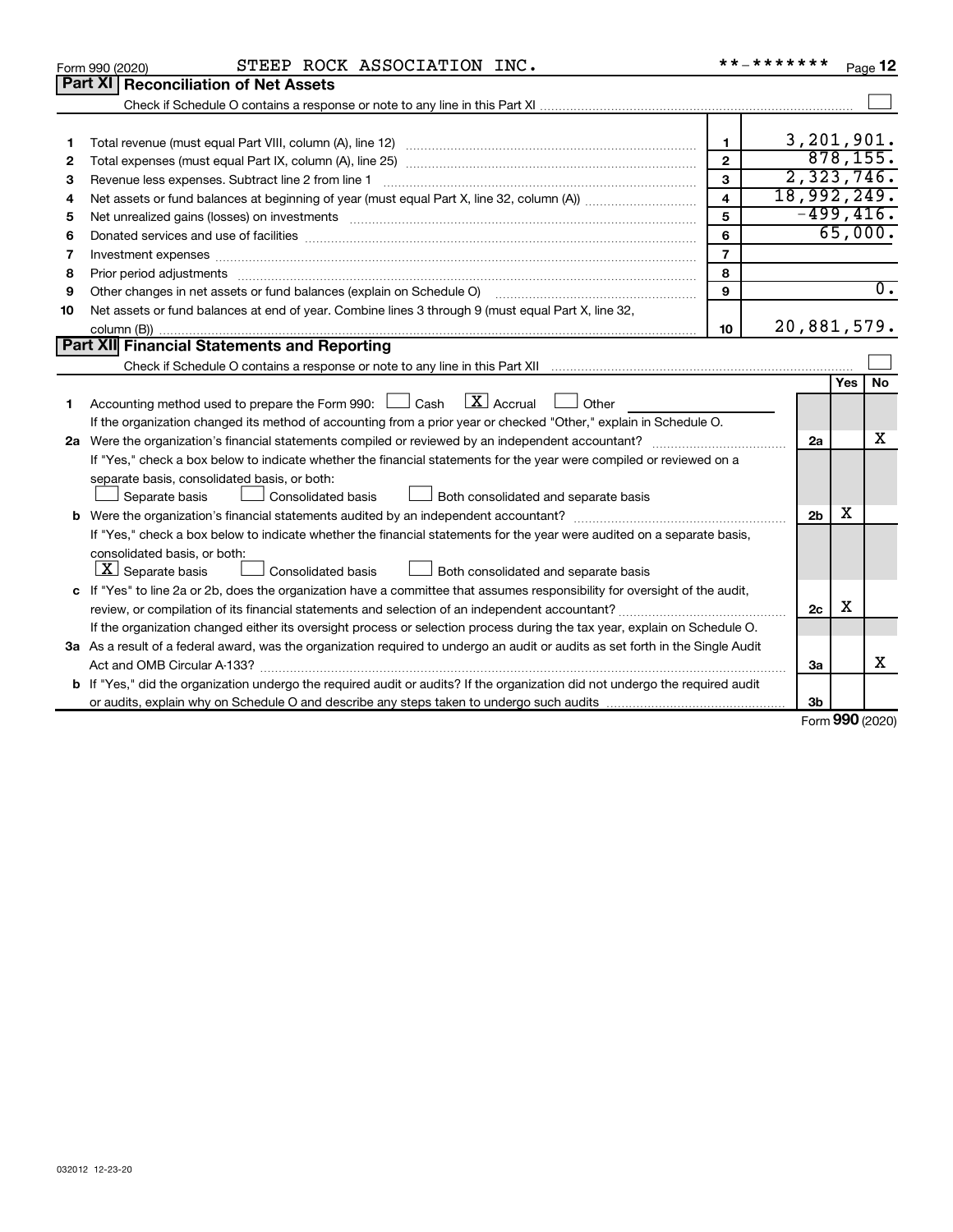**SCHEDULE A**

Department of the Treasury

# Form 990 or 990-EZ) **Public Charity Status and Public Support**<br>
Complete if the organization is a section 501(c)(3) organization or a section<br> **2020**

**4947(a)(1) nonexempt charitable trust. | Attach to Form 990 or Form 990-EZ.** 

| <b>Open to Public</b><br>Inspection |
|-------------------------------------|
|                                     |

OMB No. 1545-0047

| Internal Revenue Service<br>Inspection<br>Go to www.irs.gov/Form990 for instructions and the latest information. |                             |                                               |  |                                                                        |                                                                                                                                              |     |                                                                |                            |  |                                       |
|------------------------------------------------------------------------------------------------------------------|-----------------------------|-----------------------------------------------|--|------------------------------------------------------------------------|----------------------------------------------------------------------------------------------------------------------------------------------|-----|----------------------------------------------------------------|----------------------------|--|---------------------------------------|
|                                                                                                                  |                             | Name of the organization                      |  |                                                                        |                                                                                                                                              |     |                                                                |                            |  | <b>Employer identification number</b> |
|                                                                                                                  | STEEP ROCK ASSOCIATION INC. |                                               |  |                                                                        |                                                                                                                                              |     |                                                                |                            |  | **_*******                            |
| Part I                                                                                                           |                             |                                               |  |                                                                        | Reason for Public Charity Status. (All organizations must complete this part.) See instructions.                                             |     |                                                                |                            |  |                                       |
|                                                                                                                  |                             |                                               |  |                                                                        | The organization is not a private foundation because it is: (For lines 1 through 12, check only one box.)                                    |     |                                                                |                            |  |                                       |
| 1.                                                                                                               |                             |                                               |  |                                                                        | A church, convention of churches, or association of churches described in section 170(b)(1)(A)(i).                                           |     |                                                                |                            |  |                                       |
| 2                                                                                                                |                             |                                               |  |                                                                        | A school described in section 170(b)(1)(A)(ii). (Attach Schedule E (Form 990 or 990-EZ).)                                                    |     |                                                                |                            |  |                                       |
| З                                                                                                                |                             |                                               |  |                                                                        | A hospital or a cooperative hospital service organization described in section 170(b)(1)(A)(iii).                                            |     |                                                                |                            |  |                                       |
| 4                                                                                                                |                             |                                               |  |                                                                        | A medical research organization operated in conjunction with a hospital described in section 170(b)(1)(A)(iii). Enter the hospital's name,   |     |                                                                |                            |  |                                       |
|                                                                                                                  |                             | city, and state:                              |  |                                                                        |                                                                                                                                              |     |                                                                |                            |  |                                       |
| 5                                                                                                                |                             |                                               |  |                                                                        | An organization operated for the benefit of a college or university owned or operated by a governmental unit described in                    |     |                                                                |                            |  |                                       |
|                                                                                                                  |                             |                                               |  | section 170(b)(1)(A)(iv). (Complete Part II.)                          |                                                                                                                                              |     |                                                                |                            |  |                                       |
| 6                                                                                                                |                             |                                               |  |                                                                        | A federal, state, or local government or governmental unit described in section 170(b)(1)(A)(v).                                             |     |                                                                |                            |  |                                       |
| $\overline{7}$                                                                                                   |                             |                                               |  |                                                                        | An organization that normally receives a substantial part of its support from a governmental unit or from the general public described in    |     |                                                                |                            |  |                                       |
|                                                                                                                  |                             |                                               |  | section 170(b)(1)(A)(vi). (Complete Part II.)                          |                                                                                                                                              |     |                                                                |                            |  |                                       |
| 8                                                                                                                |                             |                                               |  |                                                                        | A community trust described in section 170(b)(1)(A)(vi). (Complete Part II.)                                                                 |     |                                                                |                            |  |                                       |
| 9                                                                                                                |                             |                                               |  |                                                                        | An agricultural research organization described in section 170(b)(1)(A)(ix) operated in conjunction with a land-grant college                |     |                                                                |                            |  |                                       |
|                                                                                                                  |                             |                                               |  |                                                                        | or university or a non-land-grant college of agriculture (see instructions). Enter the name, city, and state of the college or               |     |                                                                |                            |  |                                       |
|                                                                                                                  |                             | university:                                   |  |                                                                        |                                                                                                                                              |     |                                                                |                            |  |                                       |
|                                                                                                                  | $10 \mid X$                 |                                               |  |                                                                        | An organization that normally receives (1) more than 33 1/3% of its support from contributions, membership fees, and gross receipts from     |     |                                                                |                            |  |                                       |
|                                                                                                                  |                             |                                               |  |                                                                        | activities related to its exempt functions, subject to certain exceptions; and (2) no more than 33 1/3% of its support from gross investment |     |                                                                |                            |  |                                       |
|                                                                                                                  |                             |                                               |  |                                                                        | income and unrelated business taxable income (less section 511 tax) from businesses acquired by the organization after June 30, 1975.        |     |                                                                |                            |  |                                       |
|                                                                                                                  |                             |                                               |  | See section 509(a)(2). (Complete Part III.)                            |                                                                                                                                              |     |                                                                |                            |  |                                       |
| 11                                                                                                               |                             |                                               |  |                                                                        | An organization organized and operated exclusively to test for public safety. See section 509(a)(4).                                         |     |                                                                |                            |  |                                       |
| 12                                                                                                               |                             |                                               |  |                                                                        | An organization organized and operated exclusively for the benefit of, to perform the functions of, or to carry out the purposes of one or   |     |                                                                |                            |  |                                       |
|                                                                                                                  |                             |                                               |  |                                                                        | more publicly supported organizations described in section 509(a)(1) or section 509(a)(2). See section 509(a)(3). Check the box in           |     |                                                                |                            |  |                                       |
|                                                                                                                  |                             |                                               |  |                                                                        | lines 12a through 12d that describes the type of supporting organization and complete lines 12e, 12f, and 12g.                               |     |                                                                |                            |  |                                       |
| а                                                                                                                |                             |                                               |  |                                                                        | Type I. A supporting organization operated, supervised, or controlled by its supported organization(s), typically by giving                  |     |                                                                |                            |  |                                       |
|                                                                                                                  |                             |                                               |  |                                                                        | the supported organization(s) the power to regularly appoint or elect a majority of the directors or trustees of the supporting              |     |                                                                |                            |  |                                       |
|                                                                                                                  |                             |                                               |  | organization. You must complete Part IV, Sections A and B.             |                                                                                                                                              |     |                                                                |                            |  |                                       |
| b                                                                                                                |                             |                                               |  |                                                                        | Type II. A supporting organization supervised or controlled in connection with its supported organization(s), by having                      |     |                                                                |                            |  |                                       |
|                                                                                                                  |                             |                                               |  |                                                                        | control or management of the supporting organization vested in the same persons that control or manage the supported                         |     |                                                                |                            |  |                                       |
|                                                                                                                  |                             |                                               |  | organization(s). You must complete Part IV, Sections A and C.          | Type III functionally integrated. A supporting organization operated in connection with, and functionally integrated with,                   |     |                                                                |                            |  |                                       |
| с                                                                                                                |                             |                                               |  |                                                                        | its supported organization(s) (see instructions). You must complete Part IV, Sections A, D, and E.                                           |     |                                                                |                            |  |                                       |
| d                                                                                                                |                             |                                               |  |                                                                        | Type III non-functionally integrated. A supporting organization operated in connection with its supported organization(s)                    |     |                                                                |                            |  |                                       |
|                                                                                                                  |                             |                                               |  |                                                                        | that is not functionally integrated. The organization generally must satisfy a distribution requirement and an attentiveness                 |     |                                                                |                            |  |                                       |
|                                                                                                                  |                             |                                               |  |                                                                        | requirement (see instructions). You must complete Part IV, Sections A and D, and Part V.                                                     |     |                                                                |                            |  |                                       |
| е                                                                                                                |                             |                                               |  |                                                                        | Check this box if the organization received a written determination from the IRS that it is a Type I, Type II, Type III                      |     |                                                                |                            |  |                                       |
|                                                                                                                  |                             |                                               |  |                                                                        | functionally integrated, or Type III non-functionally integrated supporting organization.                                                    |     |                                                                |                            |  |                                       |
|                                                                                                                  |                             | f Enter the number of supported organizations |  |                                                                        |                                                                                                                                              |     |                                                                |                            |  |                                       |
|                                                                                                                  |                             |                                               |  | Provide the following information about the supported organization(s). |                                                                                                                                              |     |                                                                |                            |  |                                       |
|                                                                                                                  |                             | (i) Name of supported                         |  | (ii) EIN                                                               | (iii) Type of organization                                                                                                                   |     | (iv) Is the organization listed<br>in your governing document? | (v) Amount of monetary     |  | (vi) Amount of other                  |
|                                                                                                                  |                             | organization                                  |  |                                                                        | (described on lines 1-10<br>above (see instructions))                                                                                        | Yes | No                                                             | support (see instructions) |  | support (see instructions)            |
|                                                                                                                  |                             |                                               |  |                                                                        |                                                                                                                                              |     |                                                                |                            |  |                                       |
|                                                                                                                  |                             |                                               |  |                                                                        |                                                                                                                                              |     |                                                                |                            |  |                                       |
|                                                                                                                  |                             |                                               |  |                                                                        |                                                                                                                                              |     |                                                                |                            |  |                                       |
|                                                                                                                  |                             |                                               |  |                                                                        |                                                                                                                                              |     |                                                                |                            |  |                                       |
|                                                                                                                  |                             |                                               |  |                                                                        |                                                                                                                                              |     |                                                                |                            |  |                                       |
|                                                                                                                  |                             |                                               |  |                                                                        |                                                                                                                                              |     |                                                                |                            |  |                                       |
|                                                                                                                  |                             |                                               |  |                                                                        |                                                                                                                                              |     |                                                                |                            |  |                                       |
|                                                                                                                  |                             |                                               |  |                                                                        |                                                                                                                                              |     |                                                                |                            |  |                                       |
|                                                                                                                  |                             |                                               |  |                                                                        |                                                                                                                                              |     |                                                                |                            |  |                                       |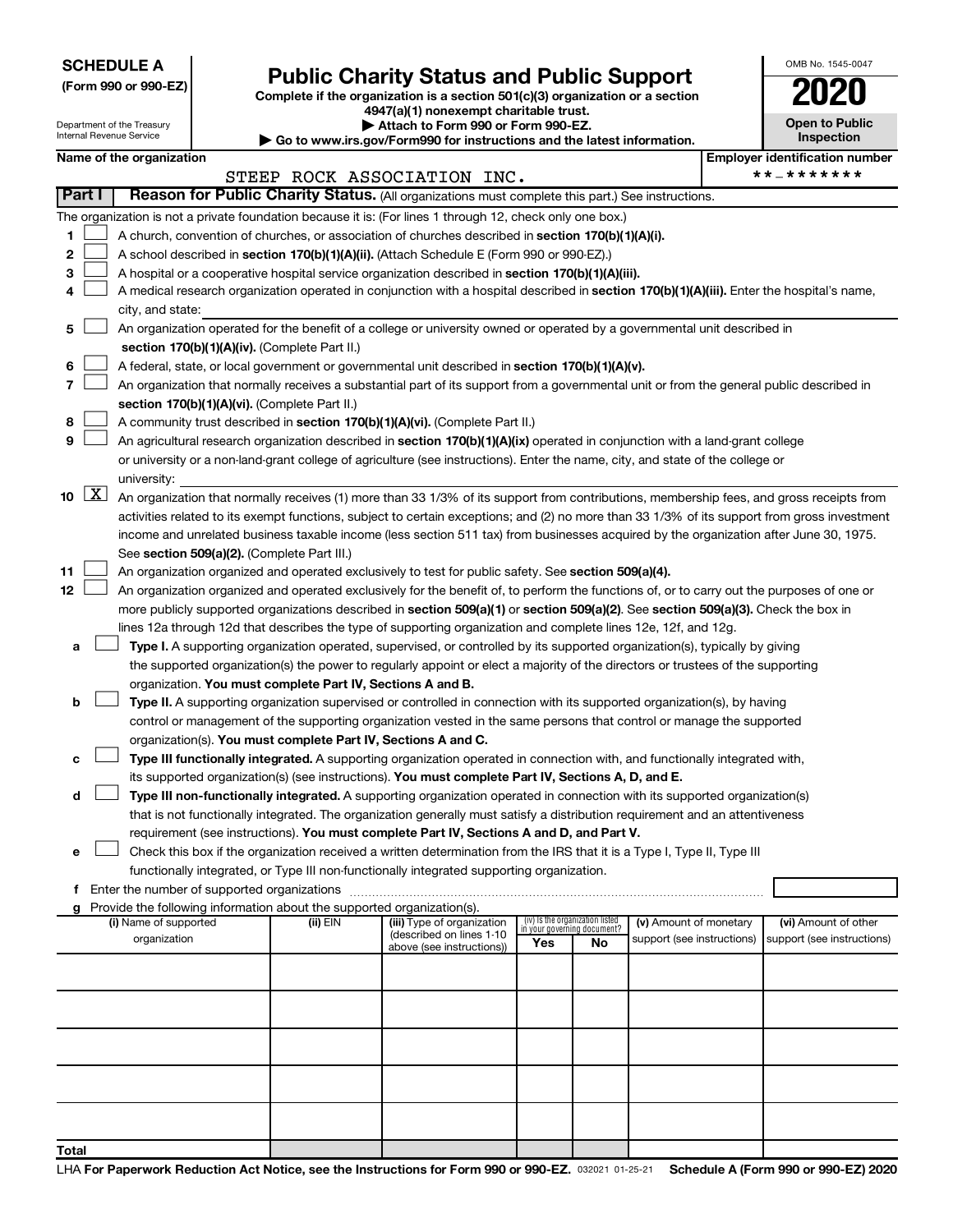## Schedule A (Form 990 or 990-EZ) 2020 STEEP ROCK ASSOCIATION INC.  $********$  Page

(Complete only if you checked the box on line 5, 7, or 8 of Part I or if the organization failed to qualify under Part III. If the organization fails to qualify under the tests listed below, please complete Part III.) **Part II Support Schedule for Organizations Described in Sections 170(b)(1)(A)(iv) and 170(b)(1)(A)(vi)**

|     | <b>Section A. Public Support</b>                                                                                                           |          |            |            |            |          |           |
|-----|--------------------------------------------------------------------------------------------------------------------------------------------|----------|------------|------------|------------|----------|-----------|
|     | Calendar year (or fiscal year beginning in)                                                                                                | (a) 2016 | (b) $2017$ | $(c)$ 2018 | $(d)$ 2019 | (e) 2020 | (f) Total |
|     | 1 Gifts, grants, contributions, and                                                                                                        |          |            |            |            |          |           |
|     | membership fees received. (Do not                                                                                                          |          |            |            |            |          |           |
|     | include any "unusual grants.")                                                                                                             |          |            |            |            |          |           |
|     | 2 Tax revenues levied for the organ-                                                                                                       |          |            |            |            |          |           |
|     | ization's benefit and either paid to                                                                                                       |          |            |            |            |          |           |
|     | or expended on its behalf                                                                                                                  |          |            |            |            |          |           |
| З.  | The value of services or facilities                                                                                                        |          |            |            |            |          |           |
|     | furnished by a governmental unit to                                                                                                        |          |            |            |            |          |           |
|     | the organization without charge                                                                                                            |          |            |            |            |          |           |
|     | Total. Add lines 1 through 3                                                                                                               |          |            |            |            |          |           |
|     | The portion of total contributions                                                                                                         |          |            |            |            |          |           |
|     | by each person (other than a                                                                                                               |          |            |            |            |          |           |
|     | governmental unit or publicly                                                                                                              |          |            |            |            |          |           |
|     | supported organization) included                                                                                                           |          |            |            |            |          |           |
|     | on line 1 that exceeds 2% of the                                                                                                           |          |            |            |            |          |           |
|     | amount shown on line 11,                                                                                                                   |          |            |            |            |          |           |
|     | column (f)                                                                                                                                 |          |            |            |            |          |           |
|     | 6 Public support. Subtract line 5 from line 4.                                                                                             |          |            |            |            |          |           |
|     | <b>Section B. Total Support</b>                                                                                                            |          |            |            |            |          |           |
|     | Calendar year (or fiscal year beginning in)                                                                                                | (a) 2016 | (b) 2017   | $(c)$ 2018 | $(d)$ 2019 | (e) 2020 | (f) Total |
|     | 7 Amounts from line 4                                                                                                                      |          |            |            |            |          |           |
| 8   | Gross income from interest,                                                                                                                |          |            |            |            |          |           |
|     | dividends, payments received on                                                                                                            |          |            |            |            |          |           |
|     | securities loans, rents, royalties,                                                                                                        |          |            |            |            |          |           |
|     | and income from similar sources                                                                                                            |          |            |            |            |          |           |
| 9   | Net income from unrelated business                                                                                                         |          |            |            |            |          |           |
|     | activities, whether or not the                                                                                                             |          |            |            |            |          |           |
|     | business is regularly carried on                                                                                                           |          |            |            |            |          |           |
| 10  | Other income. Do not include gain                                                                                                          |          |            |            |            |          |           |
|     | or loss from the sale of capital                                                                                                           |          |            |            |            |          |           |
|     | assets (Explain in Part VI.)                                                                                                               |          |            |            |            |          |           |
| 11. | <b>Total support.</b> Add lines 7 through 10                                                                                               |          |            |            |            |          |           |
| 12  | Gross receipts from related activities, etc. (see instructions)                                                                            |          |            |            |            | 12       |           |
| 13  | First 5 years. If the Form 990 is for the organization's first, second, third, fourth, or fifth tax year as a section 501(c)(3)            |          |            |            |            |          |           |
|     | organization, check this box and stop here                                                                                                 |          |            |            |            |          |           |
|     | <b>Section C. Computation of Public Support Percentage</b>                                                                                 |          |            |            |            |          |           |
|     |                                                                                                                                            |          |            |            |            | 14       | ℅         |
| 15  |                                                                                                                                            |          |            |            |            | 15       | %         |
|     | 16a 33 1/3% support test - 2020. If the organization did not check the box on line 13, and line 14 is 33 1/3% or more, check this box and  |          |            |            |            |          |           |
|     | stop here. The organization qualifies as a publicly supported organization                                                                 |          |            |            |            |          |           |
|     | b 33 1/3% support test - 2019. If the organization did not check a box on line 13 or 16a, and line 15 is 33 1/3% or more, check this box   |          |            |            |            |          |           |
|     |                                                                                                                                            |          |            |            |            |          |           |
|     | 17a 10% -facts-and-circumstances test - 2020. If the organization did not check a box on line 13, 16a, or 16b, and line 14 is 10% or more, |          |            |            |            |          |           |
|     | and if the organization meets the facts-and-circumstances test, check this box and stop here. Explain in Part VI how the organization      |          |            |            |            |          |           |
|     | meets the facts-and-circumstances test. The organization qualifies as a publicly supported organization                                    |          |            |            |            |          |           |
|     | b 10% -facts-and-circumstances test - 2019. If the organization did not check a box on line 13, 16a, 16b, or 17a, and line 15 is 10% or    |          |            |            |            |          |           |
|     | more, and if the organization meets the facts-and-circumstances test, check this box and stop here. Explain in Part VI how the             |          |            |            |            |          |           |
|     | organization meets the facts-and-circumstances test. The organization qualifies as a publicly supported organization                       |          |            |            |            |          | .         |
| 18  | <b>Private foundation.</b> If the organization did not check a box on line 13, 16a, 16b, 17a, or 17b, check this box and see instructions  |          |            |            |            |          |           |

**Schedule A (Form 990 or 990-EZ) 2020**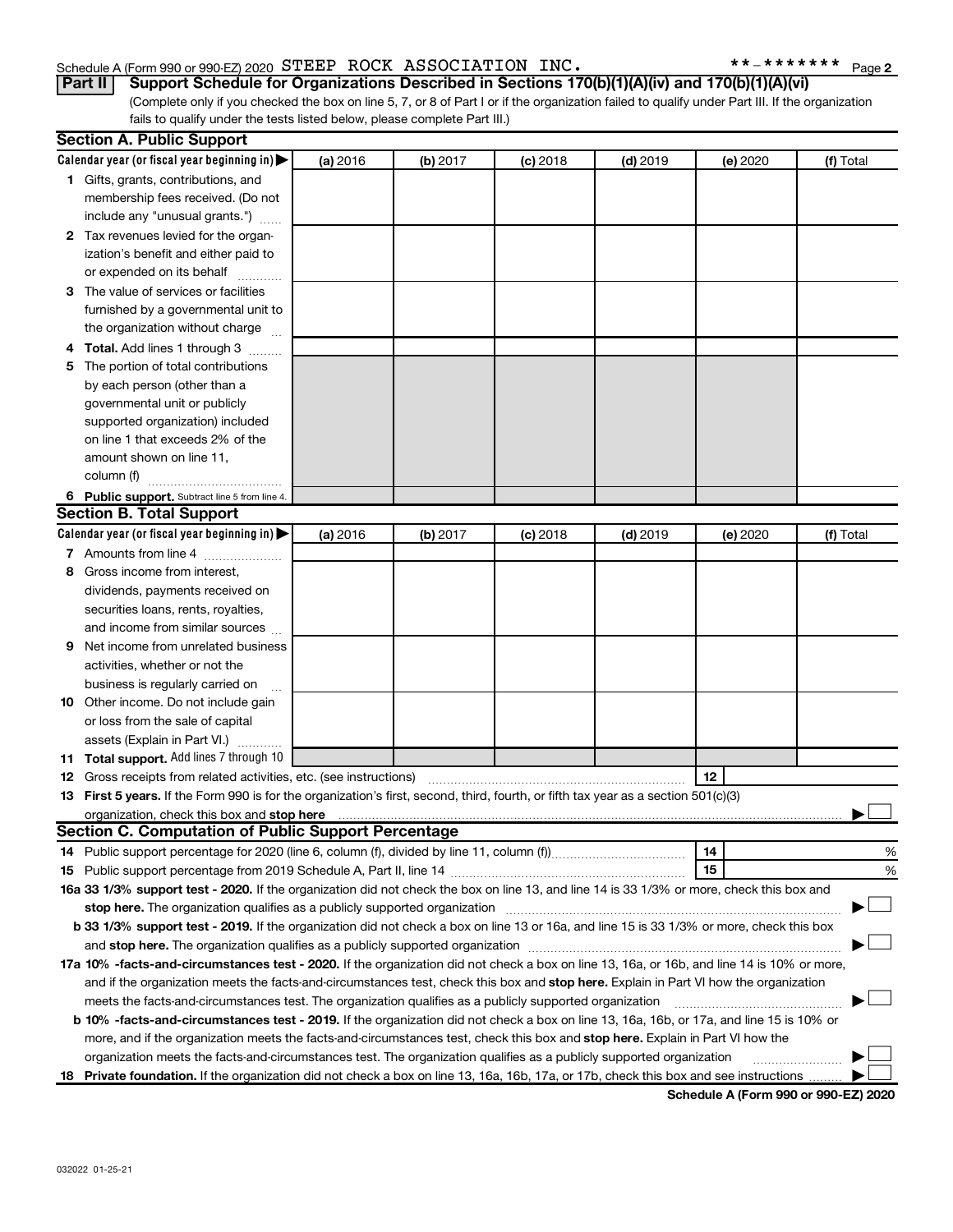## Schedule A (Form 990 or 990-EZ) 2020 STEEP ROCK ASSOCIATION INC.  $********$  Page **Part III Support Schedule for Organizations Described in Section 509(a)(2)**

## (Complete only if you checked the box on line 10 of Part I or if the organization failed to qualify under Part II. If the organization fails to qualify under the tests listed below, please complete Part II.)

| <b>Section A. Public Support</b> |                                                                                                                                                  |                        |                       |                     |                                                   |          |                    |  |  |
|----------------------------------|--------------------------------------------------------------------------------------------------------------------------------------------------|------------------------|-----------------------|---------------------|---------------------------------------------------|----------|--------------------|--|--|
|                                  | Calendar year (or fiscal year beginning in)                                                                                                      | (a) 2016               | (b) 2017              | $(c)$ 2018          | $(d)$ 2019                                        | (e) 2020 | (f) Total          |  |  |
|                                  | 1 Gifts, grants, contributions, and                                                                                                              |                        |                       |                     |                                                   |          |                    |  |  |
|                                  | membership fees received. (Do not                                                                                                                |                        |                       |                     |                                                   |          |                    |  |  |
|                                  | include any "unusual grants.")                                                                                                                   | 673,446.               | 777,904.              | 1427139.            | 1147142.                                          | 2106832. | 6132463.           |  |  |
|                                  | 2 Gross receipts from admissions,                                                                                                                |                        |                       |                     |                                                   |          |                    |  |  |
|                                  | merchandise sold or services per-                                                                                                                |                        |                       |                     |                                                   |          |                    |  |  |
|                                  | formed, or facilities furnished in                                                                                                               |                        |                       |                     |                                                   |          |                    |  |  |
|                                  | any activity that is related to the<br>organization's tax-exempt purpose                                                                         | 11,316.                | 5,803.                | 5,308.              | 10,932.                                           | 19,646.  | 53,005.            |  |  |
|                                  | 3 Gross receipts from activities that                                                                                                            |                        |                       |                     |                                                   |          |                    |  |  |
|                                  | are not an unrelated trade or bus-                                                                                                               |                        |                       |                     |                                                   |          |                    |  |  |
|                                  | iness under section 513                                                                                                                          |                        |                       |                     |                                                   |          |                    |  |  |
|                                  | 4 Tax revenues levied for the organ-                                                                                                             |                        |                       |                     |                                                   |          |                    |  |  |
|                                  | ization's benefit and either paid to                                                                                                             |                        |                       |                     |                                                   |          |                    |  |  |
|                                  | or expended on its behalf                                                                                                                        |                        |                       |                     |                                                   |          |                    |  |  |
|                                  | 5 The value of services or facilities                                                                                                            |                        |                       |                     |                                                   |          |                    |  |  |
|                                  | furnished by a governmental unit to                                                                                                              |                        |                       |                     |                                                   |          |                    |  |  |
|                                  | the organization without charge                                                                                                                  |                        |                       |                     |                                                   |          |                    |  |  |
|                                  | 6 Total. Add lines 1 through 5                                                                                                                   | 684,762.               | 783,707.              | 1432447.            | 1158074.                                          | 2126478. | 6185468.           |  |  |
|                                  | 7a Amounts included on lines 1, 2, and                                                                                                           |                        |                       |                     |                                                   |          |                    |  |  |
|                                  | 3 received from disqualified persons                                                                                                             | 305,532.               | 273,626.              | 190,186.            | 399,046.                                          | 116,098. | 1284488.           |  |  |
|                                  | <b>b</b> Amounts included on lines 2 and 3 received                                                                                              |                        |                       |                     |                                                   |          |                    |  |  |
|                                  | from other than disqualified persons that                                                                                                        |                        |                       |                     |                                                   |          |                    |  |  |
|                                  | exceed the greater of \$5,000 or 1% of the<br>amount on line 13 for the year                                                                     |                        |                       |                     | 211, 373. 113, 933. 364, 506. 157, 005. 925, 814. |          | 1772631.           |  |  |
|                                  | c Add lines 7a and 7b                                                                                                                            | 516,905.               | 387,559.              | 554,692.            | 556,051.                                          | 1041912. | 3057119.           |  |  |
|                                  | 8 Public support. (Subtract line 7c from line 6.)                                                                                                |                        |                       |                     |                                                   |          | 3128349.           |  |  |
|                                  | <b>Section B. Total Support</b>                                                                                                                  |                        |                       |                     |                                                   |          |                    |  |  |
|                                  | Calendar year (or fiscal year beginning in)                                                                                                      | (a) 2016               |                       |                     | $(d)$ 2019                                        | (e) 2020 | (f) Total          |  |  |
|                                  | 9 Amounts from line 6                                                                                                                            | $\overline{684,762}$ . | (b) 2017<br>783, 707. | $\frac{c}{1432447}$ | II58074.                                          | 2126478  | 6185468.           |  |  |
|                                  | <b>10a</b> Gross income from interest,                                                                                                           |                        |                       |                     |                                                   |          |                    |  |  |
|                                  | dividends, payments received on                                                                                                                  |                        |                       |                     |                                                   |          |                    |  |  |
|                                  | securities loans, rents, royalties,<br>and income from similar sources                                                                           | 50, 363.               | 55,971.               | 71,425.             | 59,127.                                           | 69,059.  | 305,945.           |  |  |
|                                  | <b>b</b> Unrelated business taxable income                                                                                                       |                        |                       |                     |                                                   |          |                    |  |  |
|                                  | (less section 511 taxes) from businesses                                                                                                         |                        |                       |                     |                                                   |          |                    |  |  |
|                                  | acquired after June 30, 1975                                                                                                                     |                        |                       |                     |                                                   |          |                    |  |  |
|                                  | c Add lines 10a and 10b                                                                                                                          | 50, 363.               | 55,971.               | 71,425.             | 59,127.                                           | 69,059.  | 305, 945.          |  |  |
|                                  | <b>11</b> Net income from unrelated business                                                                                                     |                        |                       |                     |                                                   |          |                    |  |  |
|                                  | activities not included in line 10b.                                                                                                             |                        |                       |                     |                                                   |          |                    |  |  |
|                                  | whether or not the business is                                                                                                                   |                        |                       |                     |                                                   |          |                    |  |  |
|                                  | regularly carried on<br><b>12</b> Other income. Do not include gain                                                                              |                        |                       |                     |                                                   |          |                    |  |  |
|                                  | or loss from the sale of capital                                                                                                                 |                        |                       |                     |                                                   |          |                    |  |  |
|                                  | assets (Explain in Part VI.)                                                                                                                     | 735, 125.              | 839,678.              | 1503872.            | 1217201.                                          | 2195537. | 6491413.           |  |  |
|                                  | <b>13</b> Total support. (Add lines 9, 10c, 11, and 12.)                                                                                         |                        |                       |                     |                                                   |          |                    |  |  |
|                                  | 14 First 5 years. If the Form 990 is for the organization's first, second, third, fourth, or fifth tax year as a section 501(c)(3) organization, |                        |                       |                     |                                                   |          |                    |  |  |
|                                  | check this box and stop here<br>Section C. Computation of Public Support Percentage                                                              |                        |                       |                     |                                                   |          |                    |  |  |
|                                  |                                                                                                                                                  |                        |                       |                     |                                                   |          | 48.19              |  |  |
|                                  | 15 Public support percentage for 2020 (line 8, column (f), divided by line 13, column (f) <i>manumeronominium</i>                                |                        |                       |                     |                                                   | 15       | %<br>46.40         |  |  |
| 16                               | Public support percentage from 2019 Schedule A, Part III, line 15<br>Section D. Computation of Investment Income Percentage                      |                        |                       |                     |                                                   | 16       | %                  |  |  |
|                                  |                                                                                                                                                  |                        |                       |                     |                                                   |          | 4.71               |  |  |
| 17                               |                                                                                                                                                  |                        |                       |                     |                                                   | 17       | %<br>5.48          |  |  |
|                                  | 18 Investment income percentage from 2019 Schedule A, Part III, line 17                                                                          |                        |                       |                     |                                                   | 18       | %                  |  |  |
|                                  | 19a 33 1/3% support tests - 2020. If the organization did not check the box on line 14, and line 15 is more than 33 1/3%, and line 17 is not     |                        |                       |                     |                                                   |          | $\boxed{\text{X}}$ |  |  |
|                                  | more than 33 1/3%, check this box and stop here. The organization qualifies as a publicly supported organization                                 |                        |                       |                     |                                                   |          |                    |  |  |
|                                  | <b>b 33 1/3% support tests - 2019.</b> If the organization did not check a box on line 14 or line 19a, and line 16 is more than 33 1/3%, and     |                        |                       |                     |                                                   |          |                    |  |  |
|                                  | line 18 is not more than 33 1/3%, check this box and stop here. The organization qualifies as a publicly supported organization                  |                        |                       |                     |                                                   |          |                    |  |  |
| 20                               |                                                                                                                                                  |                        |                       |                     |                                                   |          |                    |  |  |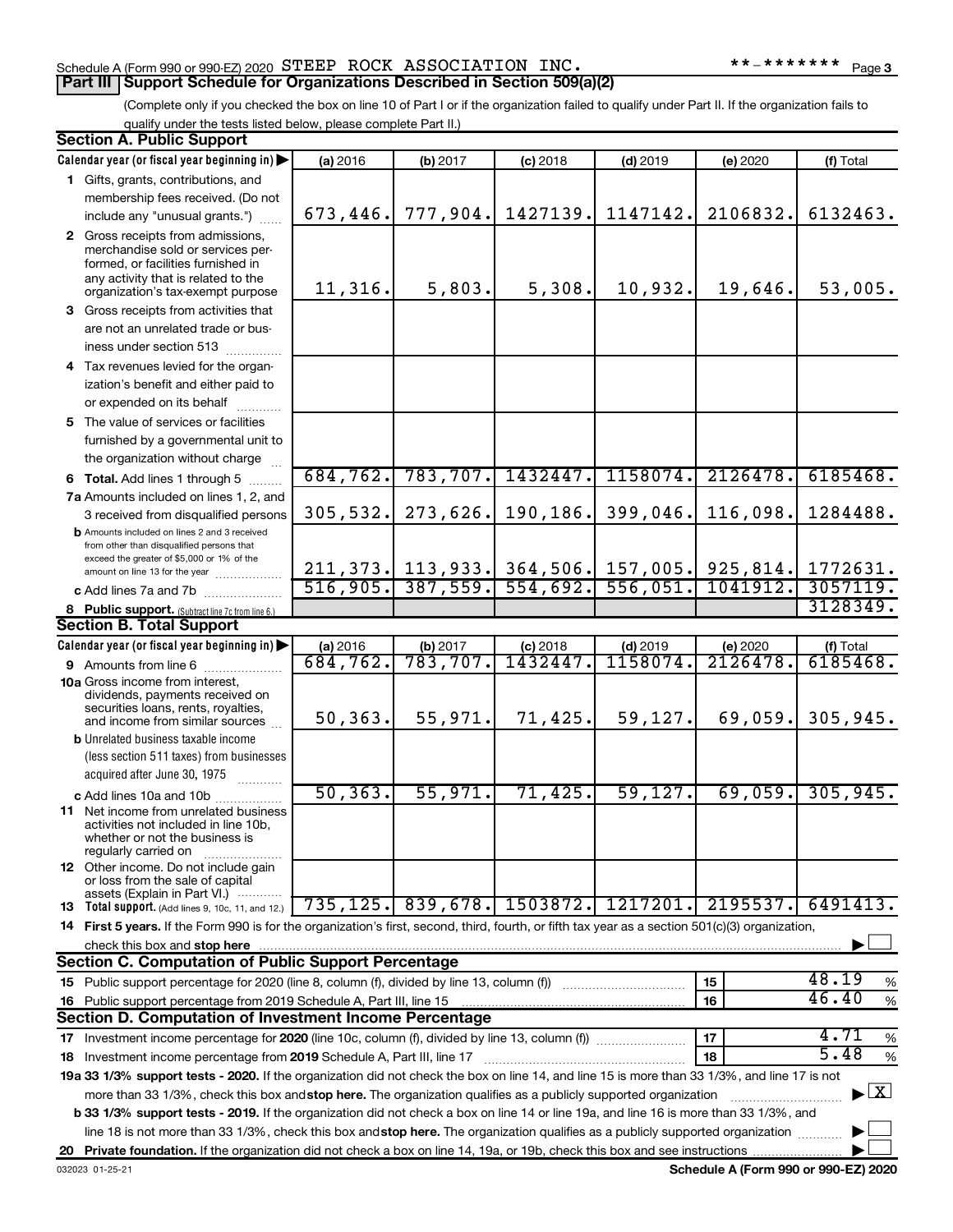**1**

**2**

**3a**

**Yes No**

## **Part IV Supporting Organizations**

(Complete only if you checked a box in line 12 on Part I. If you checked box 12a, Part I, complete Sections A and B. If you checked box 12b, Part I, complete Sections A and C. If you checked box 12c, Part I, complete Sections A, D, and E. If you checked box 12d, Part I, complete Sections A and D, and complete Part V.)

## **Section A. All Supporting Organizations**

- **1** Are all of the organization's supported organizations listed by name in the organization's governing documents? If "No," describe in Part VI how the supported organizations are designated. If designated by *class or purpose, describe the designation. If historic and continuing relationship, explain.*
- **2** Did the organization have any supported organization that does not have an IRS determination of status under section 509(a)(1) or (2)? If "Yes," explain in Part **VI** how the organization determined that the supported *organization was described in section 509(a)(1) or (2).*
- **3a** Did the organization have a supported organization described in section 501(c)(4), (5), or (6)? If "Yes," answer *lines 3b and 3c below.*
- **b** Did the organization confirm that each supported organization qualified under section 501(c)(4), (5), or (6) and satisfied the public support tests under section 509(a)(2)? If "Yes," describe in Part VI when and how the *organization made the determination.*
- **c** Did the organization ensure that all support to such organizations was used exclusively for section 170(c)(2)(B) purposes? If "Yes," explain in Part VI what controls the organization put in place to ensure such use.
- **4 a** *If* Was any supported organization not organized in the United States ("foreign supported organization")? *"Yes," and if you checked box 12a or 12b in Part I, answer lines 4b and 4c below.*
- **b** Did the organization have ultimate control and discretion in deciding whether to make grants to the foreign supported organization? If "Yes," describe in Part VI how the organization had such control and discretion *despite being controlled or supervised by or in connection with its supported organizations.*
- **c** Did the organization support any foreign supported organization that does not have an IRS determination under sections 501(c)(3) and 509(a)(1) or (2)? If "Yes," explain in Part VI what controls the organization used *to ensure that all support to the foreign supported organization was used exclusively for section 170(c)(2)(B) purposes.*
- **5a** Did the organization add, substitute, or remove any supported organizations during the tax year? If "Yes," answer lines 5b and 5c below (if applicable). Also, provide detail in **Part VI,** including (i) the names and EIN *numbers of the supported organizations added, substituted, or removed; (ii) the reasons for each such action; (iii) the authority under the organization's organizing document authorizing such action; and (iv) how the action was accomplished (such as by amendment to the organizing document).*
- **b** Type I or Type II only. Was any added or substituted supported organization part of a class already designated in the organization's organizing document?
- **c Substitutions only.**  Was the substitution the result of an event beyond the organization's control?
- **6** Did the organization provide support (whether in the form of grants or the provision of services or facilities) to **Part VI.** support or benefit one or more of the filing organization's supported organizations? If "Yes," provide detail in anyone other than (i) its supported organizations, (ii) individuals that are part of the charitable class benefited by one or more of its supported organizations, or (iii) other supporting organizations that also
- **7** Did the organization provide a grant, loan, compensation, or other similar payment to a substantial contributor regard to a substantial contributor? If "Yes," complete Part I of Schedule L (Form 990 or 990-EZ). (as defined in section 4958(c)(3)(C)), a family member of a substantial contributor, or a 35% controlled entity with
- **8** Did the organization make a loan to a disqualified person (as defined in section 4958) not described in line 7? *If "Yes," complete Part I of Schedule L (Form 990 or 990-EZ).*
- **9 a** Was the organization controlled directly or indirectly at any time during the tax year by one or more in section 509(a)(1) or (2))? If "Yes," provide detail in **Part VI.** disqualified persons, as defined in section 4946 (other than foundation managers and organizations described
- **b** Did one or more disqualified persons (as defined in line 9a) hold a controlling interest in any entity in which the supporting organization had an interest? If "Yes," provide detail in Part VI.
- **c** Did a disqualified person (as defined in line 9a) have an ownership interest in, or derive any personal benefit from, assets in which the supporting organization also had an interest? If "Yes," provide detail in Part VI.
- **10 a** Was the organization subject to the excess business holdings rules of section 4943 because of section supporting organizations)? If "Yes," answer line 10b below. 4943(f) (regarding certain Type II supporting organizations, and all Type III non-functionally integrated
	- **b** Did the organization have any excess business holdings in the tax year? (Use Schedule C, Form 4720, to *determine whether the organization had excess business holdings.)*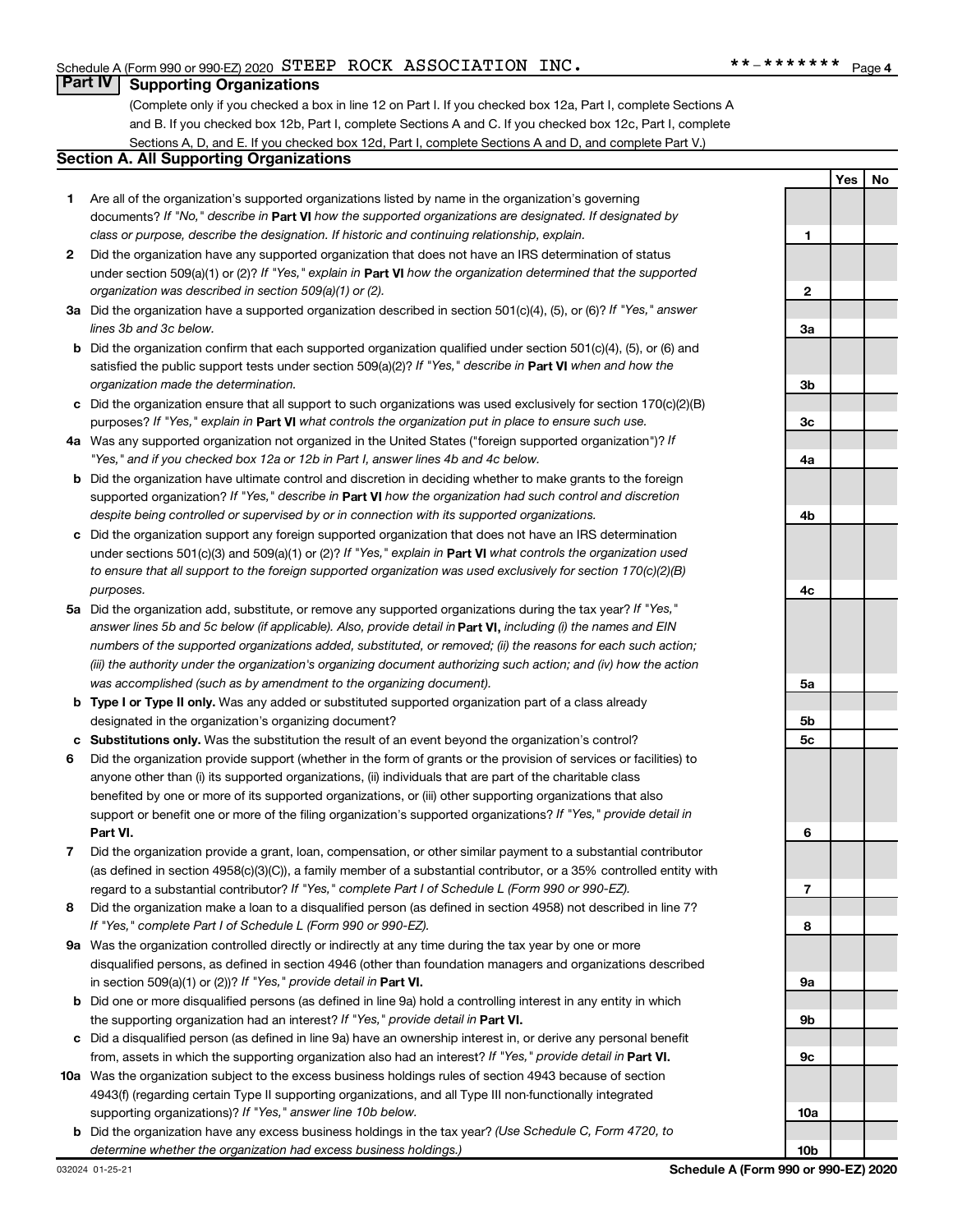### Schedule A (Form 990 or 990-EZ) 2020 STEEP ROCK ASSOCIATION INC .  $\bullet$  .  $\bullet$  .  $\bullet$  .  $\bullet$  .  $\bullet$  .  $\bullet$  .  $\bullet$  . Page STEEP ROCK ASSOCIATION INC. \*\*-\*\*\*\*\*\*\*\*\*

|    | <b>Part IV</b> | <b>Supporting Organizations (continued)</b>                                                                                                                                                                                                                 |                 |     |    |
|----|----------------|-------------------------------------------------------------------------------------------------------------------------------------------------------------------------------------------------------------------------------------------------------------|-----------------|-----|----|
|    |                |                                                                                                                                                                                                                                                             |                 | Yes | No |
| 11 |                | Has the organization accepted a gift or contribution from any of the following persons?                                                                                                                                                                     |                 |     |    |
|    |                | a A person who directly or indirectly controls, either alone or together with persons described in lines 11b and                                                                                                                                            |                 |     |    |
|    |                | 11c below, the governing body of a supported organization?                                                                                                                                                                                                  | 11a             |     |    |
|    |                | <b>b</b> A family member of a person described in line 11a above?                                                                                                                                                                                           | 11 <sub>b</sub> |     |    |
|    |                | c A 35% controlled entity of a person described in line 11a or 11b above?If "Yes" to line 11a, 11b, or 11c, provide                                                                                                                                         |                 |     |    |
|    |                | detail in Part VI.                                                                                                                                                                                                                                          | 11c             |     |    |
|    |                | <b>Section B. Type I Supporting Organizations</b>                                                                                                                                                                                                           |                 |     |    |
|    |                |                                                                                                                                                                                                                                                             |                 | Yes | No |
| 1  |                | Did the governing body, members of the governing body, officers acting in their official capacity, or membership of one or<br>more supported organizations have the power to regularly appoint or elect at least a majority of the organization's officers, |                 |     |    |
|    |                | directors, or trustees at all times during the tax year? If "No," describe in Part VI how the supported organization(s)                                                                                                                                     |                 |     |    |
|    |                | effectively operated, supervised, or controlled the organization's activities. If the organization had more than one supported                                                                                                                              |                 |     |    |
|    |                | organization, describe how the powers to appoint and/or remove officers, directors, or trustees were allocated among the                                                                                                                                    |                 |     |    |
|    |                | supported organizations and what conditions or restrictions, if any, applied to such powers during the tax year.                                                                                                                                            | 1               |     |    |
| 2  |                | Did the organization operate for the benefit of any supported organization other than the supported                                                                                                                                                         |                 |     |    |
|    |                | organization(s) that operated, supervised, or controlled the supporting organization? If "Yes," explain in                                                                                                                                                  |                 |     |    |
|    |                | Part VI how providing such benefit carried out the purposes of the supported organization(s) that operated,                                                                                                                                                 |                 |     |    |
|    |                | supervised, or controlled the supporting organization.                                                                                                                                                                                                      | $\mathbf{2}$    |     |    |
|    |                | <b>Section C. Type II Supporting Organizations</b>                                                                                                                                                                                                          |                 |     |    |
|    |                |                                                                                                                                                                                                                                                             |                 | Yes | No |
| 1. |                | Were a majority of the organization's directors or trustees during the tax year also a majority of the directors                                                                                                                                            |                 |     |    |
|    |                | or trustees of each of the organization's supported organization(s)? If "No," describe in Part VI how control                                                                                                                                               |                 |     |    |
|    |                | or management of the supporting organization was vested in the same persons that controlled or managed<br>the supported organization(s).                                                                                                                    | 1               |     |    |
|    |                | Section D. All Type III Supporting Organizations                                                                                                                                                                                                            |                 |     |    |
|    |                |                                                                                                                                                                                                                                                             |                 | Yes | No |
| 1  |                | Did the organization provide to each of its supported organizations, by the last day of the fifth month of the                                                                                                                                              |                 |     |    |
|    |                | organization's tax year, (i) a written notice describing the type and amount of support provided during the prior tax                                                                                                                                       |                 |     |    |
|    |                | year, (ii) a copy of the Form 990 that was most recently filed as of the date of notification, and (iii) copies of the                                                                                                                                      |                 |     |    |
|    |                | organization's governing documents in effect on the date of notification, to the extent not previously provided?                                                                                                                                            | 1               |     |    |
| 2  |                | Were any of the organization's officers, directors, or trustees either (i) appointed or elected by the supported                                                                                                                                            |                 |     |    |
|    |                | organization(s) or (ii) serving on the governing body of a supported organization? If "No," explain in Part VI how                                                                                                                                          |                 |     |    |
|    |                | the organization maintained a close and continuous working relationship with the supported organization(s).                                                                                                                                                 | $\mathbf{2}$    |     |    |
| 3  |                | By reason of the relationship described in line 2, above, did the organization's supported organizations have a                                                                                                                                             |                 |     |    |
|    |                | significant voice in the organization's investment policies and in directing the use of the organization's                                                                                                                                                  |                 |     |    |
|    |                | income or assets at all times during the tax year? If "Yes," describe in Part VI the role the organization's                                                                                                                                                |                 |     |    |
|    |                | supported organizations played in this regard.                                                                                                                                                                                                              | 3               |     |    |
|    |                | Section E. Type III Functionally Integrated Supporting Organizations                                                                                                                                                                                        |                 |     |    |
| 1. |                | Check the box next to the method that the organization used to satisfy the Integral Part Test during the yealsee instructions).                                                                                                                             |                 |     |    |
| a  |                | The organization satisfied the Activities Test. Complete line 2 below.                                                                                                                                                                                      |                 |     |    |
| b  |                | The organization is the parent of each of its supported organizations. Complete line 3 below.                                                                                                                                                               |                 |     |    |
| c  |                | The organization supported a governmental entity. Describe in Part VI how you supported a governmental entity (see instructions).                                                                                                                           |                 |     |    |
| 2  |                | Activities Test. Answer lines 2a and 2b below.                                                                                                                                                                                                              |                 | Yes | No |
| а  |                | Did substantially all of the organization's activities during the tax year directly further the exempt purposes of                                                                                                                                          |                 |     |    |
|    |                | the supported organization(s) to which the organization was responsive? If "Yes," then in Part VI identify                                                                                                                                                  |                 |     |    |
|    |                | those supported organizations and explain how these activities directly furthered their exempt purposes,                                                                                                                                                    |                 |     |    |
|    |                | how the organization was responsive to those supported organizations, and how the organization determined                                                                                                                                                   |                 |     |    |
|    |                | that these activities constituted substantially all of its activities.                                                                                                                                                                                      | 2a              |     |    |
| b  |                | Did the activities described in line 2a, above, constitute activities that, but for the organization's involvement,                                                                                                                                         |                 |     |    |
|    |                | one or more of the organization's supported organization(s) would have been engaged in? If "Yes," explain in                                                                                                                                                |                 |     |    |
|    |                | Part VI the reasons for the organization's position that its supported organization(s) would have engaged in                                                                                                                                                |                 |     |    |
|    |                | these activities but for the organization's involvement.                                                                                                                                                                                                    | 2b              |     |    |
| з  |                | Parent of Supported Organizations. Answer lines 3a and 3b below.                                                                                                                                                                                            |                 |     |    |

- **a** Did the organization have the power to regularly appoint or elect a majority of the officers, directors, or trustees of each of the supported organizations? If "Yes" or "No" provide details in Part VI.
- **b** Did the organization exercise a substantial degree of direction over the policies, programs, and activities of each of its supported organizations? If "Yes," describe in Part VI the role played by the organization in this regard.

**3a**

**3b**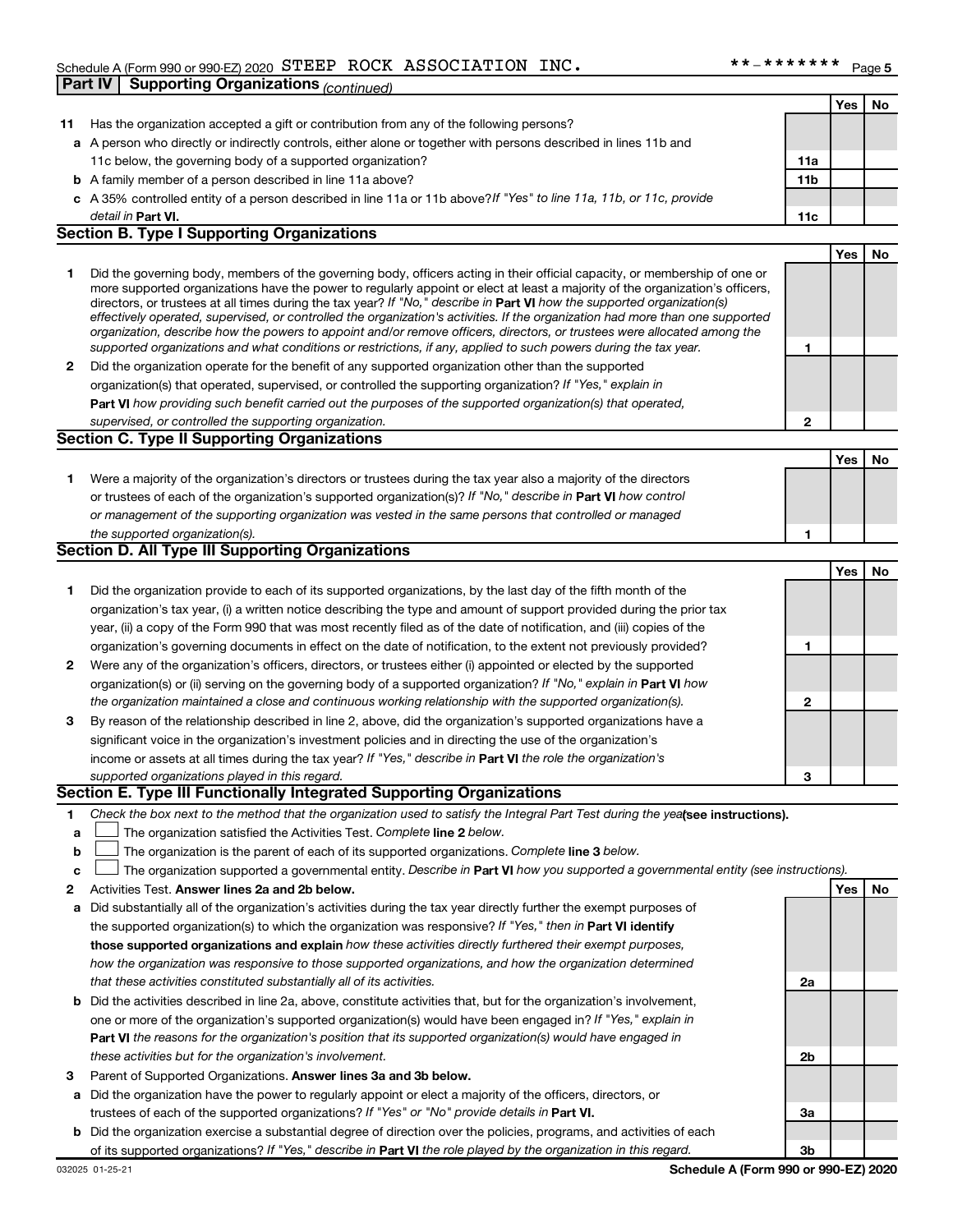## Schedule A (Form 990 or 990-EZ) 2020 STEEP ROCK ASSOCIATION INC.  $********$  Page **Part V Type III Non-Functionally Integrated 509(a)(3) Supporting Organizations**

1 **Letter See instructions.** Check here if the organization satisfied the Integral Part Test as a qualifying trust on Nov. 20, 1970 (*explain in* Part **VI**). See instructions. All other Type III non-functionally integrated supporting organizations must complete Sections A through E.

|              | Section A - Adjusted Net Income                                             | (A) Prior Year | (B) Current Year<br>(optional) |                                |
|--------------|-----------------------------------------------------------------------------|----------------|--------------------------------|--------------------------------|
| 1            | Net short-term capital gain                                                 | 1              |                                |                                |
| $\mathbf{2}$ | Recoveries of prior-year distributions                                      | $\overline{2}$ |                                |                                |
| З            | Other gross income (see instructions)                                       | 3              |                                |                                |
| 4            | Add lines 1 through 3.                                                      | 4              |                                |                                |
| 5            | Depreciation and depletion                                                  | 5              |                                |                                |
| 6            | Portion of operating expenses paid or incurred for production or            |                |                                |                                |
|              | collection of gross income or for management, conservation, or              |                |                                |                                |
|              | maintenance of property held for production of income (see instructions)    | 6              |                                |                                |
| 7            | Other expenses (see instructions)                                           | $\overline{7}$ |                                |                                |
| 8            | Adjusted Net Income (subtract lines 5, 6, and 7 from line 4)                | 8              |                                |                                |
|              | <b>Section B - Minimum Asset Amount</b>                                     |                | (A) Prior Year                 | (B) Current Year<br>(optional) |
| 1            | Aggregate fair market value of all non-exempt-use assets (see               |                |                                |                                |
|              | instructions for short tax year or assets held for part of year):           |                |                                |                                |
|              | <b>a</b> Average monthly value of securities                                | 1a             |                                |                                |
|              | <b>b</b> Average monthly cash balances                                      | 1b             |                                |                                |
|              | <b>c</b> Fair market value of other non-exempt-use assets                   | 1c             |                                |                                |
|              | d Total (add lines 1a, 1b, and 1c)                                          | 1d             |                                |                                |
|              | e Discount claimed for blockage or other factors                            |                |                                |                                |
|              | (explain in detail in <b>Part VI</b> ):                                     |                |                                |                                |
| $\mathbf{2}$ | Acquisition indebtedness applicable to non-exempt-use assets                | $\mathbf{2}$   |                                |                                |
| 3            | Subtract line 2 from line 1d.                                               | 3              |                                |                                |
| 4            | Cash deemed held for exempt use. Enter 0.015 of line 3 (for greater amount, |                |                                |                                |
|              | see instructions).                                                          | 4              |                                |                                |
| 5            | Net value of non-exempt-use assets (subtract line 4 from line 3)            | 5              |                                |                                |
| 6            | Multiply line 5 by 0.035.                                                   | 6              |                                |                                |
| 7            | Recoveries of prior-year distributions                                      | $\overline{7}$ |                                |                                |
| 8            | Minimum Asset Amount (add line 7 to line 6)                                 | 8              |                                |                                |
|              | <b>Section C - Distributable Amount</b>                                     |                |                                | <b>Current Year</b>            |
| 1            | Adjusted net income for prior year (from Section A, line 8, column A)       | 1              |                                |                                |
| $\mathbf{2}$ | Enter 0.85 of line 1.                                                       | $\mathbf{2}$   |                                |                                |
| 3            | Minimum asset amount for prior year (from Section B, line 8, column A)      | 3              |                                |                                |
| 4            | Enter greater of line 2 or line 3.                                          | 4              |                                |                                |
| 5            | Income tax imposed in prior year                                            | 5              |                                |                                |
| 6            | Distributable Amount. Subtract line 5 from line 4, unless subject to        |                |                                |                                |
|              | emergency temporary reduction (see instructions).                           | 6              |                                |                                |
|              |                                                                             |                |                                |                                |

**7** Check here if the current year is the organization's first as a non-functionally integrated Type III supporting organization (see † instructions).

**Schedule A (Form 990 or 990-EZ) 2020**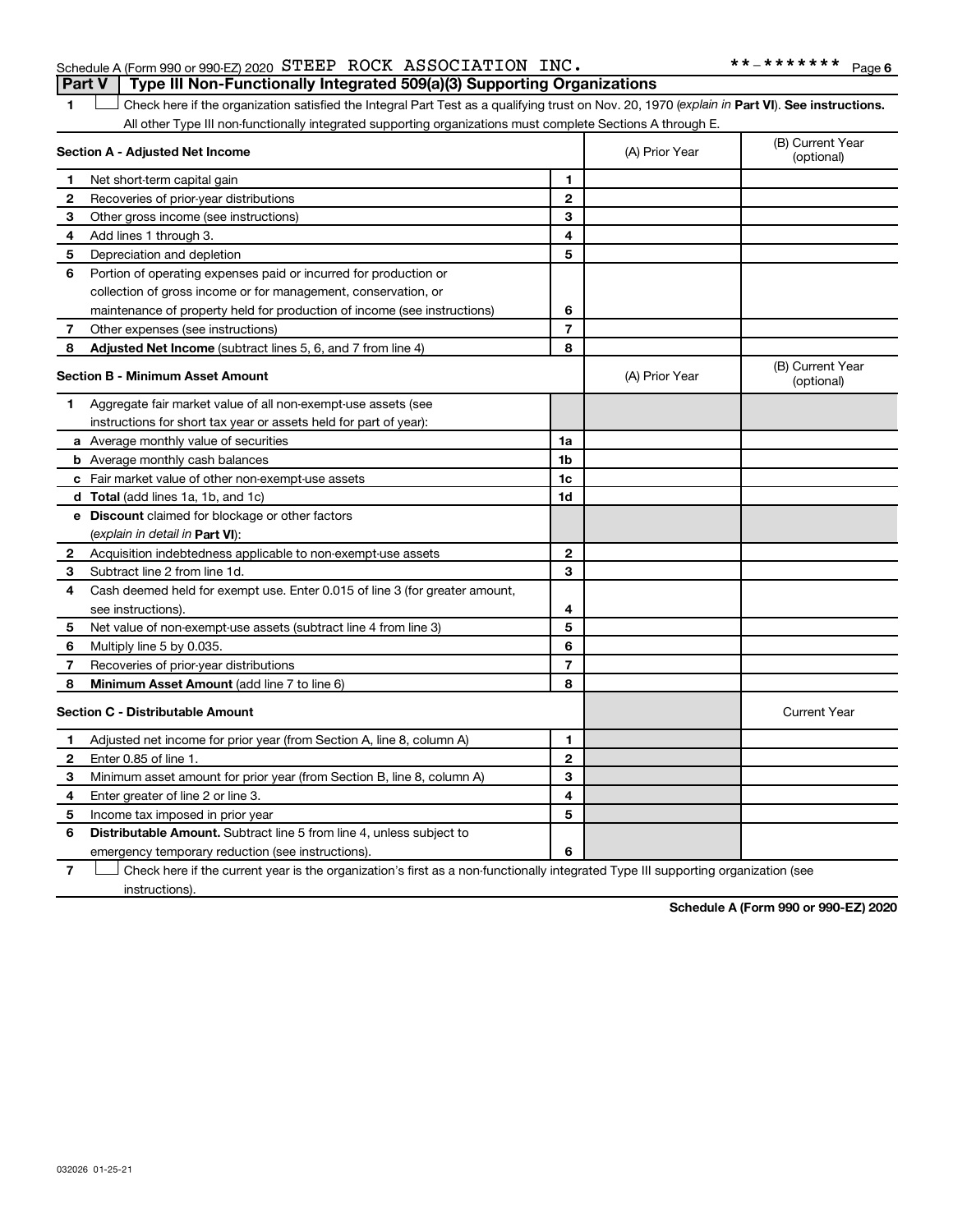### Schedule A (Form 990 or 990-EZ) 2020 STEEP ROCK ASSOCIATION INC .  $\bullet$  .  $\bullet$  .  $\bullet$  .  $\bullet$  .  $\bullet$  .  $\bullet$  .  $\bullet$  . Page STEEP ROCK ASSOCIATION INC. \*\*-\*\*\*\*\*\*\*\*\*

| <b>Part V</b> | Type III Non-Functionally Integrated 509(a)(3) Supporting Organizations (continued)        |                             |                                       |    |                                         |
|---------------|--------------------------------------------------------------------------------------------|-----------------------------|---------------------------------------|----|-----------------------------------------|
|               | <b>Section D - Distributions</b>                                                           |                             |                                       |    | <b>Current Year</b>                     |
| 1             | Amounts paid to supported organizations to accomplish exempt purposes                      |                             | 1                                     |    |                                         |
| 2             | Amounts paid to perform activity that directly furthers exempt purposes of supported       |                             |                                       |    |                                         |
|               | organizations, in excess of income from activity                                           |                             |                                       | 2  |                                         |
| 3             | Administrative expenses paid to accomplish exempt purposes of supported organizations      |                             |                                       | 3  |                                         |
| 4             | Amounts paid to acquire exempt-use assets                                                  |                             |                                       | 4  |                                         |
| 5             | Qualified set-aside amounts (prior IRS approval required - provide details in Part VI)     |                             |                                       | 5  |                                         |
| 6             | Other distributions ( <i>describe in Part VI</i> ). See instructions.                      |                             |                                       | 6  |                                         |
| 7             | Total annual distributions. Add lines 1 through 6.                                         |                             |                                       | 7  |                                         |
| 8             | Distributions to attentive supported organizations to which the organization is responsive |                             |                                       |    |                                         |
|               | (provide details in Part VI). See instructions.                                            |                             |                                       | 8  |                                         |
| 9             | Distributable amount for 2020 from Section C, line 6                                       |                             |                                       | 9  |                                         |
| 10            | Line 8 amount divided by line 9 amount                                                     |                             |                                       | 10 |                                         |
|               |                                                                                            | (i)                         | (ii)                                  |    | (iii)                                   |
|               | <b>Section E - Distribution Allocations (see instructions)</b>                             | <b>Excess Distributions</b> | <b>Underdistributions</b><br>Pre-2020 |    | <b>Distributable</b><br>Amount for 2020 |
| 1             | Distributable amount for 2020 from Section C, line 6                                       |                             |                                       |    |                                         |
| 2             | Underdistributions, if any, for years prior to 2020 (reason-                               |                             |                                       |    |                                         |
|               | able cause required - explain in Part VI). See instructions.                               |                             |                                       |    |                                         |
| 3             | Excess distributions carryover, if any, to 2020                                            |                             |                                       |    |                                         |
|               | a From 2015                                                                                |                             |                                       |    |                                         |
|               | <b>b</b> From 2016                                                                         |                             |                                       |    |                                         |
|               | c From 2017                                                                                |                             |                                       |    |                                         |
|               | d From 2018                                                                                |                             |                                       |    |                                         |
|               | e From 2019                                                                                |                             |                                       |    |                                         |
|               | f Total of lines 3a through 3e                                                             |                             |                                       |    |                                         |
|               | g Applied to underdistributions of prior years                                             |                             |                                       |    |                                         |
|               | <b>h</b> Applied to 2020 distributable amount                                              |                             |                                       |    |                                         |
| Ť.            | Carryover from 2015 not applied (see instructions)                                         |                             |                                       |    |                                         |
|               | Remainder. Subtract lines 3g, 3h, and 3i from line 3f.                                     |                             |                                       |    |                                         |
| 4             | Distributions for 2020 from Section D,                                                     |                             |                                       |    |                                         |
|               | line $7:$                                                                                  |                             |                                       |    |                                         |
|               | a Applied to underdistributions of prior years                                             |                             |                                       |    |                                         |
|               | <b>b</b> Applied to 2020 distributable amount                                              |                             |                                       |    |                                         |
|               | c Remainder. Subtract lines 4a and 4b from line 4.                                         |                             |                                       |    |                                         |
| 5             | Remaining underdistributions for years prior to 2020, if                                   |                             |                                       |    |                                         |
|               | any. Subtract lines 3g and 4a from line 2. For result greater                              |                             |                                       |    |                                         |
|               | than zero, explain in Part VI. See instructions.                                           |                             |                                       |    |                                         |
| 6             | Remaining underdistributions for 2020. Subtract lines 3h                                   |                             |                                       |    |                                         |
|               | and 4b from line 1. For result greater than zero, explain in                               |                             |                                       |    |                                         |
|               | <b>Part VI.</b> See instructions.                                                          |                             |                                       |    |                                         |
| 7             | Excess distributions carryover to 2021. Add lines 3j                                       |                             |                                       |    |                                         |
|               | and 4c.                                                                                    |                             |                                       |    |                                         |
| 8             | Breakdown of line 7:                                                                       |                             |                                       |    |                                         |
|               | a Excess from 2016                                                                         |                             |                                       |    |                                         |
|               | <b>b</b> Excess from 2017                                                                  |                             |                                       |    |                                         |
|               | c Excess from 2018                                                                         |                             |                                       |    |                                         |
|               | d Excess from 2019                                                                         |                             |                                       |    |                                         |
|               | e Excess from 2020                                                                         |                             |                                       |    |                                         |

**Schedule A (Form 990 or 990-EZ) 2020**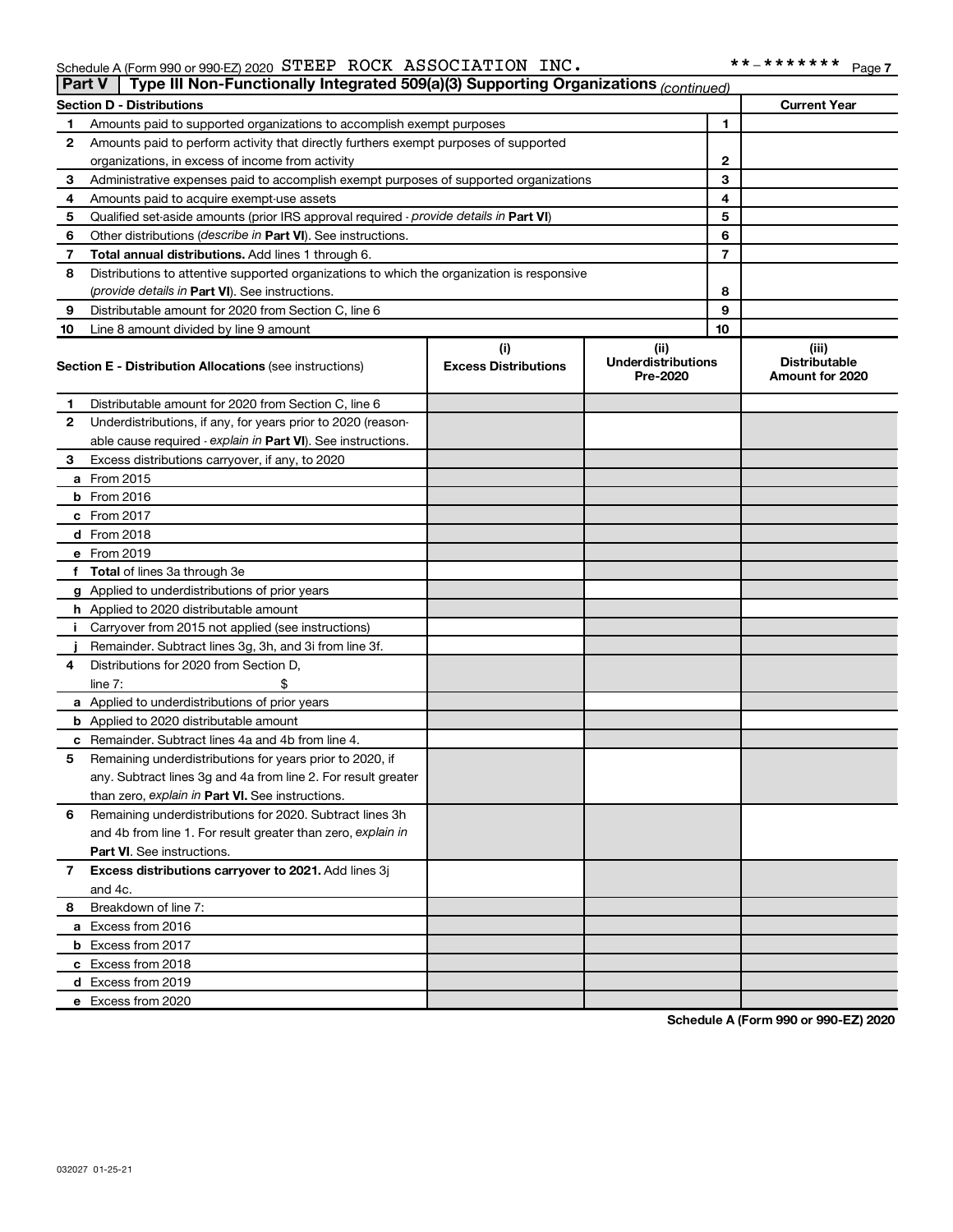|                | Schedule A (Form 990 or 990-EZ) 2020 STEEP ROCK ASSOCIATION INC.                                                                                                                                                                                                                                                                                                                                                                                                                                                                                                                            |  |  | **_******* Page 8 |
|----------------|---------------------------------------------------------------------------------------------------------------------------------------------------------------------------------------------------------------------------------------------------------------------------------------------------------------------------------------------------------------------------------------------------------------------------------------------------------------------------------------------------------------------------------------------------------------------------------------------|--|--|-------------------|
| <b>Part VI</b> | Supplemental Information. Provide the explanations required by Part II, line 10; Part II, line 17a or 17b; Part III, line 12;<br>Part IV, Section A, lines 1, 2, 3b, 3c, 4b, 4c, 5a, 6, 9a, 9b, 9c, 11a, 11b, and 11c; Part IV, Section B, lines 1 and 2; Part IV, Section C,<br>line 1; Part IV, Section D, lines 2 and 3; Part IV, Section E, lines 1c, 2a, 2b, 3a, and 3b; Part V, line 1; Part V, Section B, line 1e; Part V,<br>Section D, lines 5, 6, and 8; and Part V, Section E, lines 2, 5, and 6. Also complete this part for any additional information.<br>(See instructions.) |  |  |                   |
|                |                                                                                                                                                                                                                                                                                                                                                                                                                                                                                                                                                                                             |  |  |                   |
|                |                                                                                                                                                                                                                                                                                                                                                                                                                                                                                                                                                                                             |  |  |                   |
|                |                                                                                                                                                                                                                                                                                                                                                                                                                                                                                                                                                                                             |  |  |                   |
|                |                                                                                                                                                                                                                                                                                                                                                                                                                                                                                                                                                                                             |  |  |                   |
|                |                                                                                                                                                                                                                                                                                                                                                                                                                                                                                                                                                                                             |  |  |                   |
|                |                                                                                                                                                                                                                                                                                                                                                                                                                                                                                                                                                                                             |  |  |                   |
|                |                                                                                                                                                                                                                                                                                                                                                                                                                                                                                                                                                                                             |  |  |                   |
|                |                                                                                                                                                                                                                                                                                                                                                                                                                                                                                                                                                                                             |  |  |                   |
|                |                                                                                                                                                                                                                                                                                                                                                                                                                                                                                                                                                                                             |  |  |                   |
|                |                                                                                                                                                                                                                                                                                                                                                                                                                                                                                                                                                                                             |  |  |                   |
|                |                                                                                                                                                                                                                                                                                                                                                                                                                                                                                                                                                                                             |  |  |                   |
|                |                                                                                                                                                                                                                                                                                                                                                                                                                                                                                                                                                                                             |  |  |                   |
|                |                                                                                                                                                                                                                                                                                                                                                                                                                                                                                                                                                                                             |  |  |                   |
|                |                                                                                                                                                                                                                                                                                                                                                                                                                                                                                                                                                                                             |  |  |                   |
|                |                                                                                                                                                                                                                                                                                                                                                                                                                                                                                                                                                                                             |  |  |                   |
|                |                                                                                                                                                                                                                                                                                                                                                                                                                                                                                                                                                                                             |  |  |                   |
|                |                                                                                                                                                                                                                                                                                                                                                                                                                                                                                                                                                                                             |  |  |                   |
|                |                                                                                                                                                                                                                                                                                                                                                                                                                                                                                                                                                                                             |  |  |                   |
|                |                                                                                                                                                                                                                                                                                                                                                                                                                                                                                                                                                                                             |  |  |                   |
|                |                                                                                                                                                                                                                                                                                                                                                                                                                                                                                                                                                                                             |  |  |                   |
|                |                                                                                                                                                                                                                                                                                                                                                                                                                                                                                                                                                                                             |  |  |                   |
|                |                                                                                                                                                                                                                                                                                                                                                                                                                                                                                                                                                                                             |  |  |                   |
|                |                                                                                                                                                                                                                                                                                                                                                                                                                                                                                                                                                                                             |  |  |                   |
|                |                                                                                                                                                                                                                                                                                                                                                                                                                                                                                                                                                                                             |  |  |                   |
|                |                                                                                                                                                                                                                                                                                                                                                                                                                                                                                                                                                                                             |  |  |                   |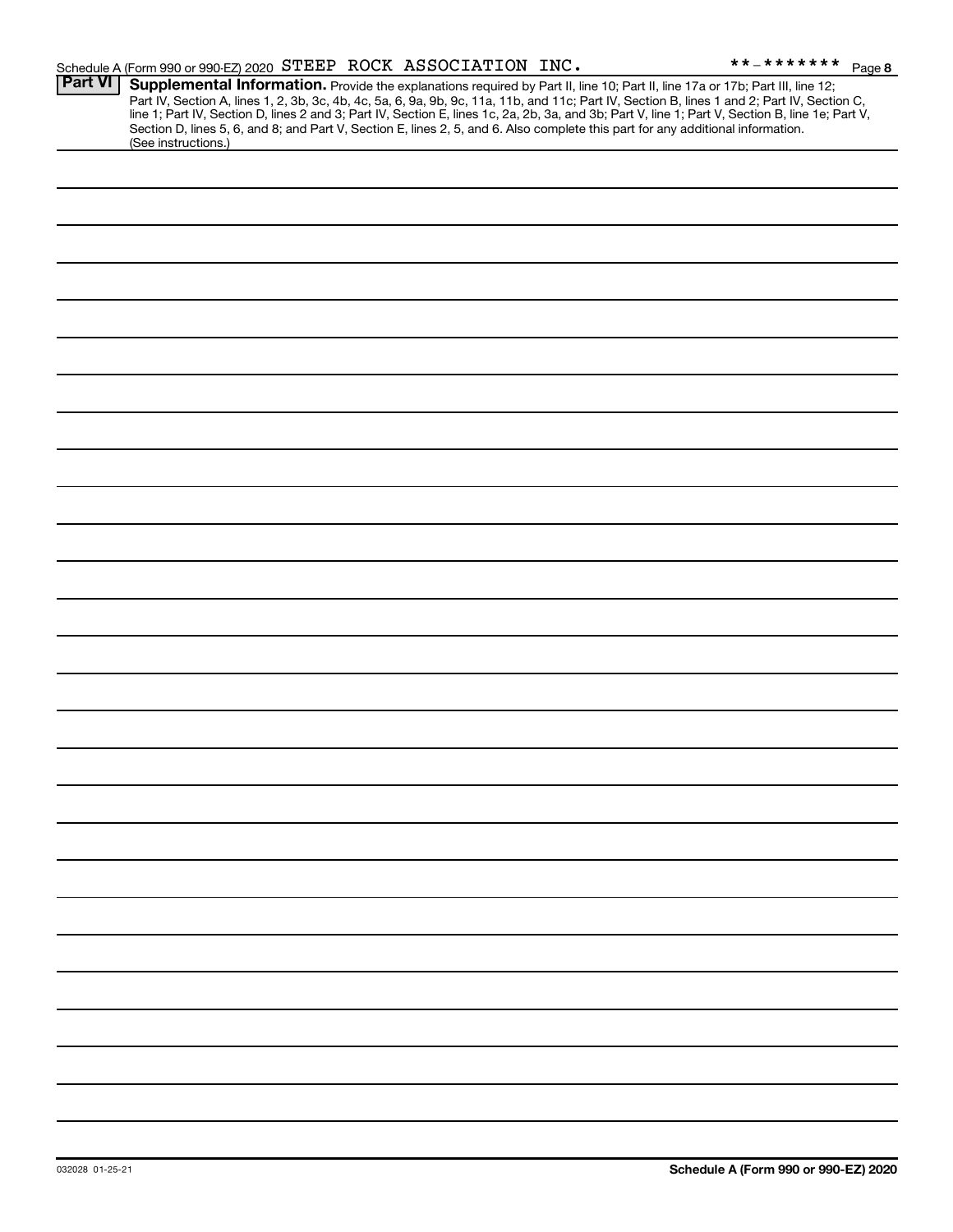Department of the Treasury Internal Revenue Service

| (Form 990) |  |
|------------|--|
|------------|--|

032051 12-01-20

# **SCHEDULE D Supplemental Financial Statements**<br> **Form 990 2020**<br> **Part IV** line 6.7.8.9.10, 11a, 11b, 11d, 11d, 11d, 11d, 11d, 12a, 0r, 12b

**(Form 990) | Complete if the organization answered "Yes" on Form 990, Part IV, line 6, 7, 8, 9, 10, 11a, 11b, 11c, 11d, 11e, 11f, 12a, or 12b.**

**| Attach to Form 990. |Go to www.irs.gov/Form990 for instructions and the latest information.**



## Name of the organization<br>
STEEP ROCK ASSOCTATION TNC. STEEP ROCK ASSOCIATION INC.

| Part I  | Organizations Maintaining Donor Advised Funds or Other Similar Funds or Accounts. Complete if the                                                |                         |   |                                                    |
|---------|--------------------------------------------------------------------------------------------------------------------------------------------------|-------------------------|---|----------------------------------------------------|
|         | organization answered "Yes" on Form 990, Part IV, line 6.                                                                                        | (a) Donor advised funds |   | (b) Funds and other accounts                       |
|         |                                                                                                                                                  |                         |   |                                                    |
| 1.<br>2 | Aggregate value of contributions to (during year)                                                                                                |                         |   |                                                    |
| З       | Aggregate value of grants from (during year)                                                                                                     |                         |   |                                                    |
| 4       |                                                                                                                                                  |                         |   |                                                    |
| 5       | Did the organization inform all donors and donor advisors in writing that the assets held in donor advised funds                                 |                         |   |                                                    |
|         |                                                                                                                                                  |                         |   | Yes<br>No                                          |
| 6       | Did the organization inform all grantees, donors, and donor advisors in writing that grant funds can be used only                                |                         |   |                                                    |
|         | for charitable purposes and not for the benefit of the donor or donor advisor, or for any other purpose conferring                               |                         |   |                                                    |
|         |                                                                                                                                                  |                         |   | Yes<br>No                                          |
| Part II | Conservation Easements. Complete if the organization answered "Yes" on Form 990, Part IV, line 7.                                                |                         |   |                                                    |
| 1       | Purpose(s) of conservation easements held by the organization (check all that apply).                                                            |                         |   |                                                    |
|         | $ \mathbf{X} $ Preservation of land for public use (for example, recreation or education)                                                        |                         |   | Preservation of a historically important land area |
|         | $\boxed{\textbf{X}}$ Protection of natural habitat                                                                                               |                         |   | Preservation of a certified historic structure     |
|         | $\lfloor X \rfloor$ Preservation of open space                                                                                                   |                         |   |                                                    |
| 2       | Complete lines 2a through 2d if the organization held a qualified conservation contribution in the form of a conservation easement on the last   |                         |   |                                                    |
|         | day of the tax year.                                                                                                                             |                         |   | Held at the End of the Tax Year                    |
| а       |                                                                                                                                                  |                         |   | 109<br>2a                                          |
| b       |                                                                                                                                                  |                         |   | 2,714.00<br>2 <sub>b</sub>                         |
| с       |                                                                                                                                                  |                         |   | 2c                                                 |
| d       | Number of conservation easements included in (c) acquired after 7/25/06, and not on a historic structure                                         |                         |   |                                                    |
|         | listed in the National Register [11, 2003] March 2014 The National Register [11, 2014] March 2014 The National                                   |                         |   | 2d                                                 |
| 3       | Number of conservation easements modified, transferred, released, extinguished, or terminated by the organization during the tax                 |                         |   |                                                    |
|         | 2<br>year                                                                                                                                        |                         |   |                                                    |
| 4       | Number of states where property subject to conservation easement is located >                                                                    |                         | ı |                                                    |
| 5       | Does the organization have a written policy regarding the periodic monitoring, inspection, handling of                                           |                         |   |                                                    |
|         | violations, and enforcement of the conservation easements it holds?                                                                              |                         |   | $\boxed{\text{X}}$ Yes<br><b>No</b>                |
| 6       | Staff and volunteer hours devoted to monitoring, inspecting, handling of violations, and enforcing conservation easements during the year<br>218 |                         |   |                                                    |
| 7       | Amount of expenses incurred in monitoring, inspecting, handling of violations, and enforcing conservation easements during the year              |                         |   |                                                    |
|         | 6,076.<br>$\blacktriangleright$ \$                                                                                                               |                         |   |                                                    |
| 8       | Does each conservation easement reported on line 2(d) above satisfy the requirements of section 170(h)(4)(B)(i)                                  |                         |   |                                                    |
|         |                                                                                                                                                  |                         |   | Yes<br>No                                          |
| 9       | In Part XIII, describe how the organization reports conservation easements in its revenue and expense statement and                              |                         |   |                                                    |
|         | balance sheet, and include, if applicable, the text of the footnote to the organization's financial statements that describes the                |                         |   |                                                    |
|         | organization's accounting for conservation easements.                                                                                            |                         |   |                                                    |
|         | Organizations Maintaining Collections of Art, Historical Treasures, or Other Similar Assets.<br>Part III                                         |                         |   |                                                    |
|         | Complete if the organization answered "Yes" on Form 990, Part IV, line 8.                                                                        |                         |   |                                                    |
|         | 1a If the organization elected, as permitted under FASB ASC 958, not to report in its revenue statement and balance sheet works                  |                         |   |                                                    |
|         | of art, historical treasures, or other similar assets held for public exhibition, education, or research in furtherance of public                |                         |   |                                                    |
|         | service, provide in Part XIII the text of the footnote to its financial statements that describes these items.                                   |                         |   |                                                    |
| b       | If the organization elected, as permitted under FASB ASC 958, to report in its revenue statement and balance sheet works of                      |                         |   |                                                    |
|         | art, historical treasures, or other similar assets held for public exhibition, education, or research in furtherance of public service,          |                         |   |                                                    |
|         | provide the following amounts relating to these items:                                                                                           |                         |   |                                                    |
|         |                                                                                                                                                  |                         |   | \$                                                 |
|         | (ii) Assets included in Form 990, Part X                                                                                                         |                         |   | $\blacktriangleright$ \$                           |
| 2       | If the organization received or held works of art, historical treasures, or other similar assets for financial gain, provide                     |                         |   |                                                    |
|         | the following amounts required to be reported under FASB ASC 958 relating to these items:                                                        |                         |   |                                                    |
| а       |                                                                                                                                                  |                         |   | \$                                                 |
|         |                                                                                                                                                  |                         |   | $\blacktriangleright$ s                            |
|         | LHA For Paperwork Reduction Act Notice, see the Instructions for Form 990.                                                                       |                         |   | Schedule D (Form 990) 2020                         |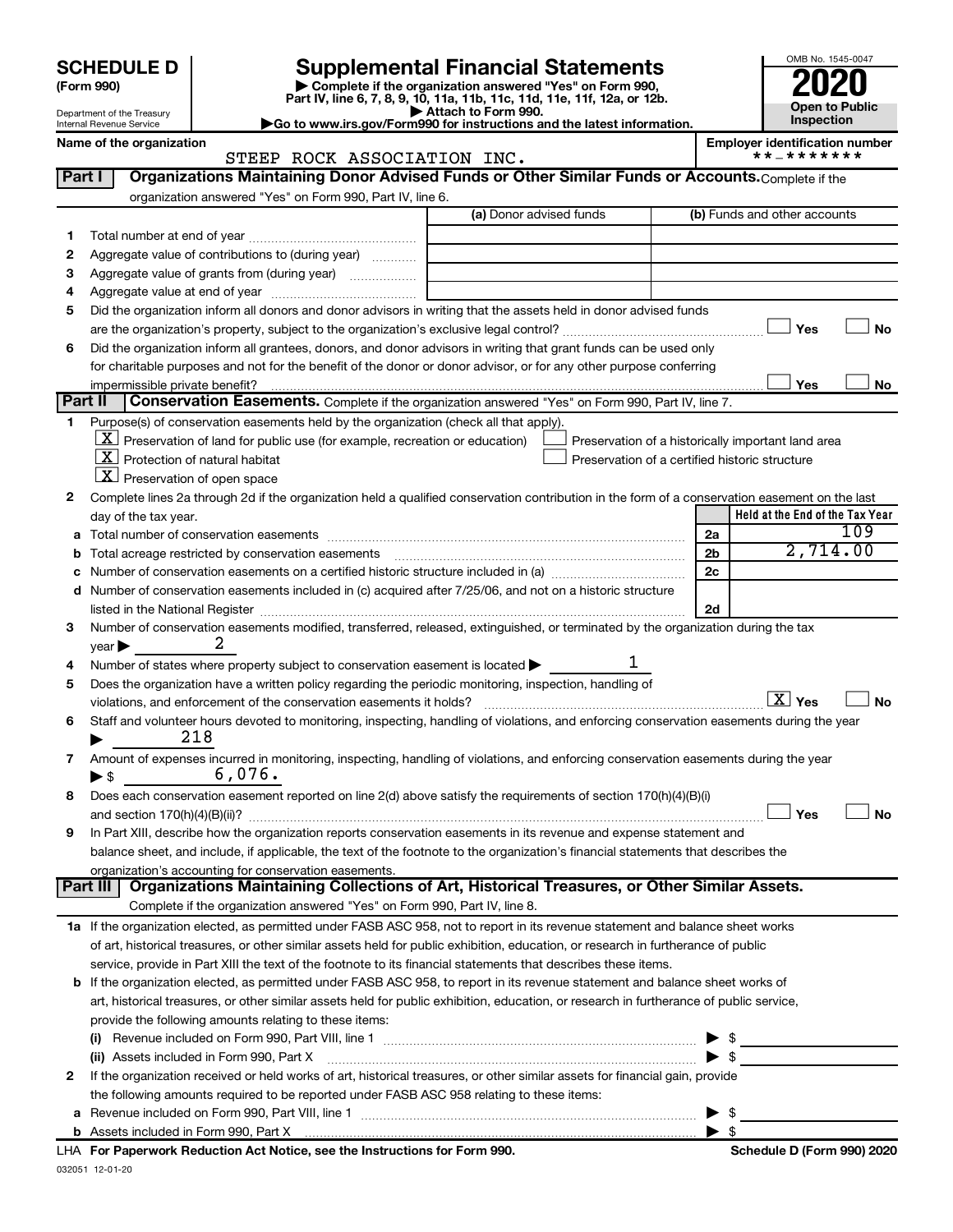|               | Schedule D (Form 990) 2020                                                                                                                                                                                                                                                           | STEEP ROCK ASSOCIATION INC. |   |                |                                                                             |  |                 |  | **_*******     | Page 2    |  |
|---------------|--------------------------------------------------------------------------------------------------------------------------------------------------------------------------------------------------------------------------------------------------------------------------------------|-----------------------------|---|----------------|-----------------------------------------------------------------------------|--|-----------------|--|----------------|-----------|--|
|               | Part III<br>  Organizations Maintaining Collections of Art, Historical Treasures, or Other Similar Assets (continued)                                                                                                                                                                |                             |   |                |                                                                             |  |                 |  |                |           |  |
| 3             | Using the organization's acquisition, accession, and other records, check any of the following that make significant use of its<br>collection items (check all that apply):                                                                                                          |                             |   |                |                                                                             |  |                 |  |                |           |  |
| a             | Public exhibition                                                                                                                                                                                                                                                                    | d                           |   |                |                                                                             |  |                 |  |                |           |  |
| b             | Loan or exchange program<br>Other and the contract of the contract of the contract of the contract of the contract of the contract of the contract of the contract of the contract of the contract of the contract of the contract of the contract of the<br>Scholarly research<br>e |                             |   |                |                                                                             |  |                 |  |                |           |  |
| c             | Preservation for future generations                                                                                                                                                                                                                                                  |                             |   |                |                                                                             |  |                 |  |                |           |  |
| 4             | Provide a description of the organization's collections and explain how they further the organization's exempt purpose in Part XIII.                                                                                                                                                 |                             |   |                |                                                                             |  |                 |  |                |           |  |
| 5             | During the year, did the organization solicit or receive donations of art, historical treasures, or other similar assets                                                                                                                                                             |                             |   |                |                                                                             |  |                 |  |                |           |  |
|               |                                                                                                                                                                                                                                                                                      |                             |   |                |                                                                             |  |                 |  | Yes            | No        |  |
|               | Part IV<br><b>Escrow and Custodial Arrangements.</b> Complete if the organization answered "Yes" on Form 990, Part IV, line 9, or                                                                                                                                                    |                             |   |                |                                                                             |  |                 |  |                |           |  |
|               | reported an amount on Form 990, Part X, line 21.                                                                                                                                                                                                                                     |                             |   |                |                                                                             |  |                 |  |                |           |  |
|               | 1a Is the organization an agent, trustee, custodian or other intermediary for contributions or other assets not included                                                                                                                                                             |                             |   |                |                                                                             |  |                 |  |                |           |  |
|               |                                                                                                                                                                                                                                                                                      |                             |   |                |                                                                             |  |                 |  | Yes            | <b>No</b> |  |
|               | b If "Yes," explain the arrangement in Part XIII and complete the following table:                                                                                                                                                                                                   |                             |   |                |                                                                             |  |                 |  |                |           |  |
|               |                                                                                                                                                                                                                                                                                      |                             |   |                |                                                                             |  |                 |  | Amount         |           |  |
|               |                                                                                                                                                                                                                                                                                      |                             |   |                |                                                                             |  | 1c              |  |                |           |  |
|               |                                                                                                                                                                                                                                                                                      |                             |   |                |                                                                             |  | 1d              |  |                |           |  |
|               | e Distributions during the year manufactured and continuum control of the control of the control of the state of the control of the control of the control of the control of the control of the control of the control of the                                                        |                             |   |                |                                                                             |  | 1e              |  |                |           |  |
|               |                                                                                                                                                                                                                                                                                      |                             |   |                |                                                                             |  | 1f              |  |                |           |  |
|               | 2a Did the organization include an amount on Form 990, Part X, line 21, for escrow or custodial account liability?                                                                                                                                                                   |                             |   |                |                                                                             |  |                 |  | Yes            | No        |  |
|               | <b>b</b> If "Yes," explain the arrangement in Part XIII. Check here if the explanation has been provided on Part XIII                                                                                                                                                                |                             |   |                |                                                                             |  |                 |  |                |           |  |
| <b>Part V</b> | <b>Endowment Funds.</b> Complete if the organization answered "Yes" on Form 990, Part IV, line 10.                                                                                                                                                                                   |                             |   |                |                                                                             |  |                 |  |                |           |  |
|               |                                                                                                                                                                                                                                                                                      | (a) Current year            |   | (b) Prior year | (c) Two years back $\vert$ (d) Three years back $\vert$ (e) Four years back |  |                 |  |                |           |  |
|               | 1a Beginning of year balance                                                                                                                                                                                                                                                         |                             |   |                |                                                                             |  |                 |  |                |           |  |
|               |                                                                                                                                                                                                                                                                                      |                             |   |                |                                                                             |  |                 |  |                |           |  |
|               | c Net investment earnings, gains, and losses                                                                                                                                                                                                                                         |                             |   |                |                                                                             |  |                 |  |                |           |  |
|               |                                                                                                                                                                                                                                                                                      |                             |   |                |                                                                             |  |                 |  |                |           |  |
|               | e Other expenditures for facilities                                                                                                                                                                                                                                                  |                             |   |                |                                                                             |  |                 |  |                |           |  |
|               |                                                                                                                                                                                                                                                                                      |                             |   |                |                                                                             |  |                 |  |                |           |  |
|               |                                                                                                                                                                                                                                                                                      |                             |   |                |                                                                             |  |                 |  |                |           |  |
| g             | End of year balance <i>manually contained</i>                                                                                                                                                                                                                                        |                             |   |                |                                                                             |  |                 |  |                |           |  |
| 2             | Provide the estimated percentage of the current year end balance (line 1g, column (a)) held as:                                                                                                                                                                                      |                             |   |                |                                                                             |  |                 |  |                |           |  |
| а             | Board designated or quasi-endowment >                                                                                                                                                                                                                                                |                             | % |                |                                                                             |  |                 |  |                |           |  |
|               | <b>b</b> Permanent endowment $\blacktriangleright$                                                                                                                                                                                                                                   | $\%$                        |   |                |                                                                             |  |                 |  |                |           |  |
|               | $\mathbf c$ Term endowment $\blacktriangleright$                                                                                                                                                                                                                                     | $\frac{0}{0}$               |   |                |                                                                             |  |                 |  |                |           |  |
|               | The percentages on lines 2a, 2b, and 2c should equal 100%.                                                                                                                                                                                                                           |                             |   |                |                                                                             |  |                 |  |                |           |  |
|               | 3a Are there endowment funds not in the possession of the organization that are held and administered for the organization                                                                                                                                                           |                             |   |                |                                                                             |  |                 |  |                |           |  |
|               | by:                                                                                                                                                                                                                                                                                  |                             |   |                |                                                                             |  |                 |  |                | Yes<br>No |  |
|               | (i)                                                                                                                                                                                                                                                                                  |                             |   |                |                                                                             |  |                 |  | 3a(i)          |           |  |
|               |                                                                                                                                                                                                                                                                                      |                             |   |                |                                                                             |  |                 |  | 3a(ii)         |           |  |
| 4             |                                                                                                                                                                                                                                                                                      |                             |   |                |                                                                             |  |                 |  | 3b             |           |  |
|               | Describe in Part XIII the intended uses of the organization's endowment funds.<br><b>Land, Buildings, and Equipment.</b><br><b>Part VI</b>                                                                                                                                           |                             |   |                |                                                                             |  |                 |  |                |           |  |
|               | Complete if the organization answered "Yes" on Form 990, Part IV, line 11a. See Form 990, Part X, line 10.                                                                                                                                                                           |                             |   |                |                                                                             |  |                 |  |                |           |  |
|               | Description of property                                                                                                                                                                                                                                                              | (a) Cost or other           |   |                | (b) Cost or other                                                           |  | (c) Accumulated |  | (d) Book value |           |  |
|               |                                                                                                                                                                                                                                                                                      | basis (investment)          |   |                | basis (other)                                                               |  | depreciation    |  |                |           |  |
|               |                                                                                                                                                                                                                                                                                      |                             |   |                | 14,540,690.                                                                 |  |                 |  | 14,540,690.    |           |  |
|               |                                                                                                                                                                                                                                                                                      |                             |   |                | 915, 329.                                                                   |  | 77,569.         |  |                | 837,760.  |  |
|               |                                                                                                                                                                                                                                                                                      |                             |   |                |                                                                             |  |                 |  |                |           |  |
|               |                                                                                                                                                                                                                                                                                      |                             |   |                | 167,042.                                                                    |  | 104,474.        |  |                | 62,568.   |  |
|               |                                                                                                                                                                                                                                                                                      |                             |   |                | 1,014,158.                                                                  |  | 253,023.        |  |                | 761, 135. |  |
|               | Total. Add lines 1a through 1e. (Column (d) must equal Form 990, Part X, column (B), line 10c.)                                                                                                                                                                                      |                             |   |                |                                                                             |  |                 |  | 16, 202, 153.  |           |  |
|               |                                                                                                                                                                                                                                                                                      |                             |   |                |                                                                             |  |                 |  |                |           |  |

**Schedule D (Form 990) 2020**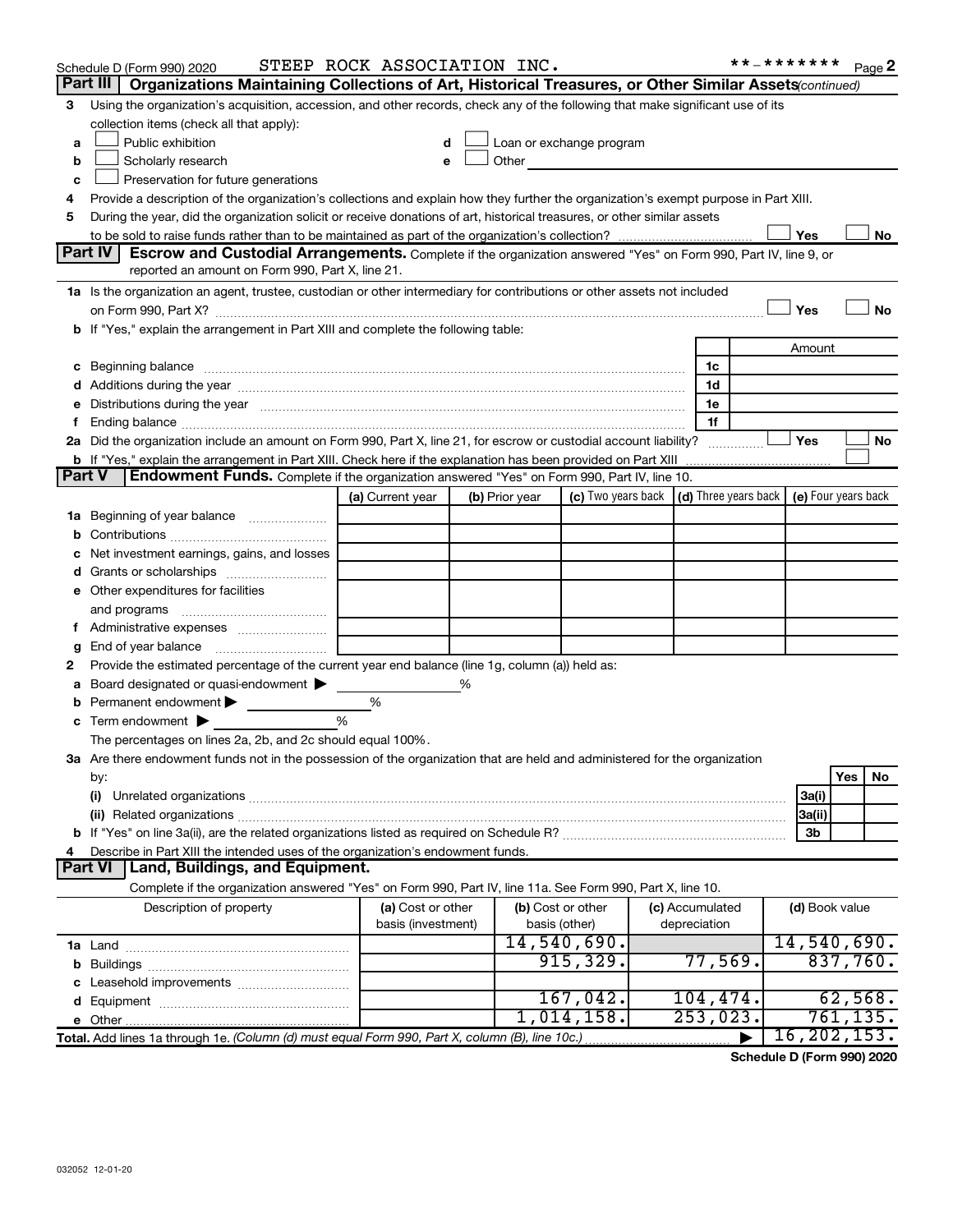| (a) Description of security or category (including name of security)                                              | (b) Book value  | (c) Method of valuation: Cost or end-of-year market value |                |
|-------------------------------------------------------------------------------------------------------------------|-----------------|-----------------------------------------------------------|----------------|
|                                                                                                                   |                 |                                                           |                |
| (2) Closely held equity interests                                                                                 |                 |                                                           |                |
| $(3)$ Other                                                                                                       |                 |                                                           |                |
| (A)                                                                                                               |                 |                                                           |                |
| (B)                                                                                                               |                 |                                                           |                |
| (C)                                                                                                               |                 |                                                           |                |
|                                                                                                                   |                 |                                                           |                |
| (D)                                                                                                               |                 |                                                           |                |
| (E)                                                                                                               |                 |                                                           |                |
| (F)                                                                                                               |                 |                                                           |                |
| (G)                                                                                                               |                 |                                                           |                |
| (H)                                                                                                               |                 |                                                           |                |
| Total. (Col. (b) must equal Form 990, Part X, col. (B) line 12.) $\blacktriangleright$                            |                 |                                                           |                |
| Part VIII Investments - Program Related.                                                                          |                 |                                                           |                |
| Complete if the organization answered "Yes" on Form 990, Part IV, line 11c. See Form 990, Part X, line 13.        |                 |                                                           |                |
| (a) Description of investment                                                                                     | (b) Book value  | (c) Method of valuation: Cost or end-of-year market value |                |
| (1)                                                                                                               |                 |                                                           |                |
| (2)                                                                                                               |                 |                                                           |                |
| (3)                                                                                                               |                 |                                                           |                |
| (4)                                                                                                               |                 |                                                           |                |
| (5)                                                                                                               |                 |                                                           |                |
| (6)                                                                                                               |                 |                                                           |                |
| (7)                                                                                                               |                 |                                                           |                |
|                                                                                                                   |                 |                                                           |                |
| (8)                                                                                                               |                 |                                                           |                |
| (9)                                                                                                               |                 |                                                           |                |
| Total. (Col. (b) must equal Form 990, Part X, col. (B) line $13$ .)                                               |                 |                                                           |                |
| <b>Other Assets.</b><br>Part IX                                                                                   |                 |                                                           |                |
| Complete if the organization answered "Yes" on Form 990, Part IV, line 11d. See Form 990, Part X, line 15.        |                 |                                                           |                |
|                                                                                                                   | (a) Description |                                                           | (b) Book value |
| (1)                                                                                                               |                 |                                                           |                |
| (2)                                                                                                               |                 |                                                           |                |
| (3)                                                                                                               |                 |                                                           |                |
| (4)                                                                                                               |                 |                                                           |                |
|                                                                                                                   |                 |                                                           |                |
|                                                                                                                   |                 |                                                           |                |
| (5)                                                                                                               |                 |                                                           |                |
| (6)                                                                                                               |                 |                                                           |                |
| (7)                                                                                                               |                 |                                                           |                |
| (8)                                                                                                               |                 |                                                           |                |
| (9)                                                                                                               |                 |                                                           |                |
|                                                                                                                   |                 |                                                           |                |
| <b>Other Liabilities.</b>                                                                                         |                 |                                                           |                |
| Complete if the organization answered "Yes" on Form 990, Part IV, line 11e or 11f. See Form 990, Part X, line 25. |                 |                                                           |                |
| (a) Description of liability                                                                                      |                 |                                                           | (b) Book value |
| (1)<br>Federal income taxes                                                                                       |                 |                                                           |                |
| (2)                                                                                                               |                 |                                                           |                |
| (3)                                                                                                               |                 |                                                           |                |
| (4)                                                                                                               |                 |                                                           |                |
|                                                                                                                   |                 |                                                           |                |
| (5)                                                                                                               |                 |                                                           |                |
| (6)                                                                                                               |                 |                                                           |                |
| (7)                                                                                                               |                 |                                                           |                |
| Total. (Column (b) must equal Form 990, Part X, col. (B) line 15.)<br>Part X<br>1.<br>(8)<br>(9)                  |                 |                                                           |                |

**2.** Liability for uncertain tax positions. In Part XIII, provide the text of the footnote to the organization's financial statements that reports the organization's liability for uncertain tax positions under FASB ASC 740. Check here if the text of the footnote has been provided in Part XIII

 $\perp$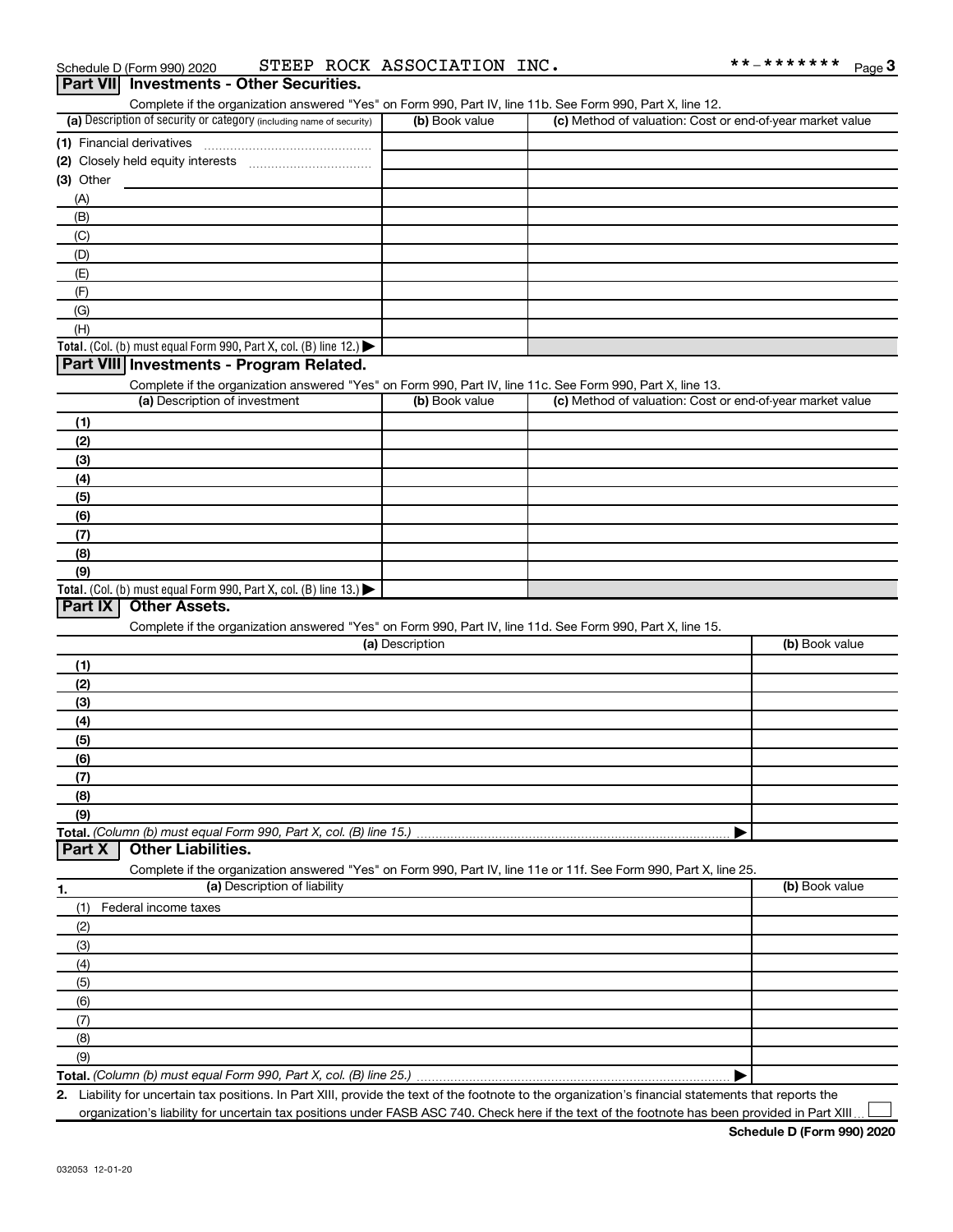|    | STEEP ROCK ASSOCIATION INC.<br>Schedule D (Form 990) 2020                                                                                                                                                                           |                |              |                | **_*******    Page 4       |
|----|-------------------------------------------------------------------------------------------------------------------------------------------------------------------------------------------------------------------------------------|----------------|--------------|----------------|----------------------------|
|    | Reconciliation of Revenue per Audited Financial Statements With Revenue per Return.<br><b>Part XI</b>                                                                                                                               |                |              |                |                            |
|    | Complete if the organization answered "Yes" on Form 990, Part IV, line 12a.                                                                                                                                                         |                |              |                |                            |
| 1  | Total revenue, gains, and other support per audited financial statements [11] [11] Total revenue, gains, and other support per audited financial statements                                                                         |                |              | $\blacksquare$ | 2,741,541.                 |
| 2  | Amounts included on line 1 but not on Form 990, Part VIII, line 12:                                                                                                                                                                 |                |              |                |                            |
| a  |                                                                                                                                                                                                                                     | 2a             | $-499, 416.$ |                |                            |
| b  |                                                                                                                                                                                                                                     | 2 <sub>b</sub> | 67,000.      |                |                            |
| c  |                                                                                                                                                                                                                                     | 2c             |              |                |                            |
| d  |                                                                                                                                                                                                                                     | 2d             |              |                |                            |
| e  | Add lines 2a through 2d <b>continuum continuum contract and continuum contract a</b> through 2d continuum contract and continuum contract a term of the state of the state of the state of the state of the state of the state of t |                |              | 2e             | $-432, 416.$               |
| З  |                                                                                                                                                                                                                                     |                |              | 3              | 3, 173, 957.               |
|    | Amounts included on Form 990, Part VIII, line 12, but not on line 1:                                                                                                                                                                |                |              |                |                            |
| a  | Investment expenses not included on Form 990, Part VIII, line 7b [100] [100] [100] [100] [100] [100] [100] [10                                                                                                                      | 4a             | 27,944.      |                |                            |
| b  |                                                                                                                                                                                                                                     | 4b             |              |                |                            |
| C. | Add lines 4a and 4b                                                                                                                                                                                                                 |                |              | 4c             | $\frac{27,944}{3,201,901}$ |
| 5  |                                                                                                                                                                                                                                     |                |              | 5              |                            |
|    | Part XII   Reconciliation of Expenses per Audited Financial Statements With Expenses per Return.                                                                                                                                    |                |              |                |                            |
|    | Complete if the organization answered "Yes" on Form 990, Part IV, line 12a.                                                                                                                                                         |                |              |                |                            |
| 1  |                                                                                                                                                                                                                                     |                |              |                | 852, 211.                  |
| 2  | Amounts included on line 1 but not on Form 990, Part IX, line 25:                                                                                                                                                                   |                |              |                |                            |
| a  |                                                                                                                                                                                                                                     | 2a             | 2,000.       |                |                            |
| b  |                                                                                                                                                                                                                                     | 2 <sub>b</sub> |              |                |                            |
| c  |                                                                                                                                                                                                                                     | 2c             |              |                |                            |
|    |                                                                                                                                                                                                                                     | 2d             |              |                |                            |
|    | e Add lines 2a through 2d <b>contract and a contract and a contract a</b> contract a contract and a contract a contract a contract a contract a contract a contract a contract a contract a contract a contract a contract a contra |                |              | 2e             | 2,000.                     |
| 3  |                                                                                                                                                                                                                                     |                |              | 3              | 850, 211.                  |
| 4  | Amounts included on Form 990, Part IX, line 25, but not on line 1:                                                                                                                                                                  |                |              |                |                            |
| a  |                                                                                                                                                                                                                                     | 4a             | 27,944.      |                |                            |
| b  |                                                                                                                                                                                                                                     | 4h.            |              |                |                            |
|    | Add lines 4a and 4b                                                                                                                                                                                                                 |                |              | 4c             | 27,944.                    |
|    |                                                                                                                                                                                                                                     |                |              | 5              | 878, 155.                  |
|    | Part XIII Supplemental Information.                                                                                                                                                                                                 |                |              |                |                            |

Provide the descriptions required for Part II, lines 3, 5, and 9; Part III, lines 1a and 4; Part IV, lines 1b and 2b; Part V, line 4; Part X, line 2; Part XI, lines 2d and 4b; and Part XII, lines 2d and 4b. Also complete this part to provide any additional information.

## PART II LINE 9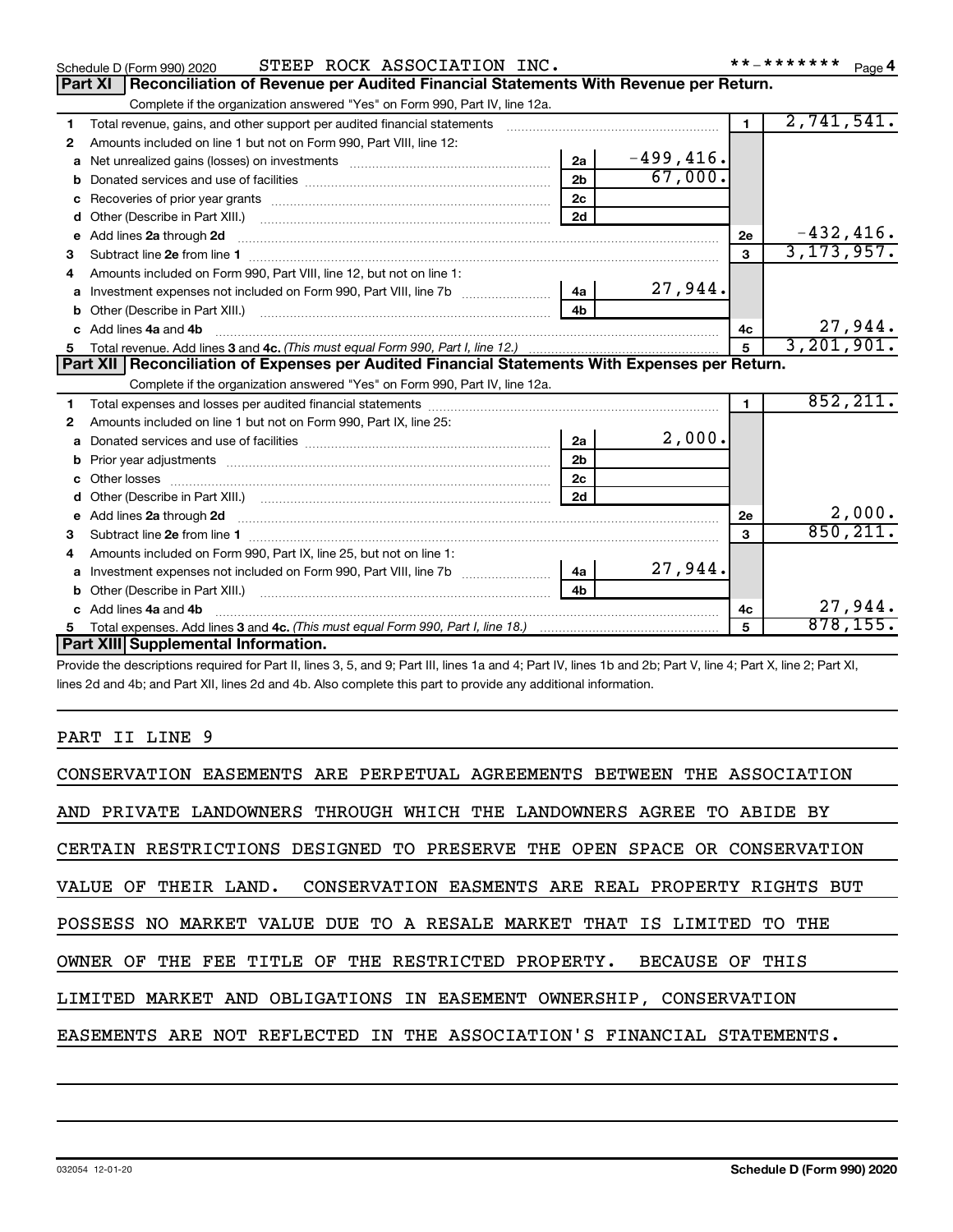$\overline{\phantom{0}}$ 

 $\overline{a}$ 

 $\overline{\phantom{0}}$ 

 $\overline{\phantom{a}}$ 

 $\overline{\phantom{0}}$ 

 $\overline{\phantom{0}}$ 

 $\overline{a}$ 

 $\overline{\phantom{0}}$ 

 $\overline{\phantom{a}}$ 

|                                                                                         |                             | **_******** Page 5 |  |
|-----------------------------------------------------------------------------------------|-----------------------------|--------------------|--|
| Schedule D (Form 990) 2020 STEEP ROCK<br>Part XIII Supplemental Information (continued) | STEEP ROCK ASSOCIATION INC. |                    |  |
|                                                                                         |                             |                    |  |
|                                                                                         |                             |                    |  |
|                                                                                         |                             |                    |  |
|                                                                                         |                             |                    |  |
|                                                                                         |                             |                    |  |
|                                                                                         |                             |                    |  |
|                                                                                         |                             |                    |  |
|                                                                                         |                             |                    |  |
|                                                                                         |                             |                    |  |
|                                                                                         |                             |                    |  |
|                                                                                         |                             |                    |  |
|                                                                                         |                             |                    |  |
|                                                                                         |                             |                    |  |
|                                                                                         |                             |                    |  |
|                                                                                         |                             |                    |  |
|                                                                                         |                             |                    |  |
|                                                                                         |                             |                    |  |
|                                                                                         |                             |                    |  |
|                                                                                         |                             |                    |  |
|                                                                                         |                             |                    |  |
|                                                                                         |                             |                    |  |
|                                                                                         |                             |                    |  |
|                                                                                         |                             |                    |  |
|                                                                                         |                             |                    |  |
|                                                                                         |                             |                    |  |
|                                                                                         |                             |                    |  |
|                                                                                         |                             |                    |  |
|                                                                                         |                             |                    |  |
|                                                                                         |                             |                    |  |
|                                                                                         |                             |                    |  |
|                                                                                         |                             |                    |  |
|                                                                                         |                             |                    |  |
|                                                                                         |                             |                    |  |
|                                                                                         |                             |                    |  |
|                                                                                         |                             |                    |  |
|                                                                                         |                             |                    |  |
|                                                                                         |                             |                    |  |
|                                                                                         |                             |                    |  |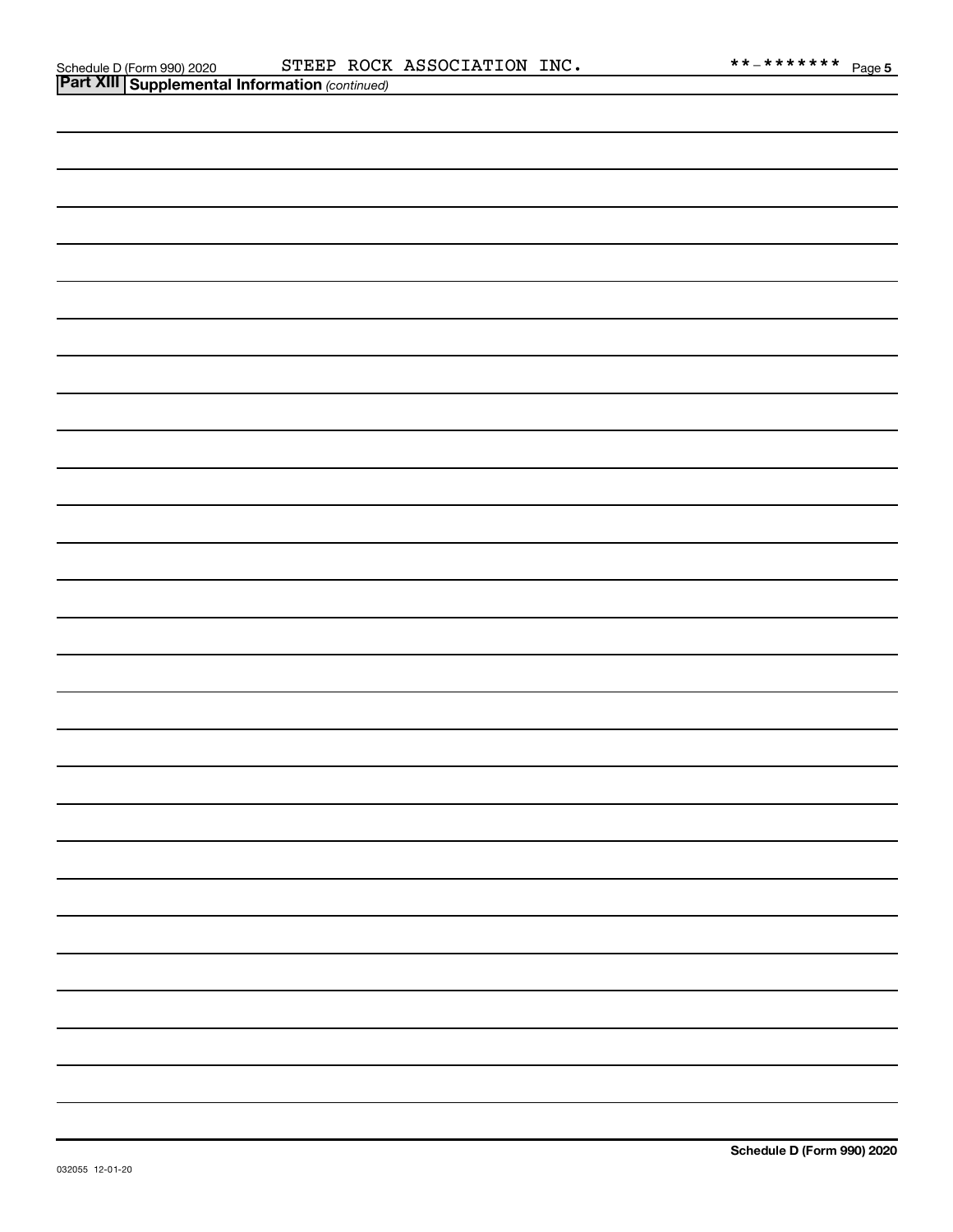## **SCHEDULE M (Form 990)**

## **Noncash Contributions**

OMB No. 1545-0047

**Employer identification number**

Department of the Treasury Internal Revenue Service

◆ Complete if the organizations answered "Yes" on Form 990, Part IV, lines 29 or 30.<br>● Complete if the organizations answered "Yes" on Form 990, Part IV, lines 29 or 30. **Attach to Form 990.**  $\blacktriangleright$ 

**Open to Public Inspection**

|  | Name of the organization |
|--|--------------------------|
|  |                          |
|  |                          |

 **Go to www.irs.gov/Form990 for instructions and the latest information.** J

## STEEP ROCK ASSOCIATION INC. \*\*-\*\*\*\*\*\*\*

| <b>Part I</b> | <b>Types of Property</b>                                                                                                       |                               |                                      |                                                                                                       |                         |                                                              |     |     |
|---------------|--------------------------------------------------------------------------------------------------------------------------------|-------------------------------|--------------------------------------|-------------------------------------------------------------------------------------------------------|-------------------------|--------------------------------------------------------------|-----|-----|
|               |                                                                                                                                | (a)<br>Check if<br>applicable | (b)<br>Number of<br>contributions or | (c)<br>Noncash contribution<br>amounts reported on<br>litems contributed Form 990, Part VIII, line 1g |                         | (d)<br>Method of determining<br>noncash contribution amounts |     |     |
| 1             |                                                                                                                                |                               |                                      |                                                                                                       |                         |                                                              |     |     |
| 2             | Art - Historical treasures                                                                                                     |                               |                                      |                                                                                                       |                         |                                                              |     |     |
| 3             | Art - Fractional interests                                                                                                     |                               |                                      |                                                                                                       |                         |                                                              |     |     |
| 4             | Books and publications                                                                                                         |                               |                                      |                                                                                                       |                         |                                                              |     |     |
| 5             | Clothing and household goods                                                                                                   |                               |                                      |                                                                                                       |                         |                                                              |     |     |
| 6             |                                                                                                                                |                               |                                      |                                                                                                       |                         |                                                              |     |     |
| 7             |                                                                                                                                |                               |                                      |                                                                                                       |                         |                                                              |     |     |
| 8             |                                                                                                                                |                               |                                      |                                                                                                       |                         |                                                              |     |     |
| 9             | Securities - Publicly traded                                                                                                   |                               |                                      |                                                                                                       |                         |                                                              |     |     |
| 10            | Securities - Closely held stock                                                                                                |                               |                                      |                                                                                                       |                         |                                                              |     |     |
| 11            | Securities - Partnership, LLC, or                                                                                              |                               |                                      |                                                                                                       |                         |                                                              |     |     |
|               | trust interests                                                                                                                |                               |                                      |                                                                                                       |                         |                                                              |     |     |
| 12            | Securities - Miscellaneous                                                                                                     |                               |                                      |                                                                                                       |                         |                                                              |     |     |
| 13            | Qualified conservation contribution -                                                                                          |                               |                                      |                                                                                                       |                         |                                                              |     |     |
|               |                                                                                                                                |                               |                                      |                                                                                                       |                         |                                                              |     |     |
| 14            | Qualified conservation contribution - Other                                                                                    |                               |                                      |                                                                                                       |                         |                                                              |     |     |
| 15            |                                                                                                                                |                               |                                      |                                                                                                       |                         |                                                              |     |     |
| 16            | Real estate - Commercial                                                                                                       |                               |                                      |                                                                                                       |                         |                                                              |     |     |
| 17            |                                                                                                                                |                               |                                      |                                                                                                       |                         |                                                              |     |     |
| 18            |                                                                                                                                |                               |                                      |                                                                                                       |                         |                                                              |     |     |
| 19            |                                                                                                                                |                               |                                      |                                                                                                       |                         |                                                              |     |     |
| 20            | Drugs and medical supplies                                                                                                     |                               |                                      |                                                                                                       |                         |                                                              |     |     |
| 21            |                                                                                                                                |                               |                                      |                                                                                                       |                         |                                                              |     |     |
| 22            |                                                                                                                                |                               |                                      |                                                                                                       |                         |                                                              |     |     |
| 23            |                                                                                                                                |                               |                                      |                                                                                                       |                         |                                                              |     |     |
| 24            |                                                                                                                                |                               |                                      |                                                                                                       |                         |                                                              |     |     |
| 25            | $($ AUCTION ITEMS $)$<br>Other<br>▸                                                                                            | х                             | 31                                   |                                                                                                       | 39,405. MARKET VALUE OF |                                                              |     | THE |
| 26            | Other<br>▸<br>$\overline{\phantom{a}}$                                                                                         |                               |                                      |                                                                                                       |                         |                                                              |     |     |
| 27            | Other<br>▸                                                                                                                     |                               |                                      |                                                                                                       |                         |                                                              |     |     |
| 28            | Other                                                                                                                          |                               |                                      |                                                                                                       |                         |                                                              |     |     |
| 29            | Number of Forms 8283 received by the organization during the tax year for contributions                                        |                               |                                      |                                                                                                       |                         |                                                              |     |     |
|               | for which the organization completed Form 8283, Part V, Donee Acknowledgement                                                  |                               |                                      | 29                                                                                                    |                         |                                                              |     |     |
|               |                                                                                                                                |                               |                                      |                                                                                                       |                         |                                                              | Yes | No  |
|               | 30a During the year, did the organization receive by contribution any property reported in Part I, lines 1 through 28, that it |                               |                                      |                                                                                                       |                         |                                                              |     |     |
|               | must hold for at least three years from the date of the initial contribution, and which isn't required to be used for          |                               |                                      |                                                                                                       |                         |                                                              |     |     |
|               |                                                                                                                                |                               |                                      |                                                                                                       |                         | 30a                                                          |     | х   |
|               | <b>b</b> If "Yes," describe the arrangement in Part II.                                                                        |                               |                                      |                                                                                                       |                         |                                                              |     |     |
| 31            | Does the organization have a gift acceptance policy that requires the review of any nonstandard contributions?                 |                               |                                      |                                                                                                       |                         | 31                                                           |     | х   |
|               | 32a Does the organization hire or use third parties or related organizations to solicit, process, or sell noncash              |                               |                                      |                                                                                                       |                         |                                                              |     |     |
|               | contributions?                                                                                                                 |                               |                                      |                                                                                                       |                         | 32a                                                          |     | х   |
|               | <b>b</b> If "Yes," describe in Part II.                                                                                        |                               |                                      |                                                                                                       |                         |                                                              |     |     |
| 33            | If the organization didn't report an amount in column (c) for a type of property for which column (a) is checked,              |                               |                                      |                                                                                                       |                         |                                                              |     |     |
|               | describe in Part II.                                                                                                           |                               |                                      |                                                                                                       |                         |                                                              |     |     |
| LHA           | For Paperwork Reduction Act Notice, see the Instructions for Form 990.                                                         |                               |                                      |                                                                                                       |                         | Schedule M (Form 990) 2020                                   |     |     |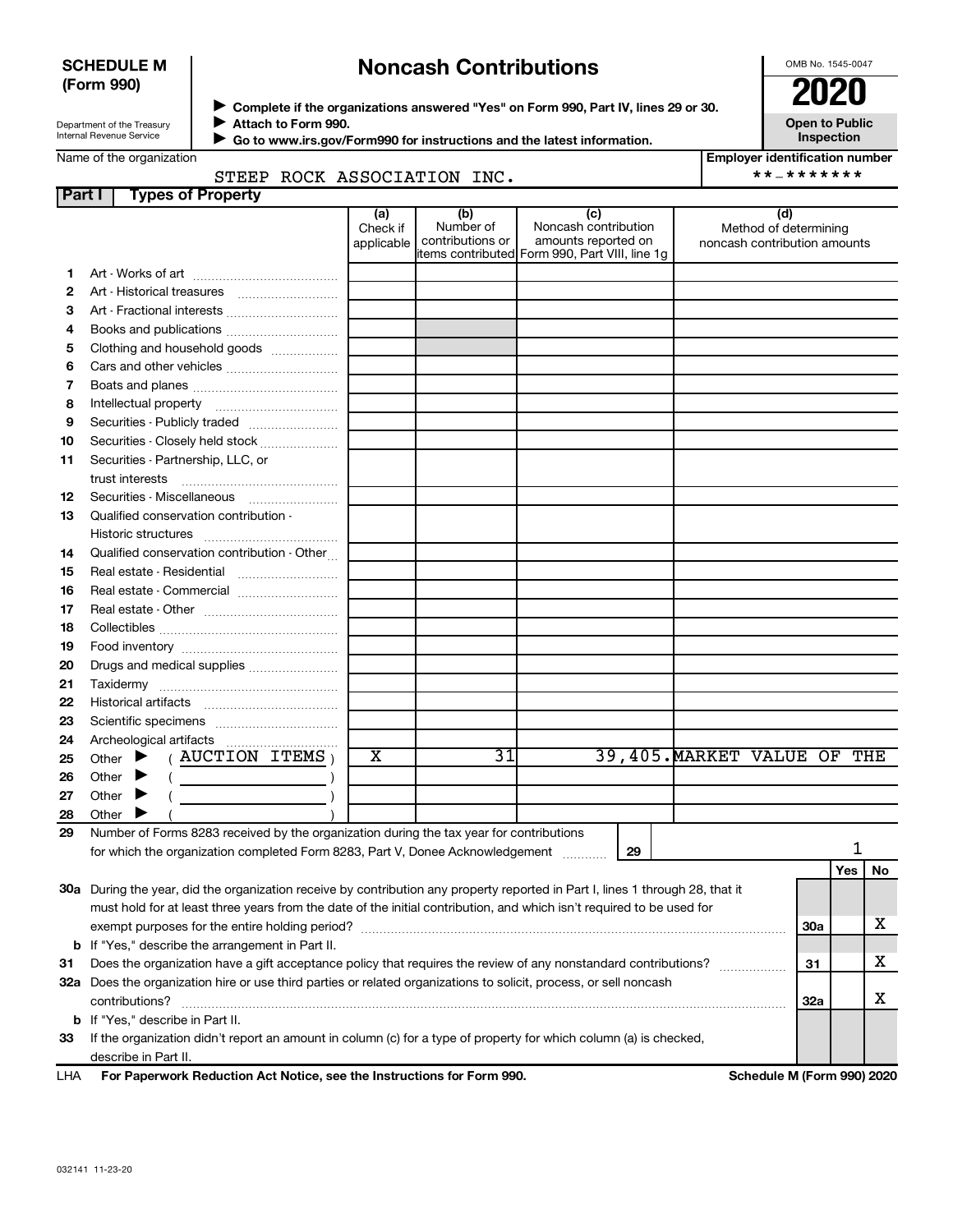Provide the information required by Part I, lines 30b, 32b, and 33, and whether the organization is reporting in Part I, column (b), the number of contributions, the number of items received, or a combination of both. Also complete this part for any additional information. **Part II Supplemental Information.**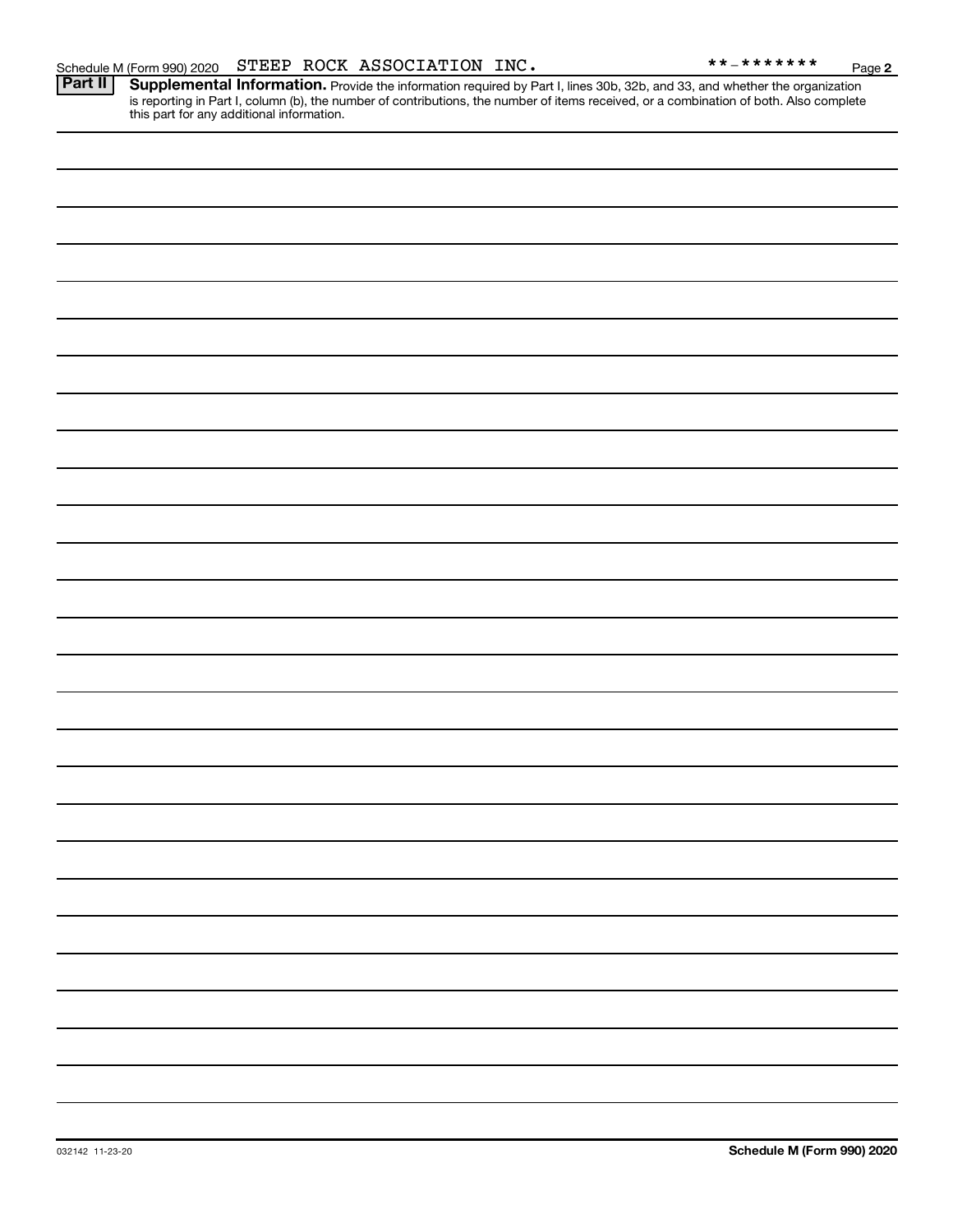Department of the Treasury **(Form 990 or 990-EZ)**

Name of the organization

Internal Revenue Service

**SCHEDULE O Supplemental Information to Form 990 or 990-EZ 2020**<br>(Form 990 or 990-EZ) Complete to provide information for responses to specific questions on

**Complete to provide information for responses to specific questions on Form 990 or 990-EZ or to provide any additional information. | Attach to Form 990 or 990-EZ.**

**| Go to www.irs.gov/Form990 for the latest information.**

OMB No. 1545-0047 **Open to Public Inspection**

STEEP ROCK ASSOCIATION INC.

**Employer identification number**<br> $\star \star = \star \star \star \star \star \star \star$ 

FORM 990, PART I, LINE 1, DESCRIPTION OF ORGANIZATION MISSION:

AROUND WASHINGTON, CT, AND TO ENHANCE THE COMMUNITY'S CONNECTION TO

NATURE THROUGH OUTREACH, EDUCATION, AND PASSIVE RECREATION.

FORM 990, PART III, LINE 1, DESCRIPTION OF ORGANIZATION MISSION:

EDUCATION, AND PASSIVE RECREATION.

FORM 990, PART VI, SECTION B, LINE 11B:

THE ASSOCIATION'S PROCESS FOR FILING FORM 990 IS TO HAVE THE EXECUTIVE

DIRECTOR AND AUDIT COMMITTEE REVIEW A DRAFT FORM 990.

FORM 990, PART VI, SECTION B, LINE 12C:

STEEP ROCK ASSOCIATION REQUIRES AN ANNUAL REVIEW AND DISCLOSURE OF

CONFLICTS OF INTEREST BY AND BETWEEN MEMBERS OF THE BOARD OF TRUSTEES AND EMPLOYEES.

THE BOARD OF TRUSTEES REQUIRES ALL BOARD MEMBERS TO SUBMIT A CONFLICT OF INTEREST FORM EACH YEAR WHICH IS REVIEWED BY THE EXECUTIVE COMMITTEE. A NUMBER OF TRUSTEES ARE ENGAGED IN PROFESSIONAL RELATIONSHIPS AS ATTORNEYS, REAL ESTATE AND INSURANCE BROKERS AND CONTRACTORS WITH CLIENTS WHO INCLUDE OTHER TRUSTEES AT NORMAL COMMERCIAL RATES AND TERMS. NO TRUSTEES OR RELATED PARTIES THERETO PERFORMED PAID PROFESSIONAL SERVICES FOR THE ASSOCIATION IN THE CURRENT FISCAL YEAR, OR SUCH WORK WAS PROVIDED WITH FULL DISCLOSURE TO THE BOARD AND AT NORMAL COMMERCIAL RATES AND TERMS.

FORM 990, PART VI, SECTION C, LINE 18: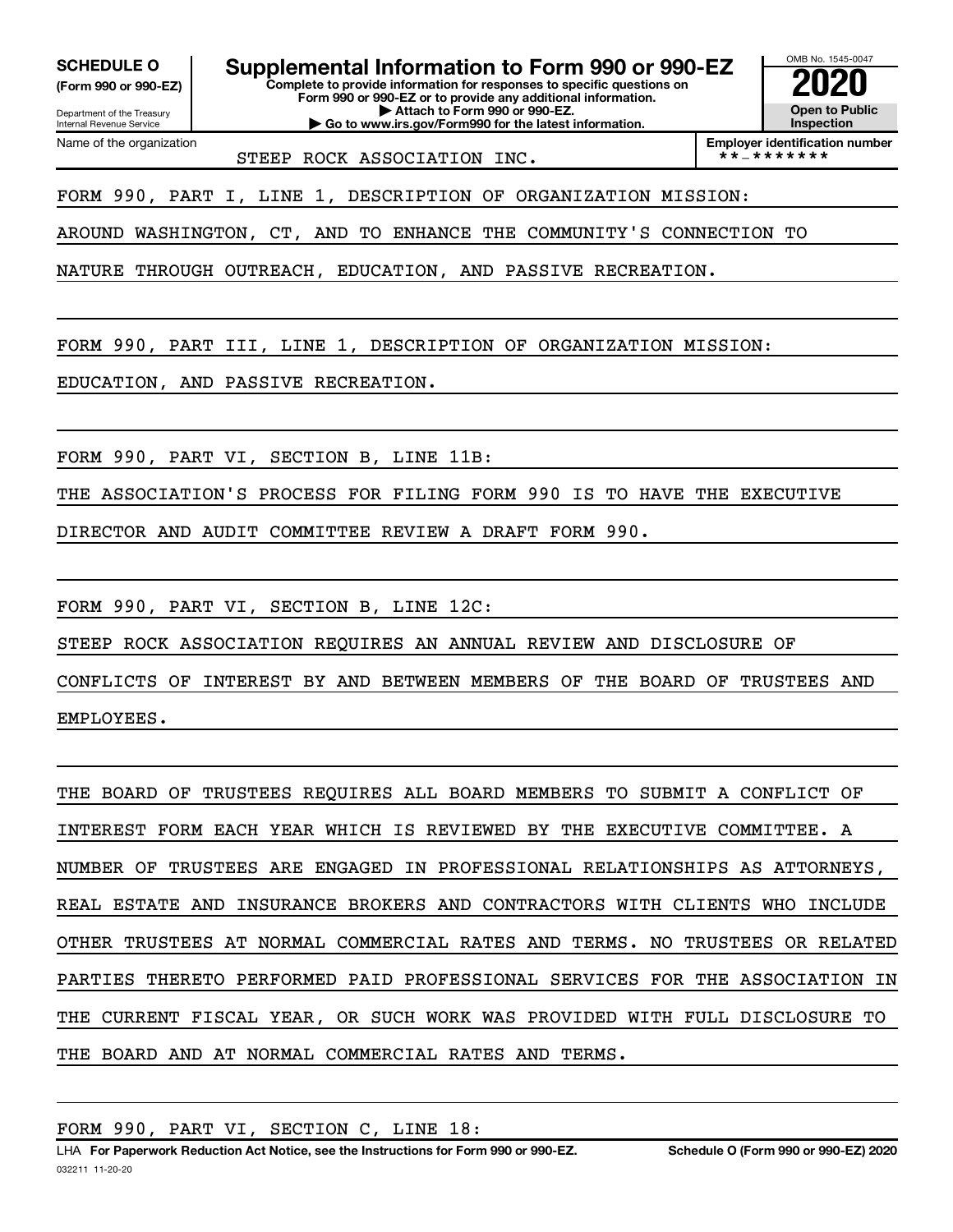Schedule O (Form 990 or 990-EZ) 2020 Name of the organization

STEEP ROCK ASSOCIATION INC.

STEEP ROCK'S FORM 990 IS AVAILABLE ON THE ASSOCATION'S WEBSITE, AT

GUIDESTAR.ORG AND AT THE STEEP ROCK OFFICE UPON REQUEST.

FORM 990, PART VI, SECTION C, LINE 19:

STEEP ROCK ASSOCIATION MAKES ITS GOVERNING DOCUMENTS AVAILABLE BY PROVIDING

COPIES ON REQUEST AND INSPECTION AT ITS PRIMARY OFFICE.

FORM 990, PART IX, LINE 11G, OTHER FEES:

FEES FOR SERVICES:

PROGRAM SERVICE EXPENSES 87,332.

MANAGEMENT AND GENERAL EXPENSES 1,798.

FUNDRAISING EXPENSES  $\qquad \qquad \qquad \qquad 0$ .

TOTAL EXPENSES 89,130.

TOTAL OTHER FEES ON FORM 990, PART IX, LINE 11G, COL A 89,130.

**2**

**Employer identification number**<br> $\begin{array}{l}\n\star \star = \star \star \star \star \star \star \star \star \end{array}$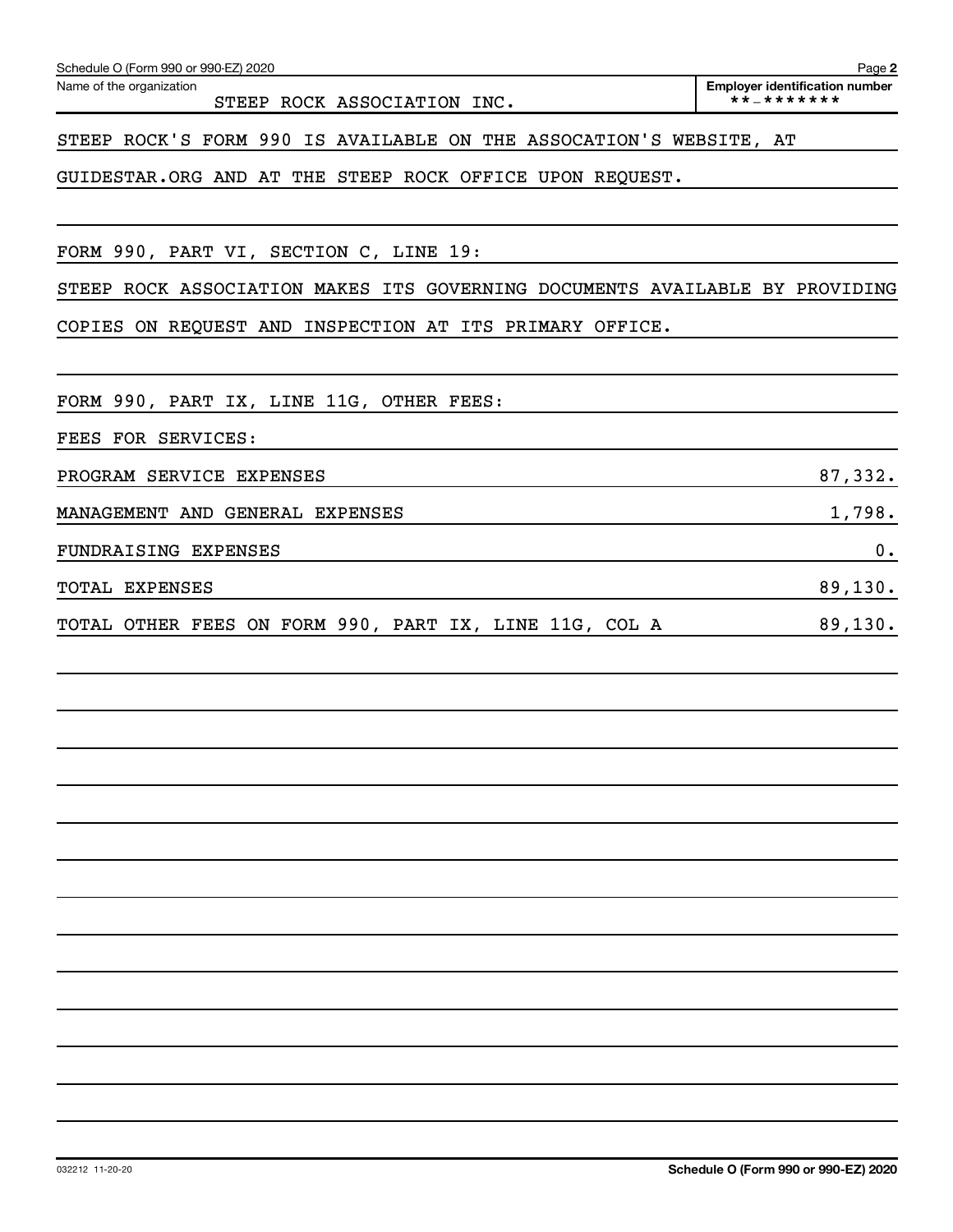FORM 990 PAGE 10 990

| Asset<br>No. | Description                                        | Date<br>Acquired | Method | Life       | $\begin{smallmatrix} 0 \\ 0 \\ 7 \end{smallmatrix}$ | Line<br>No. | Unadjusted<br>Cost Or Basis | Bus<br>$\frac{0}{0}$<br>Excl | Section 179<br>Expense | Reduction In<br><b>Basis</b> | <b>Basis For</b><br>Depreciation | Beginning<br>Accumulated<br>Depreciation | Current<br>Sec 179<br>Expense | <b>Current Year</b><br>Deduction | Ending<br>Accumulated<br>Depreciation |
|--------------|----------------------------------------------------|------------------|--------|------------|-----------------------------------------------------|-------------|-----------------------------|------------------------------|------------------------|------------------------------|----------------------------------|------------------------------------------|-------------------------------|----------------------------------|---------------------------------------|
|              | <b>BUILDINGS</b>                                   |                  |        |            |                                                     |             |                             |                              |                        |                              |                                  |                                          |                               |                                  |                                       |
|              | 2 CAMP HOUSE                                       | 01/01/92 SL      |        | 30.00      |                                                     | 16          | 64,326.                     |                              |                        |                              | 64,326                           | 60,874.                                  |                               | 2,144.                           | 63,018.                               |
|              | BUILDING, 116 CHRISTIAN<br>41 STREET               | 03/02/20 SL      |        | 39.00 MM16 |                                                     |             | 335,661.                    |                              |                        |                              | 335,661                          | 5,021.                                   |                               | 8,607                            | 13,628.                               |
|              | 43 BUILDING, HILLSIDE PROPERTY                     | 09/21/21 SL      |        | 39.00      |                                                     | 16          | 94, 271.                    |                              |                        |                              | 94, 271.                         |                                          |                               | $\mathbf{0}$                     |                                       |
|              | BUILDING IMPROVEMENTS - 116<br>44 CHRISTIAN STREET | 09/01/21 SL      |        | 38.00      |                                                     | 16          | 421,070.                    |                              |                        |                              | 421,070                          |                                          |                               | 923.                             | 923.                                  |
|              | * 990 PAGE 10 TOTAL<br>BUILDINGS                   |                  |        |            |                                                     |             | 915, 328.                   |                              |                        |                              | 915, 328.                        | 65,895.                                  |                               | 11,674.                          | 77,569.                               |
|              | FURNITURE & FIXTURES                               |                  |        |            |                                                     |             |                             |                              |                        |                              |                                  |                                          |                               |                                  |                                       |
|              | 27 CHAIRS (8) BOARDROOM                            | $01/21/15$ SL    |        | 7.00       |                                                     | 16          | 1,040.                      |                              |                        |                              | 1,040                            | 844.                                     |                               | 149.                             | 993.                                  |
|              | * 990 PAGE 10 TOTAL<br>FURNITURE & FIXTURES        |                  |        |            |                                                     |             | 1,040.                      |                              |                        |                              | 1,040                            | 844.                                     |                               | 149                              | 993.                                  |
|              | MACHINERY & EQUIPMENT                              |                  |        |            |                                                     |             |                             |                              |                        |                              |                                  |                                          |                               |                                  |                                       |
|              | 3 EQUIPMENT                                        | 01/01/95 SL      |        | 7.00       |                                                     | 16          | 5,976.                      |                              |                        |                              | 5,976.                           | 5,976.                                   |                               | $\mathsf{0}\,.$                  | 5,976.                                |
|              | 4 BUSH HOG ROTARY CUTTER                           | 08/31/04 SL      |        | 10.00      |                                                     | 16          | 2,650.                      |                              |                        |                              | 2,650                            | 2,650.                                   |                               | $\mathbf 0$ .                    | 2,650.                                |
|              | 5 BRUSH MOWER                                      | 11/26/04 SL      |        | 10.00      |                                                     | 16          | 668.                        |                              |                        |                              | 668                              | 668.                                     |                               | $\mathbf{0}$ .                   | 668.                                  |
|              | 6 TRACTOR                                          | $01/27/06$ SL    |        | 10.00      |                                                     | 16          | 24,882.                     |                              |                        |                              | 24,882.                          | 24,882.                                  |                               | $\mathsf{0}$ .                   | 24,882.                               |
|              | 7 TRAILER                                          | $02/24/06$ SL    |        | 10.00      |                                                     | 16          | 4,495.                      |                              |                        |                              | 4,495                            | 4,495.                                   |                               | $\mathbf{0}$ .                   | 4,495.                                |
|              | 8 BACKHOE                                          | 03/26/07 SL      |        | 10.00      |                                                     | 16          | 8,600.                      |                              |                        |                              | 8,600                            | 8,600.                                   |                               | $\mathsf{0}$ .                   | 8,600.                                |
|              | 9 TRACTOR SICKLE BAR                               | 04/30/07 SL      |        | 10.00      |                                                     | 16          | 3,312.                      |                              |                        |                              | 3,312.                           | 3,312.                                   |                               | $\mathbf{0}$ .                   | 3,312.                                |
|              | 14 POWER EQUIPMENT                                 | 12/06/12 SL      |        | 5.00       |                                                     | 16          | 770.                        |                              |                        |                              | 770.                             | 770.                                     |                               | 0.                               | $770.$                                |

028111 04-01-20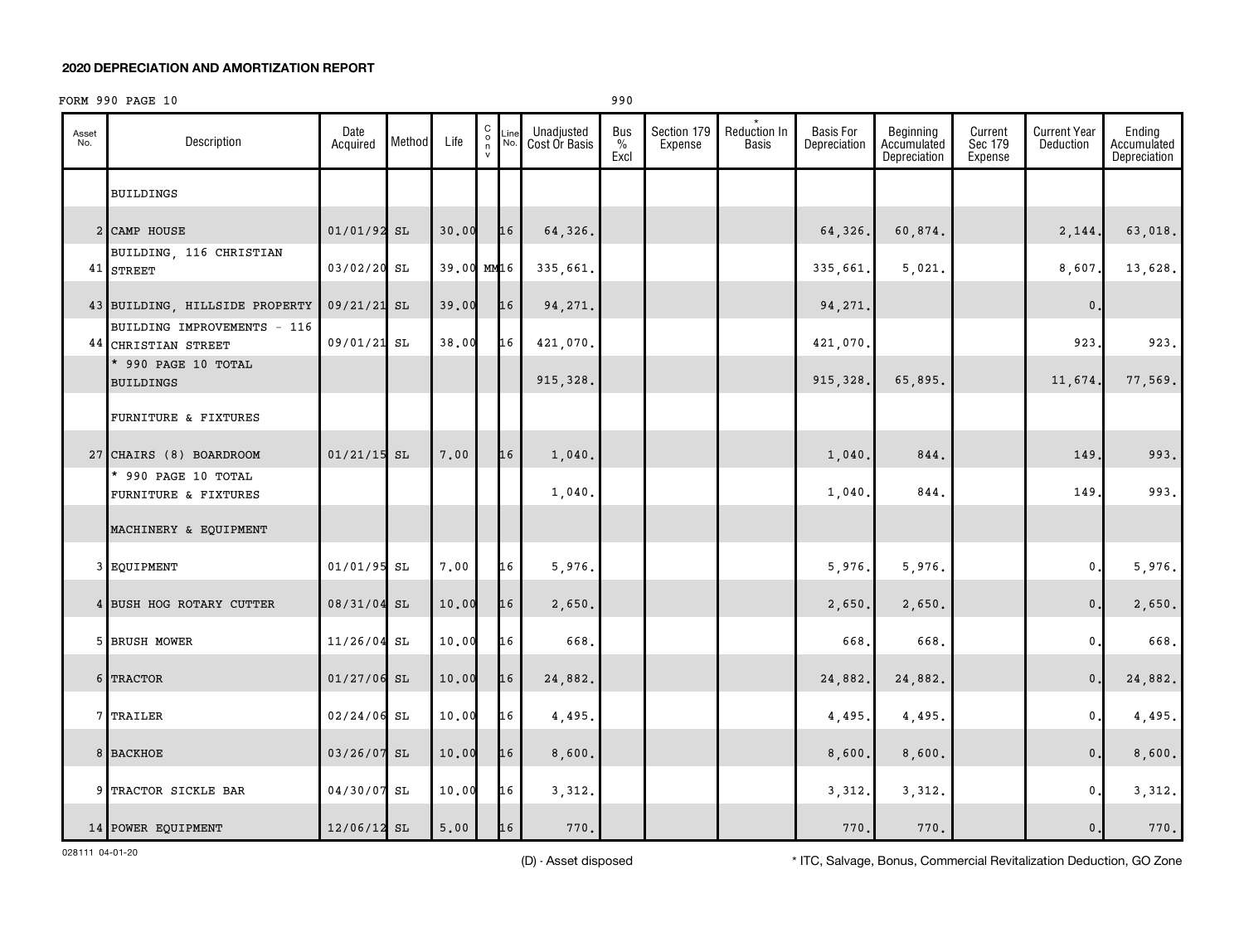## FORM 990 PAGE 10 990

| Asset<br>No. | Description                                                  | Date<br>Acquired | Method | Life                   | 0000 | Line<br>No. | Unadjusted<br>Cost Or Basis | Bus<br>$\%$<br>Excl | Section 179<br>Expense | Reduction In<br><b>Basis</b> | <b>Basis For</b><br>Depreciation | Beginning<br>Accumulated<br>Depreciation | Current<br>Sec 179<br>Expense | <b>Current Year</b><br>Deduction | Ending<br>Accumulated<br>Depreciation |
|--------------|--------------------------------------------------------------|------------------|--------|------------------------|------|-------------|-----------------------------|---------------------|------------------------|------------------------------|----------------------------------|------------------------------------------|-------------------------------|----------------------------------|---------------------------------------|
|              | 15 PORTABLE WINCH                                            | $03/12/13$ SL    |        | 5.00                   |      | 16          | 1,462.                      |                     |                        |                              | 1,462.                           | 1,462.                                   |                               | $\mathbf{0}$ .                   | 1,462.                                |
|              | 16 COMPUTER                                                  | 12/07/12 SL      |        | 5.00                   |      | 16          | 2,905.                      |                     |                        |                              | 2,905.                           | 2,905.                                   |                               | $\mathsf{0}\,.$                  | 2,905.                                |
|              | DELL OPTIPLEX 3010 DT PC<br>$19$ (SERVER)                    | $11/25/13$ SL    |        | ${\bf 5}$ , ${\bf 00}$ |      | 16          | 775.                        |                     |                        |                              | 775                              | 775.                                     |                               | $\mathbf{0}$ .                   | 775.                                  |
|              | 20 DELL LATITUDE E6530 (LAPTOP) 11/25/13 SL                  |                  |        | 5,00                   |      | 16          | 1,150.                      |                     |                        |                              | 1,150                            | 1,150.                                   |                               | $0$ .                            | 1,150.                                |
|              | HUSQVARNA 345FR BRUSH CUTTER<br>21 576XP                     | 09/29/14 SL      |        | 5.00                   |      | 16          | 1,800.                      |                     |                        |                              | 1,800                            | 1,800.                                   |                               | $\mathbf{0}$ .                   | 1,800.                                |
|              | COMBINATION, KING KUTTER<br>28 ANGLE FRAME DISC HARROW       | $10/03/14$ SL    |        | 7.00                   |      | 16          | 1,141.                      |                     |                        |                              | 1,141.                           | 978.                                     |                               | 163.                             | 1,141.                                |
|              | ANABAT EXPRESS WITH INBUILT<br>30 GPS, DETACHABLE MICROPHONE | $01/08/16$ SL    |        | 7.00                   |      | 16          | 1,060.                      |                     |                        |                              | 1,060                            | 718.                                     |                               | 151,                             | 869.                                  |
|              | 39 MOWER, SFZ52-24KT                                         | $05/02/19$ SL    |        | 7.00                   |      | 16          | 5,499.                      |                     |                        |                              | 5,499.                           | 1,113.                                   |                               | 786.                             | 1,899.                                |
|              | 45 IT EQUIPMENT                                              | 06/30/21         | SL     | 5.00                   |      | 16          | 13,420.                     |                     |                        |                              | 13,420                           |                                          |                               | 671                              | 671.                                  |
|              | * 990 PAGE 10 TOTAL<br>MACHINERY & EQUIPMENT                 |                  |        |                        |      |             | 80,565.                     |                     |                        |                              | 80,565                           | 62,254.                                  |                               | 1,771.                           | 64,025.                               |
|              | TRANSPORTATION EQUIPMENT                                     |                  |        |                        |      |             |                             |                     |                        |                              |                                  |                                          |                               |                                  |                                       |
|              | 26 2015 FORD F550 TRUCK                                      | $03/13/15$ SL    |        | 10.00                  |      | 16          | 54,437.                     |                     |                        |                              | 54,437.                          | 30,395.                                  |                               | 5,444.                           | 35,839.                               |
|              | 46 2020 CHEVY COLORADO                                       | 03/09/21 SL      |        | 5.00                   |      | 16          | 31,000.                     |                     |                        |                              | 31,000.                          |                                          |                               | 3,617.                           | 3,617.                                |
|              | * 990 PAGE 10 TOTAL<br>TRANSPORTATION EQUIPMENT              |                  |        |                        |      |             | 85,437.                     |                     |                        |                              | 85,437.                          | 30,395.                                  |                               | 9,061.                           | 39,456.                               |
|              | LAND                                                         |                  |        |                        |      |             |                             |                     |                        |                              |                                  |                                          |                               |                                  |                                       |
|              | $11$ LAND                                                    | $01/01/08$ L     |        |                        |      |             | 537, 119.                   |                     |                        |                              | 537,119.                         |                                          |                               | $\mathbf{0}$ .                   |                                       |
|              | 12 LAND                                                      | $07/29/10$ L     |        |                        |      |             | 610,000.                    |                     |                        |                              | 610,000                          |                                          |                               | $\mathbf{0}$ .                   |                                       |
|              | 13 LAND                                                      | $01/09/11$ L     |        |                        |      |             | 1,328,772.                  |                     |                        |                              | 1,328,772.                       |                                          |                               | 0.                               |                                       |

028111 04-01-20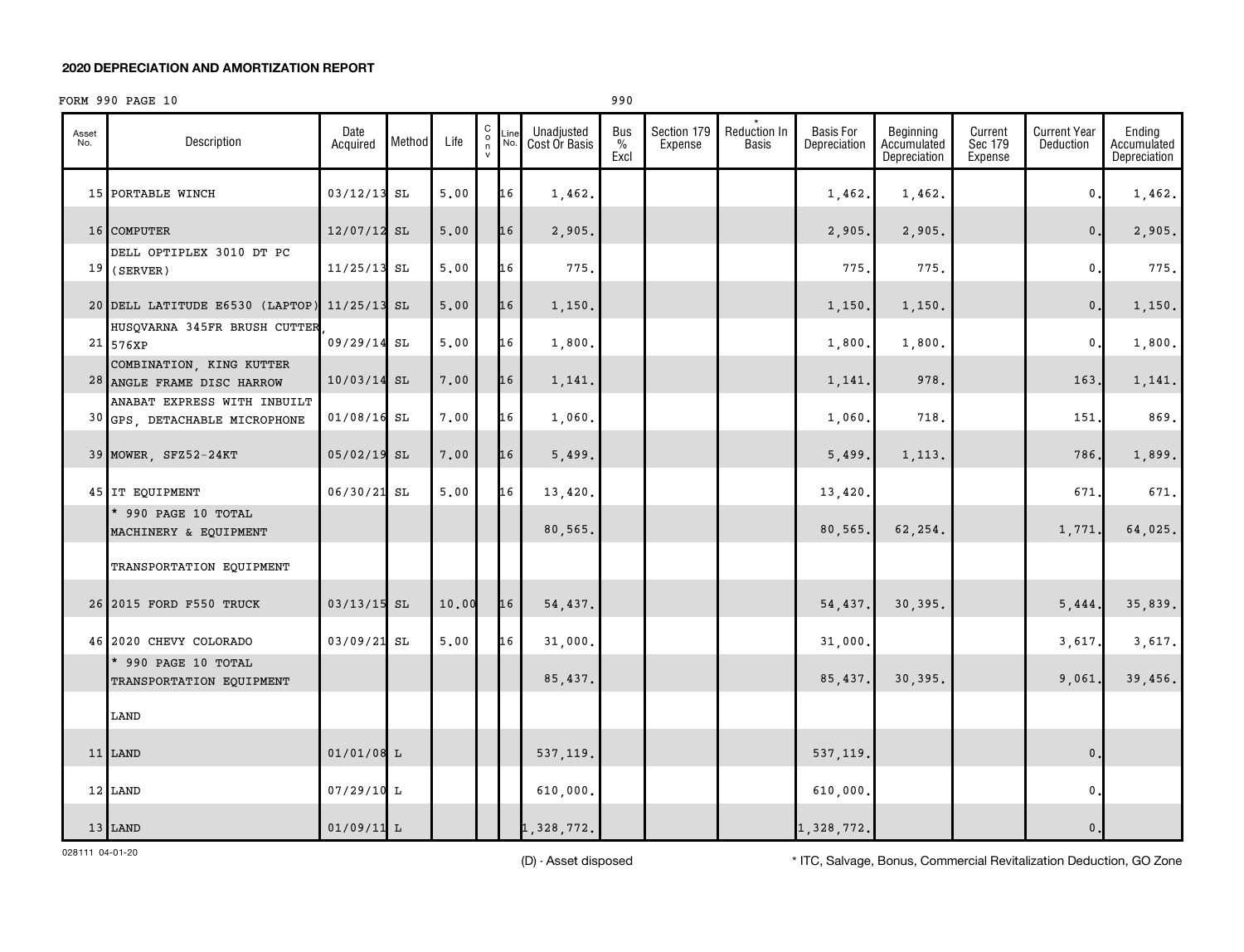## FORM 990 PAGE 10 990

| Asset<br>No. | Description                                  | Date<br>Acquired | Method | Life  | $\begin{smallmatrix} 0 \\ 0 \\ v \end{smallmatrix}$ | Line<br>No. | Unadjusted<br>Cost Or Basis | Bus<br>$\%$<br>Excl | Section 179<br>Expense | Reduction In<br><b>Basis</b> | <b>Basis For</b><br>Depreciation | Beginning<br>Accumulated<br>Depreciation | Current<br>Sec 179<br>Expense | Current Year<br>Deduction | Ending<br>Accumulated<br>Depreciation |
|--------------|----------------------------------------------|------------------|--------|-------|-----------------------------------------------------|-------------|-----------------------------|---------------------|------------------------|------------------------------|----------------------------------|------------------------------------------|-------------------------------|---------------------------|---------------------------------------|
|              | 1 LAND                                       | $01/01/90$ L     |        |       |                                                     |             | 7,974,759.                  |                     |                        |                              | 7,974,759.                       |                                          |                               | 0                         |                                       |
|              | - 6.83 ACRES DONATED BY<br>LAND<br>$22$ SNOW | $12/27/13$ L     |        |       |                                                     |             | 843,500.                    |                     |                        |                              | 843,500.                         |                                          |                               | $\mathfrak o$ .           |                                       |
|              | 33 LAND MEP - DUTTON                         | $06/15/18$ L     |        |       |                                                     |             | 100,000.                    |                     |                        |                              | 100,000                          |                                          |                               | $\mathbf{0}$ .            |                                       |
|              | 34 LAND MEP - DUHAN                          | $09/26/18$ L     |        |       |                                                     |             | 56,708.                     |                     |                        |                              | 56,708                           |                                          |                               | $\mathbf{0}$ .            |                                       |
|              | LAND<br>- SALK A 160 EAST SHORE<br>$36$ RD   | $03/19/19$ L     |        |       |                                                     |             | 136,000.                    |                     |                        |                              | 136,000                          |                                          |                               | $\mathbf{0}$ .            |                                       |
|              | - SALK B 162 EAST SHORE<br>LAND<br>$37$ RD   | $01/18/19$ L     |        |       |                                                     |             | 142,930.                    |                     |                        |                              | 142,930                          |                                          |                               | $\mathbf{0}$ .            |                                       |
|              | 38 LAND<br>- JOHNSON FARM                    | 03/31/19 L       |        |       |                                                     |             | 2,018,394.                  |                     |                        |                              | 2,018,394                        |                                          |                               | $\mathbf{0}$ .            |                                       |
|              | 42 LAND, HILLSIDE PROPERTY                   | $09/21/21$ L     |        |       |                                                     |             | 630,893.                    |                     |                        |                              | 630,893.                         |                                          |                               | $\mathfrak o$ .           |                                       |
|              | * 990 PAGE 10 TOTAL LAND                     |                  |        |       |                                                     |             | 14379075.                   |                     |                        |                              | 14379075                         | $\mathbf 0$ .                            |                               | $\mathfrak o$ .           | $\mathbf 0$ .                         |
|              | * 990 PAGE 10 TOTAL -                        |                  |        |       |                                                     |             | 15461445.                   |                     |                        |                              | 15461445.                        | 159,388.                                 |                               | 22,655.                   | 182,043.                              |
|              | OTHER                                        |                  |        |       |                                                     |             |                             |                     |                        |                              |                                  |                                          |                               |                           |                                       |
|              | 10 REICH BRIDGE                              | 03/27/07 SL      |        | 30.00 |                                                     | 16          | 138,000.                    |                     |                        |                              | 138,000.                         | 64,400.                                  |                               | 4,600.                    | 69,000.                               |
|              | 17 BRONSON PARKING LOT                       | $05/25/13$ SL    |        | 10.00 |                                                     | 16          | 4,147.                      |                     |                        |                              | 4,147.                           | 3,043.                                   |                               | 415.                      | 3,458.                                |
|              | 18 BRONSON BOARDWALK                         | 09/30/14 SL      |        | 10.00 |                                                     | 16          | 5,100.                      |                     |                        |                              | 5,100.                           | 3,060.                                   |                               | 510.                      | 3,570.                                |
|              | 23 HAUSER BRIDGE WALKWAY                     | 11/30/14 SL      |        | 30.00 |                                                     | 16          | 70,951.                     |                     |                        |                              | 70,951                           | 13,796.                                  |                               | 2,365.                    | 16,161.                               |
|              | 24 REICH BRIDGE WALKWAY                      | 06/01/15 SL      |        | 30.00 |                                                     | 16          | 129,507.                    |                     |                        |                              | 129,507.                         | 23,024.                                  |                               | 4,317.                    | 27, 341.                              |
|              | 25 BRONSON BOARDWALK                         | $07/31/15$ SL    |        | 10.00 |                                                     | 16          | 1,943.                      |                     |                        |                              | 1,943.                           | 1,002.                                   |                               | 194.                      | 1,196.                                |
|              | 29 THOREAU BRIDGE WALKWAY                    | 04/30/16 SL      |        | 30.00 |                                                     | 16          | 624,534.                    |                     |                        |                              | 624,534.                         | 91,946.                                  |                               | 20,818.                   | 112,764.                              |

028111 04-01-20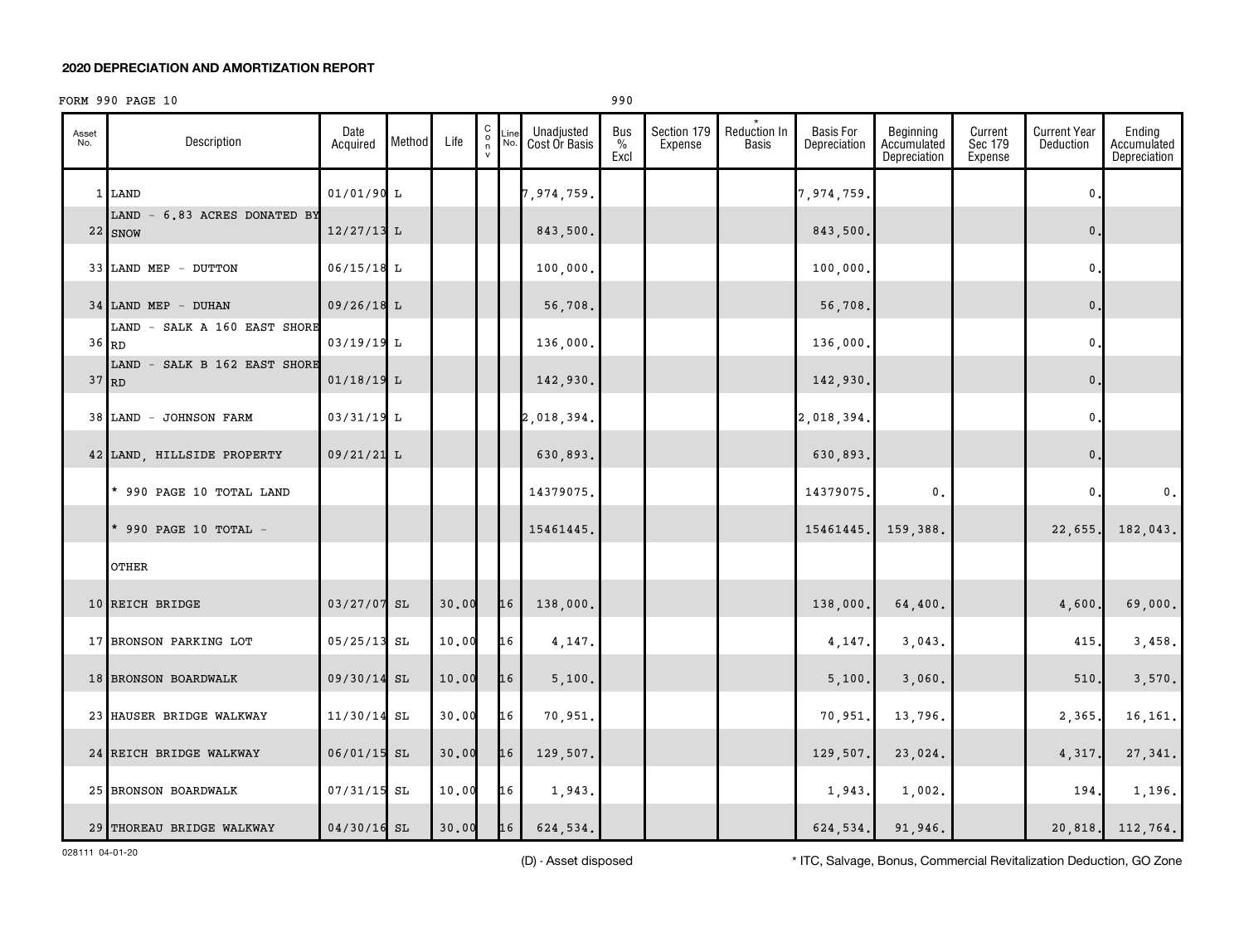## FORM 990 PAGE 10 990

| Asset<br>No. | Description                                         | Date<br>Acquired | Method | Life  | $\begin{smallmatrix} 0 \\ 0 \\ 1 \\ 0 \end{smallmatrix}$ | Line<br>No. | Unadjusted<br>Cost Or Basis | <b>Bus</b><br>$\%$<br>Excl | Section 179<br>Expense | Reduction In<br><b>Basis</b> | <b>Basis For</b><br>Depreciation | Beginning<br>Accumulated<br>Depreciation | Current<br>Sec 179<br>Expense | <b>Current Year</b><br>Deduction | Ending<br>Accumulated<br>Depreciation |
|--------------|-----------------------------------------------------|------------------|--------|-------|----------------------------------------------------------|-------------|-----------------------------|----------------------------|------------------------|------------------------------|----------------------------------|------------------------------------------|-------------------------------|----------------------------------|---------------------------------------|
|              | HIDDEN VALLEY PRESERVE<br>31 PARKING LOT RENOVATION | $05/24/16$ SL    |        | 10.00 |                                                          | 16          | 23,698.                     |                            |                        |                              | 23,698.                          | 10,270.                                  |                               | 2,370.                           | 12,640.                               |
|              | HIDDEN VALLEY PARKING LOT<br>32 RAIN GARDEN         | $06/14/16$ SL    |        | 10.00 |                                                          | 16          | 10,529.                     |                            |                        |                              | 10,529.                          | 4,563.                                   |                               | 1,053.                           | 5,616.                                |
|              | 35 FENCE CEDAR - JUDEA GARDEN                       | $06/11/18$ SL    |        | 15.00 |                                                          | 16          | 5,750.                      |                            |                        |                              | 5,750.                           | 894.                                     |                               | 383.                             | 1,277.                                |
|              | * 990 PAGE 10 TOTAL OTHER                           |                  |        |       |                                                          |             | 1,014,159.                  |                            |                        |                              | 1,014,159.                       | 215,998.                                 |                               | 37,025                           | 253,023.                              |
|              | * 990 PAGE 10 TOTAL -                               |                  |        |       |                                                          |             | 1,014,159.                  |                            |                        |                              | 1,014,159.                       | 215,998.                                 |                               | 37,025.                          | 253,023.                              |
|              | LAND                                                |                  |        |       |                                                          |             |                             |                            |                        |                              |                                  |                                          |                               |                                  |                                       |
|              | 40 LAND, 116 CHRISTIAN STREET                       | $03/02/20$ L     |        |       |                                                          |             | 161,614.                    |                            |                        |                              | 161,614                          |                                          |                               | 0.                               |                                       |
|              | * 990 PAGE 10 TOTAL LAND                            |                  |        |       |                                                          |             | 161,614.                    |                            |                        |                              | 161,614.                         | $\mathbf 0$ .                            |                               | $\mathbf{0}$ .                   | $\mathbf 0$ .                         |
|              | * 990 PAGE 10 TOTAL -                               |                  |        |       |                                                          |             | 161,614.                    |                            |                        |                              | 161,614.                         | $\mathbf 0$ .                            |                               | 0                                | $\mathbf 0$ .                         |
|              | * GRAND TOTAL 990 PAGE 10<br><b>DEPR</b>            |                  |        |       |                                                          |             | 16637218.                   |                            |                        |                              | 16637218.                        | 375,386.                                 |                               | 59,680.                          | 435,066.                              |
|              |                                                     |                  |        |       |                                                          |             |                             |                            |                        |                              |                                  |                                          |                               |                                  |                                       |
|              | CURRENT YEAR ACTIVITY                               |                  |        |       |                                                          |             |                             |                            |                        |                              |                                  |                                          |                               |                                  |                                       |
|              | BEGINNING BALANCE                                   |                  |        |       |                                                          |             | 15446564.                   |                            |                        | 0.1                          | 15446564.                        | 375,386.                                 |                               |                                  | 429,855.                              |
|              | ACQUISITIONS                                        |                  |        |       |                                                          |             | 1,190,654.                  |                            |                        |                              | 0.1, 190, 654.                   | $\mathbf 0$ .                            |                               |                                  | 5,211.                                |
|              | DISPOSITIONS/RETIRED                                |                  |        |       |                                                          |             | 0.                          |                            |                        | 0.                           | 0.                               | $\mathsf{0}$ .                           |                               |                                  | $\mathbf{0}$ .                        |
|              | ENDING BALANCE                                      |                  |        |       |                                                          |             | 16637218.                   |                            |                        | 0.                           | 16637218.                        | 375,386.                                 |                               |                                  | 435,066.                              |
|              | ENDING ACCUM DEPR                                   |                  |        |       |                                                          |             |                             |                            |                        |                              |                                  | 435,066.                                 |                               |                                  |                                       |
|              | ENDING BOOK VALUE                                   |                  |        |       |                                                          |             |                             |                            |                        |                              |                                  | 16202152.                                |                               |                                  |                                       |

028111 04-01-20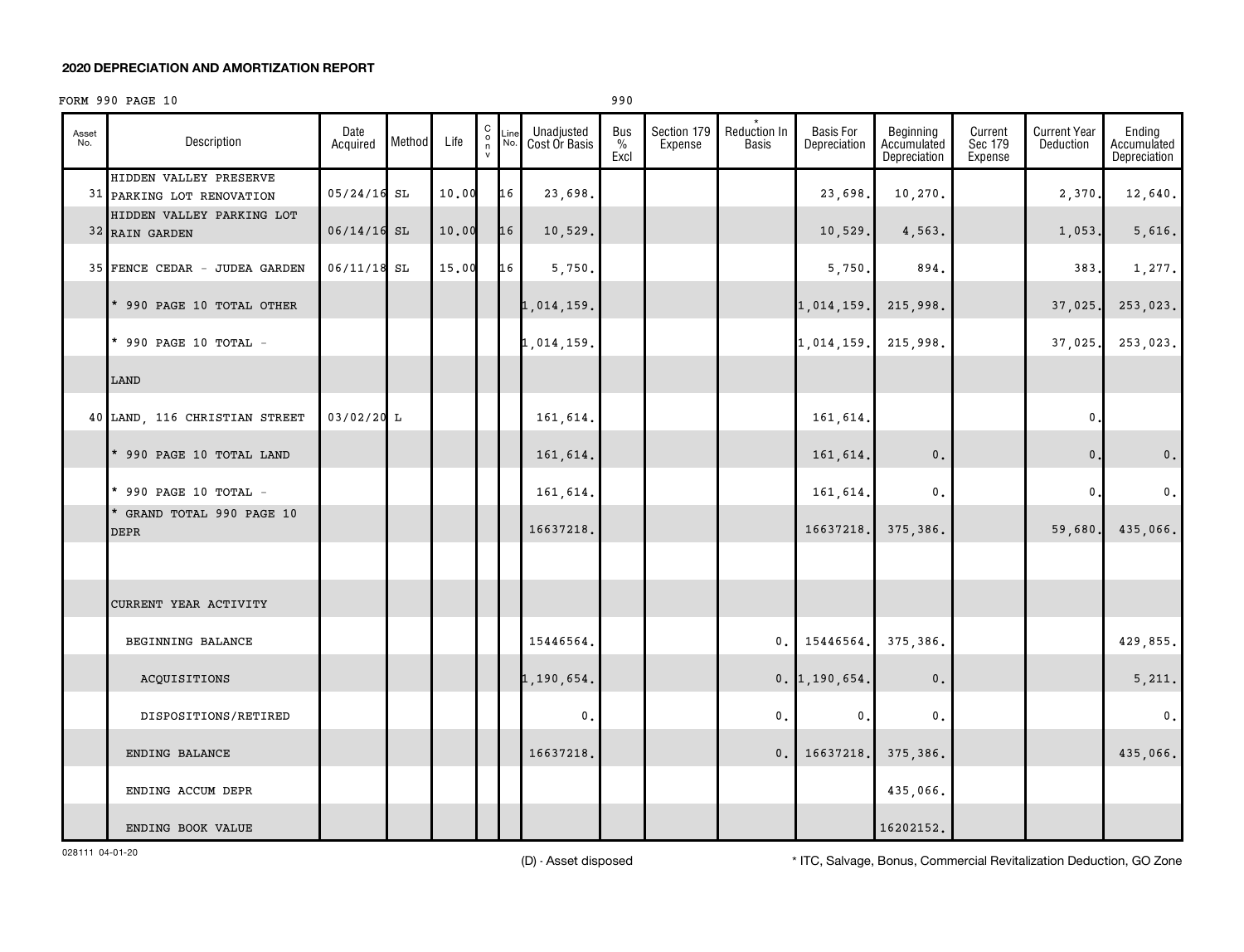| Form                                                          |  |
|---------------------------------------------------------------|--|
| Department of the Treasury<br><b>Internal Revenue Service</b> |  |
| $\cdots$                                                      |  |

# **4562 Depreciation and Amortization**<br>(Including Information on Listed Property) 990 **2020**

**(Including Information on Listed Property)** 990

Attachment Sequence No.

OMB No. 1545-0172

**| Attach to your tax return. | Go to www.irs.gov/Form4562 for instructions and the latest information. 179**

| Name(s) shown on return                                                                                                                                                                                                                          |                           |                     |                                                      | Business or activity to which this form relates |                |            | Identifying number         |  |  |  |  |  |
|--------------------------------------------------------------------------------------------------------------------------------------------------------------------------------------------------------------------------------------------------|---------------------------|---------------------|------------------------------------------------------|-------------------------------------------------|----------------|------------|----------------------------|--|--|--|--|--|
| STEEP ROCK ASSOCIATION INC.                                                                                                                                                                                                                      |                           | * * _ * * * * * * * |                                                      |                                                 |                |            |                            |  |  |  |  |  |
| Election To Expense Certain Property Under Section 179 Note: If you have any listed property, complete Part V before you complete Part I.<br>Part I                                                                                              |                           |                     |                                                      |                                                 |                |            |                            |  |  |  |  |  |
|                                                                                                                                                                                                                                                  |                           |                     |                                                      |                                                 |                | 1          | 1,040,000.                 |  |  |  |  |  |
| 1 Maximum amount (see instructions)                                                                                                                                                                                                              | $\mathbf{2}$              |                     |                                                      |                                                 |                |            |                            |  |  |  |  |  |
| 2 Total cost of section 179 property placed in service (see instructions) manufactured cost of section 179 property placed in service (see instructions)                                                                                         | 3                         | 2,590,000.          |                                                      |                                                 |                |            |                            |  |  |  |  |  |
| Threshold cost of section 179 property before reduction in limitation measurements are all the section in 199                                                                                                                                    | 4                         |                     |                                                      |                                                 |                |            |                            |  |  |  |  |  |
|                                                                                                                                                                                                                                                  | 5                         |                     |                                                      |                                                 |                |            |                            |  |  |  |  |  |
| (a) Description of property                                                                                                                                                                                                                      | (c) Elected cost          |                     |                                                      |                                                 |                |            |                            |  |  |  |  |  |
| 6                                                                                                                                                                                                                                                |                           |                     |                                                      |                                                 |                |            |                            |  |  |  |  |  |
|                                                                                                                                                                                                                                                  |                           |                     |                                                      |                                                 |                |            |                            |  |  |  |  |  |
|                                                                                                                                                                                                                                                  |                           |                     |                                                      |                                                 |                |            |                            |  |  |  |  |  |
|                                                                                                                                                                                                                                                  |                           |                     |                                                      |                                                 |                |            |                            |  |  |  |  |  |
|                                                                                                                                                                                                                                                  |                           |                     |                                                      |                                                 |                |            |                            |  |  |  |  |  |
| 7 Listed property. Enter the amount from line 29 [11] [12] [12] Listed property. Enter the amount from line 29                                                                                                                                   |                           |                     |                                                      | $\overline{7}$                                  |                |            |                            |  |  |  |  |  |
| Total elected cost of section 179 property. Add amounts in column (c), lines 6 and 7 manual content content content                                                                                                                              |                           |                     |                                                      |                                                 |                | 8          |                            |  |  |  |  |  |
|                                                                                                                                                                                                                                                  |                           |                     |                                                      |                                                 |                | 9          |                            |  |  |  |  |  |
| 10                                                                                                                                                                                                                                               |                           |                     |                                                      |                                                 |                | 10         |                            |  |  |  |  |  |
|                                                                                                                                                                                                                                                  |                           |                     |                                                      |                                                 |                | 11         |                            |  |  |  |  |  |
|                                                                                                                                                                                                                                                  |                           |                     |                                                      |                                                 |                | 12         |                            |  |  |  |  |  |
| 13 Carryover of disallowed deduction to 2021. Add lines 9 and 10, less line 12<br>Note: Don't use Part II or Part III below for listed property. Instead, use Part V.                                                                            |                           |                     |                                                      |                                                 |                |            |                            |  |  |  |  |  |
| Part II<br>Special Depreciation Allowance and Other Depreciation (Don't include listed property.)                                                                                                                                                |                           |                     |                                                      |                                                 |                |            |                            |  |  |  |  |  |
|                                                                                                                                                                                                                                                  |                           |                     |                                                      |                                                 |                |            |                            |  |  |  |  |  |
| 14 Special depreciation allowance for qualified property (other than listed property) placed in service during                                                                                                                                   |                           |                     |                                                      |                                                 |                |            |                            |  |  |  |  |  |
| the tax year                                                                                                                                                                                                                                     |                           |                     |                                                      |                                                 |                | 14         |                            |  |  |  |  |  |
|                                                                                                                                                                                                                                                  |                           |                     |                                                      |                                                 |                | 15         | 59,680.                    |  |  |  |  |  |
| 16 Other depreciation (including ACRS)<br>Part III<br>MACRS Depreciation (Don't include listed property. See instructions.)                                                                                                                      |                           |                     |                                                      |                                                 |                | 16         |                            |  |  |  |  |  |
|                                                                                                                                                                                                                                                  |                           |                     | <b>Section A</b>                                     |                                                 |                |            |                            |  |  |  |  |  |
|                                                                                                                                                                                                                                                  |                           |                     |                                                      |                                                 |                | 17         |                            |  |  |  |  |  |
|                                                                                                                                                                                                                                                  |                           |                     |                                                      |                                                 |                |            |                            |  |  |  |  |  |
| 18 If you are electing to group any assets placed in service during the tax year into one or more general asset accounts, check here $\ldots$<br>Section B - Assets Placed in Service During 2020 Tax Year Using the General Depreciation System |                           |                     |                                                      |                                                 |                |            |                            |  |  |  |  |  |
|                                                                                                                                                                                                                                                  | (b) Month and             |                     | (c) Basis for depreciation                           |                                                 |                |            |                            |  |  |  |  |  |
| (a) Classification of property                                                                                                                                                                                                                   | year placed<br>in service |                     | (business/investment use<br>only - see instructions) | (d) Recovery<br>period                          | (e) Convention | (f) Method | (g) Depreciation deduction |  |  |  |  |  |
| 19a<br>3-year property                                                                                                                                                                                                                           |                           |                     |                                                      |                                                 |                |            |                            |  |  |  |  |  |
|                                                                                                                                                                                                                                                  |                           |                     |                                                      |                                                 |                |            |                            |  |  |  |  |  |
| 5-year property<br>b                                                                                                                                                                                                                             |                           |                     |                                                      |                                                 |                |            |                            |  |  |  |  |  |
| 7-year property<br>с                                                                                                                                                                                                                             |                           |                     |                                                      |                                                 |                |            |                            |  |  |  |  |  |
| 10-year property<br>d<br>15-year property                                                                                                                                                                                                        |                           |                     |                                                      |                                                 |                |            |                            |  |  |  |  |  |
| е<br>20-year property<br>f                                                                                                                                                                                                                       |                           |                     |                                                      |                                                 |                |            |                            |  |  |  |  |  |
| 25-year property                                                                                                                                                                                                                                 |                           |                     |                                                      | 25 yrs.                                         |                | S/L        |                            |  |  |  |  |  |
| g                                                                                                                                                                                                                                                |                           |                     |                                                      | 27.5 yrs.                                       | MМ             | S/L        |                            |  |  |  |  |  |
| h<br>Residential rental property                                                                                                                                                                                                                 |                           |                     |                                                      | 27.5 yrs.                                       | MМ             | S/L        |                            |  |  |  |  |  |
|                                                                                                                                                                                                                                                  |                           |                     |                                                      | 39 yrs.                                         | МM             | S/L        |                            |  |  |  |  |  |
| Nonresidential real property<br>j.                                                                                                                                                                                                               |                           |                     |                                                      |                                                 | MМ             | S/L        |                            |  |  |  |  |  |
| Section C - Assets Placed in Service During 2020 Tax Year Using the Alternative Depreciation System                                                                                                                                              |                           |                     |                                                      |                                                 |                |            |                            |  |  |  |  |  |
| Class life<br>20a                                                                                                                                                                                                                                |                           |                     |                                                      |                                                 |                | S/L        |                            |  |  |  |  |  |
|                                                                                                                                                                                                                                                  |                           |                     |                                                      | 12 yrs.                                         |                | S/L        |                            |  |  |  |  |  |
| 12-year<br>b<br>30-year<br>с                                                                                                                                                                                                                     |                           |                     |                                                      | 30 yrs.                                         | MМ             | S/L        |                            |  |  |  |  |  |
| d<br>40-year                                                                                                                                                                                                                                     |                           |                     |                                                      | 40 yrs.                                         | MМ             | S/L        |                            |  |  |  |  |  |
| <b>Part IV</b><br><b>Summary (See instructions.)</b>                                                                                                                                                                                             |                           |                     |                                                      |                                                 |                |            |                            |  |  |  |  |  |
| 21 Listed property. Enter amount from line 28<br>21                                                                                                                                                                                              |                           |                     |                                                      |                                                 |                |            |                            |  |  |  |  |  |
| 22 Total. Add amounts from line 12, lines 14 through 17, lines 19 and 20 in column (g), and line 21.                                                                                                                                             |                           |                     |                                                      |                                                 |                |            |                            |  |  |  |  |  |
| Enter here and on the appropriate lines of your return. Partnerships and S corporations - see instr.                                                                                                                                             |                           |                     |                                                      |                                                 |                | 22         | 59,680.                    |  |  |  |  |  |
| 23 For assets shown above and placed in service during the current year, enter the                                                                                                                                                               |                           |                     |                                                      |                                                 |                |            |                            |  |  |  |  |  |
| portion of the basis attributable to section 263A costs                                                                                                                                                                                          |                           |                     |                                                      | 23                                              |                |            |                            |  |  |  |  |  |